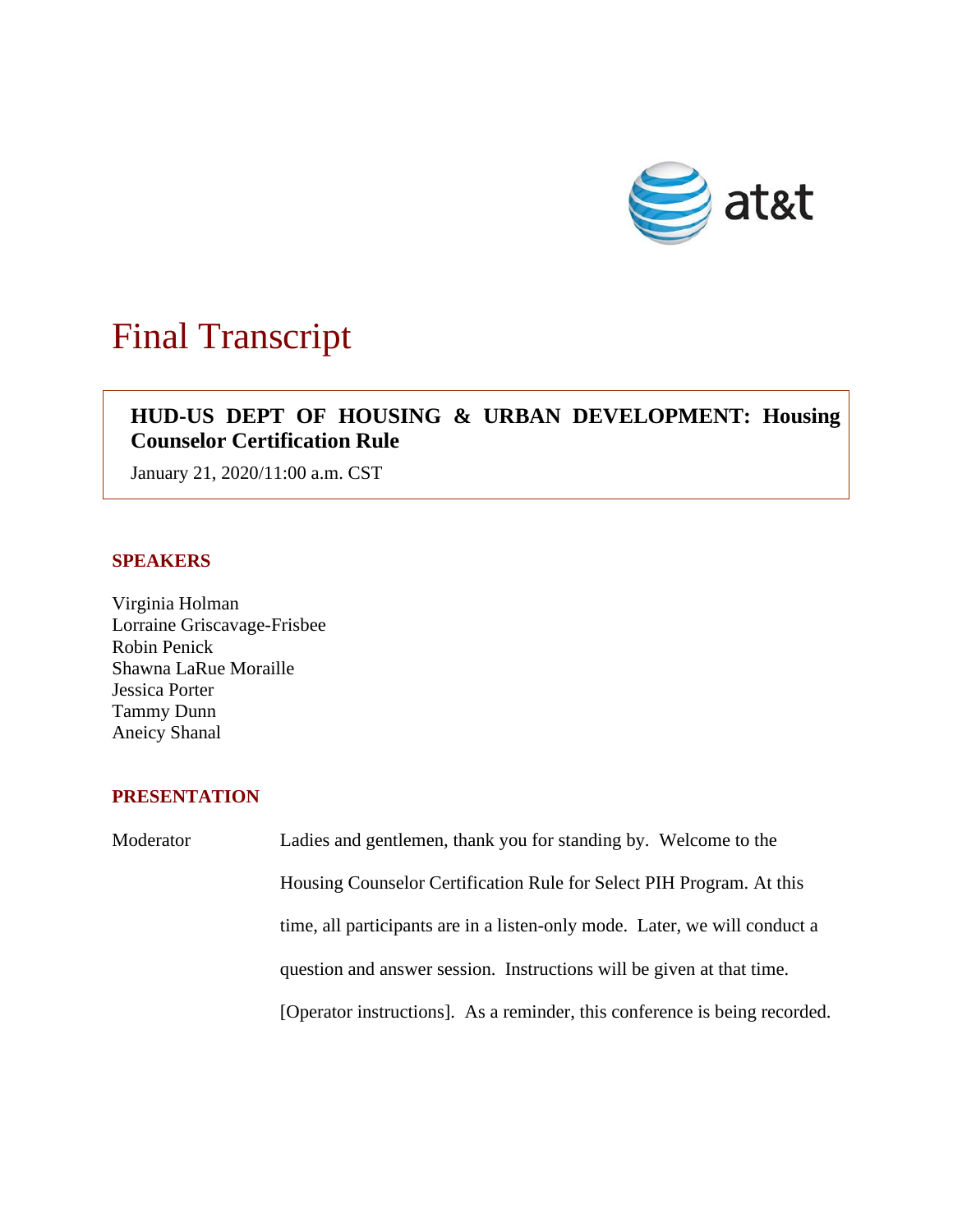I now would like to turn the conference over to our host, Virginia Holman. Please go ahead.

Virginia Thank you. Welcome everyone to today's webinar on the Housing Counselor Certification Rule. There will be really a lot of important information for you. So, we are glad that you have joined us. Next slide.

> The audio is being recorded as the operator said. We will be posting the playback number, along with the PowerPoint and a written transcript. They will be posted on HUD Exchange under our training section on webinars, and that usually happens in about a week. The training digest, again on HUD Exchange, will be updated when that webinar is posted. I also sent out the PowerPoint to everyone who had registered this morning and it's also available in the control panel on the right-hand side of your screen. You can just click on document name and it will download. There are a variety of ways for you to get the information.

Our presenters are going to use Mentimeter for your questions. They will explain that process when we get to it. Also, at the end of the session we will take some questions and answers. We will take them over the phone, and we also have a couple of other ways for you to ask your questions.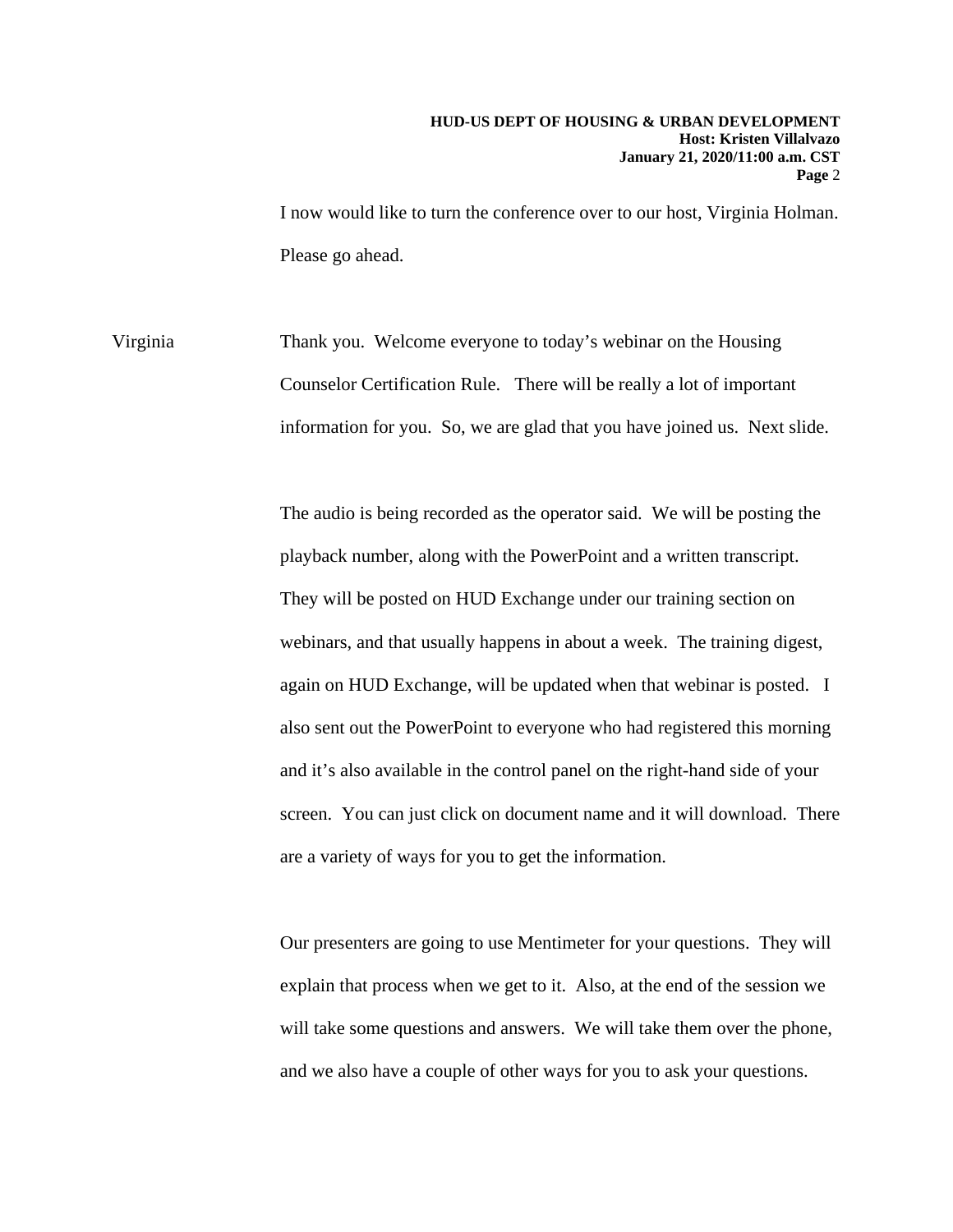Again, on the panel on the right-hand side of your screen there is a box labeled questions. You just type your question in there and we have staff that is reviewing those questions. If, after the webinar and anytime in the future, you have additional comments or questions, you can send them to housing.counseling@hud.gov. Just put the webinar topic in the subject line so we get it to the right person.

At this point, let me turn the webinar over to Lorraine Griscavage-Frisbee who is the Deputy Director of the Office of Outreach and Capacity Building. Lorraine?

Lorraine Alright, well good morning everyone and thank you very much, Ginger [ph]. Also, good afternoon depending on your time zone. Thank you all very much for taking time out of your busy day to join us today. Even though we are targeting public housing authorities so that they have the opportunity to learn more about the certification requirements, we were also pleased to see that some of our housing counseling agencies in our program also signed up for this webinar. That's really great because our housing counseling agencies need to also understand how this final rule on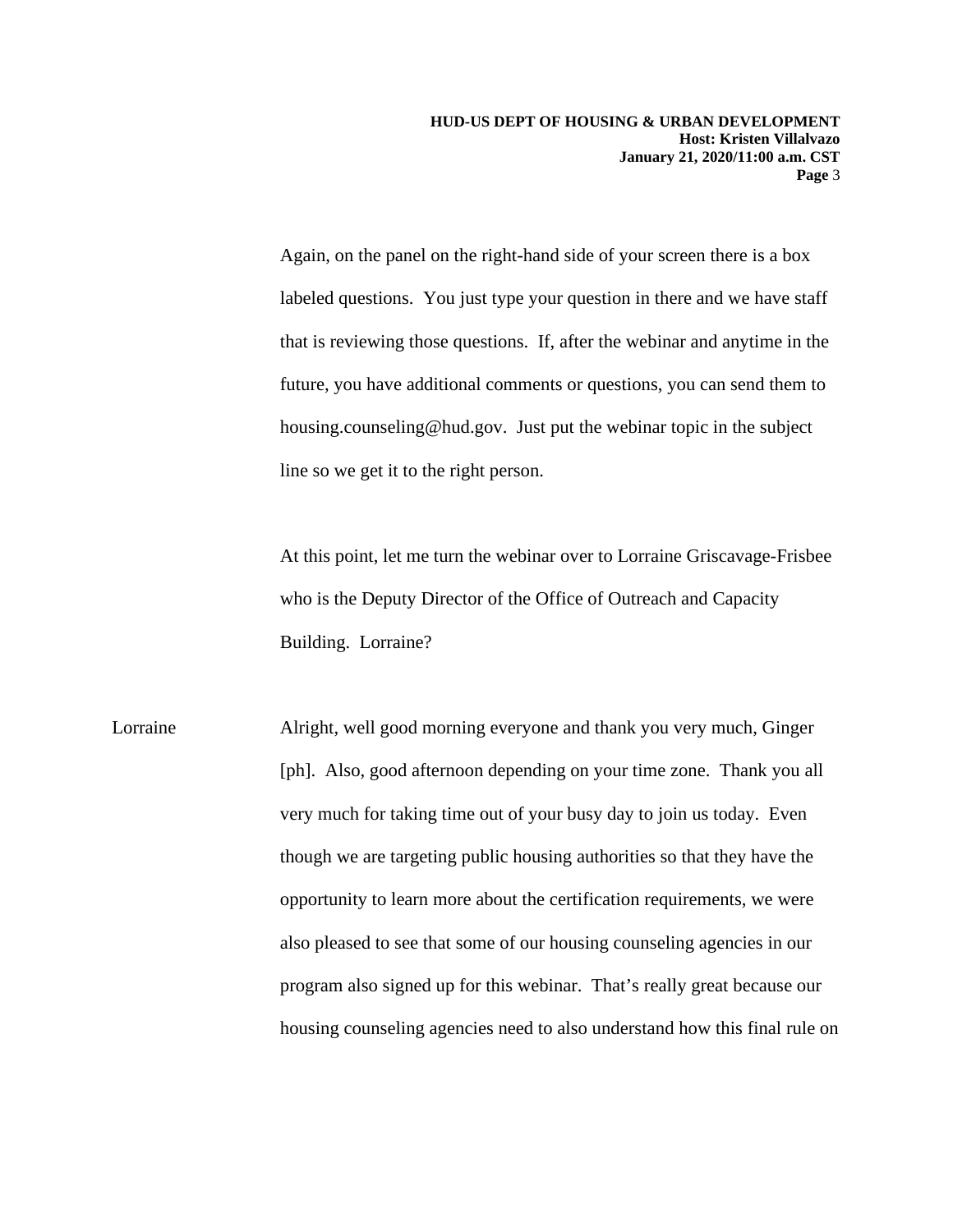housing counselor certification affects other HUD programs and how they can help out. We'll talk about that later in the presentation.

The purpose of today's webinar is primarily to inform public housing authorities about our Housing Counselor Certification Rule. And, explain how it impact some of the public housing programs. We will talk about that in a little bit more detail. We also want to provide them with options. First of all, this webinar will help you determine if you are covered by the final rule. Secondly, if yes you are, what are steps you can take to comply by August 1, 2020, which is rapidly approaching.

Okay. Today's speakers: our presenters include myself and we also have Robin Penick and we're both with the Office of Outreach and Capacity Building in the Office of Housing Counseling. Our other presenters include Shawna LaRue Moraille, she's with ICF who is our technical assistance provider, and she is going to guiding us through the Mentimeter process and conducting some polls through Mentimeter. And you're also going to hear today from Jessica Porter [ph] who is with Qadale [ph], a subcontractor to ICF and a public housing programs expert. So, we are thrilled to have everybody on board.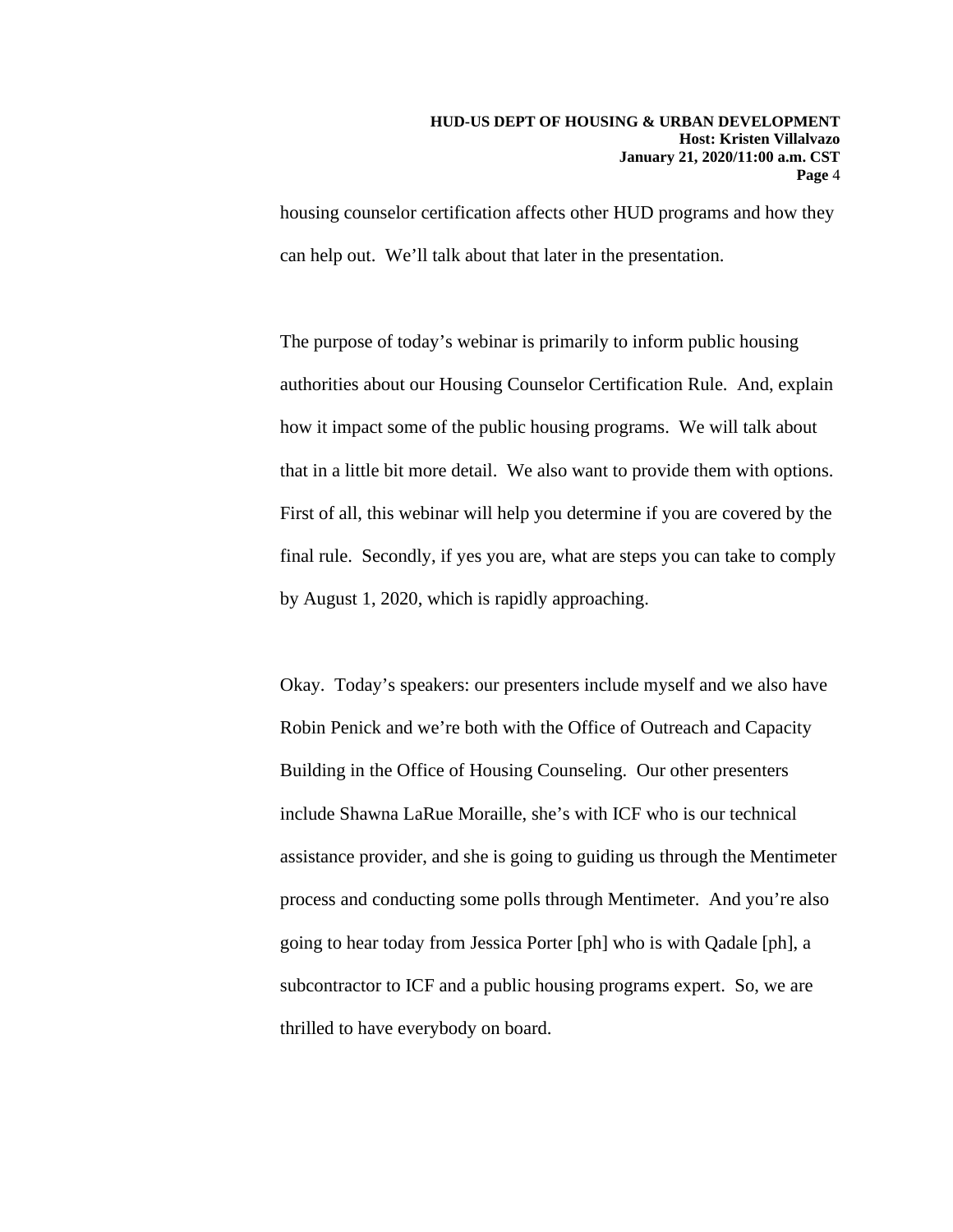We are also going to have people monitoring the chat box and helping us answer your questions and we definitely want to acknowledge them. Also, our public housing subject matter experts that have joined us today. We have Tammy Dunn, who is temporarily detailed to the Office of Housing Counseling. She works in Public and Indian housing. And also Jane Sherita [ph], who is with the Office of Outreach and Capacity Building. They are both going to be monitoring the box.

And then our public housing subject matter experts, we have Aneicy Shanal [ph] and Chad Trepinski. We want to thank both of them very much for taking time out of their day to join us as well.

Before we get started, I need to turn it over to Shawna to talk about Mentimeter.

Shawna Thanks so much, Lorraine. Good morning or good afternoon, everyone. This is Shawna LaRue Moraille from ICF. We have a polling software that we like to use to ask questions. So, if you can go ahead and log into menti.com and that can be a separate browser on your laptop or computer or you could also separately use your phone as well. So, it depends on how you want to interact with Mentimeter. I will go ahead and show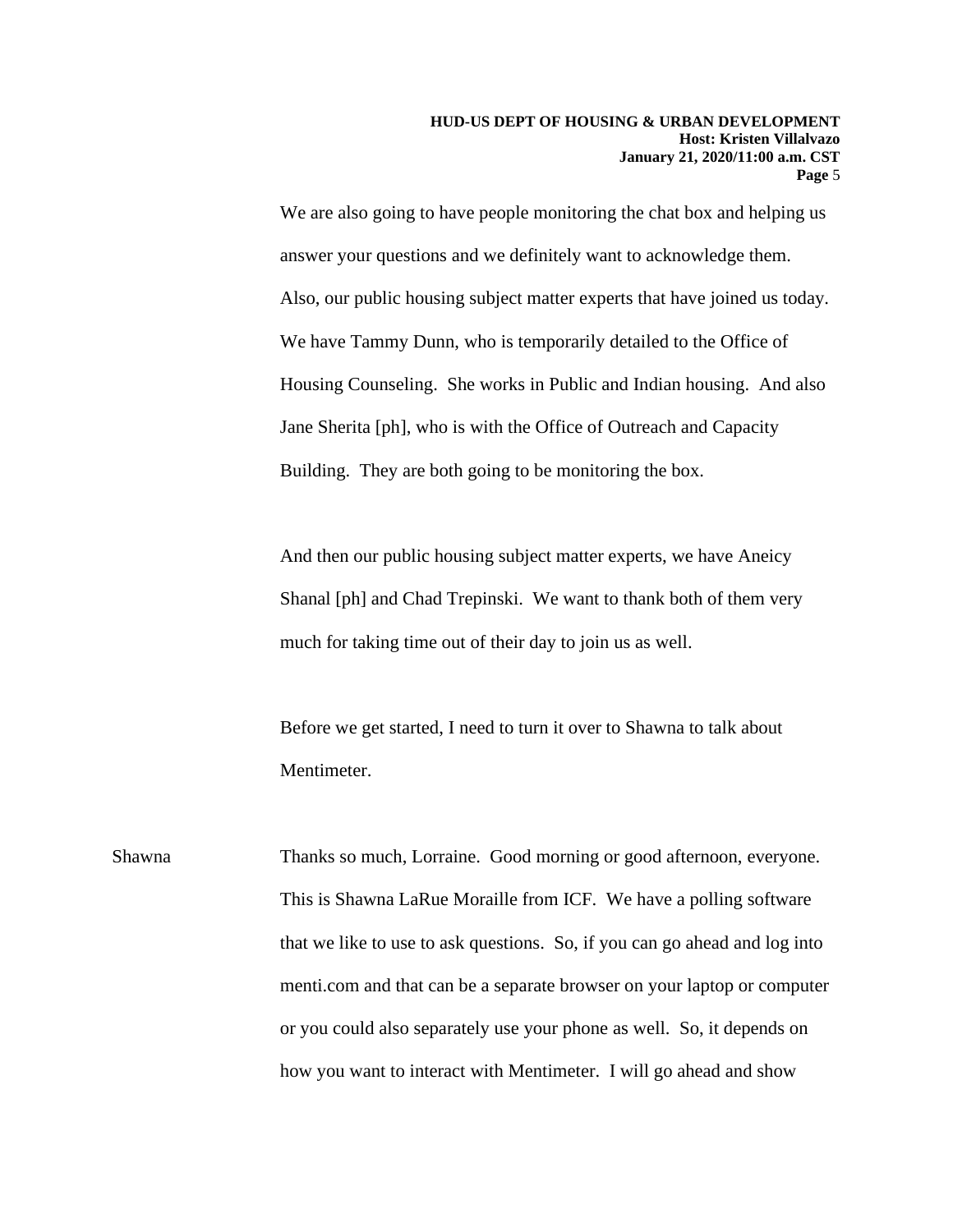Mentimeter so that you see a little bit about the kind of questions that we would like to ask today.

The first thing you need after you get to <u>www.menti.com</u>—I will do this with you as well, I know this may be new to some of you—is that you need to have a code in order to put it and its going to ask you for a six digit code. And so, you want to go ahead and put in 843500 and then hit submit. Then, if you could go ahead, and I know some of you are already doing this, go ahead and give us a thumbs up once you get into Menti so that we know that you are in the Menti software and are ready to take the first question.

I'll log in and then we will go to the first question here in a second. It's all anonymous from your computer. It really helps housing counseling, as well as the Public and Indian Housing program representatives here really plan what we are going to say throughout today's webinar, as well as in the future and you'll be able to give us feedback about this webinar through Menti. You will be able to help us with maybe some other technical assistance needs that you might have related to the certification rule. And, then also as Lorraine said earlier, there are really two different paths you can take if your Public and Indian Housing program is affected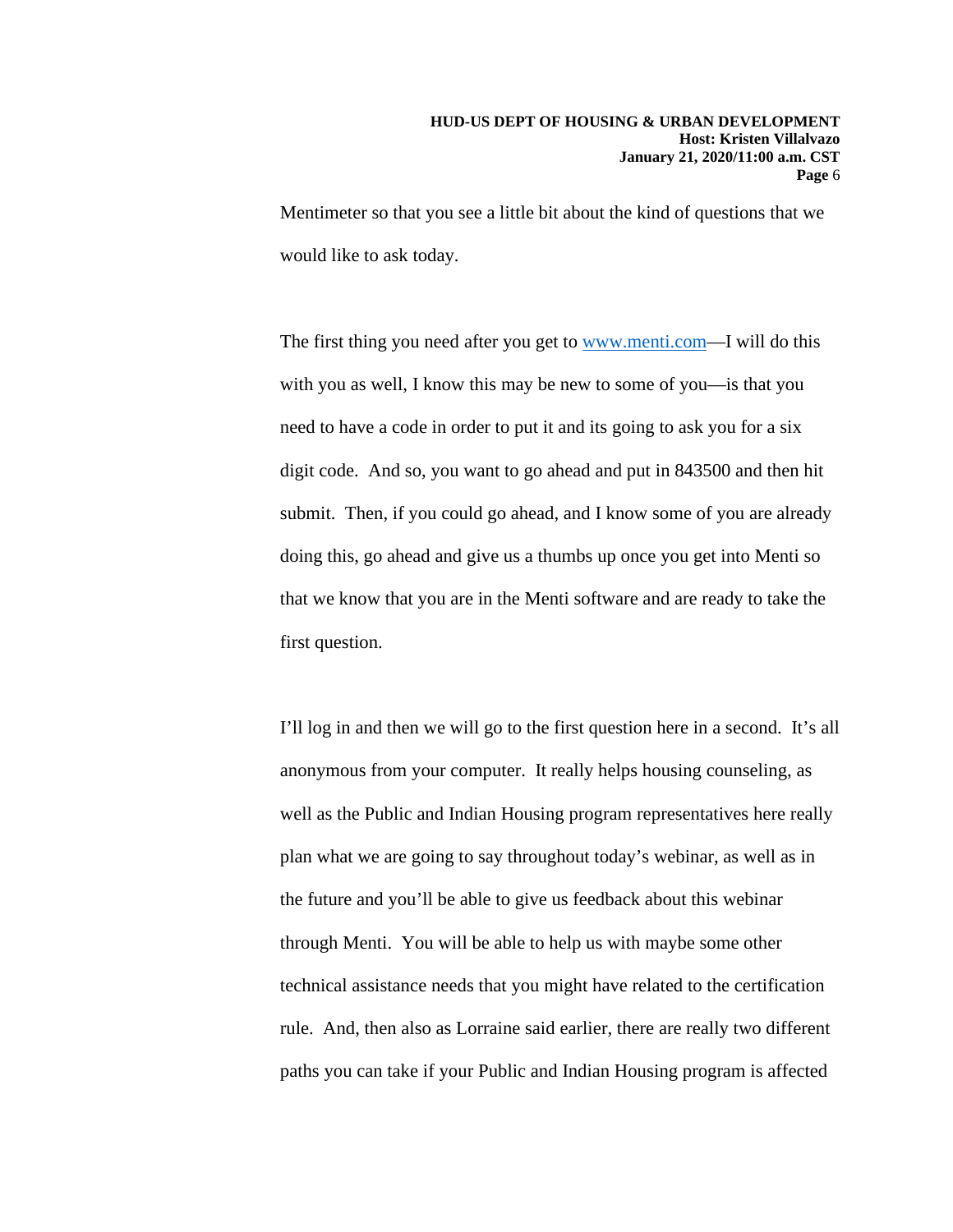by the certification rule. So, we have two different pathways that you see on the screen in front of you.

Okay, about a third of you are in, so I will go ahead and give it another couple of minutes. But I am going to move us on to the first question. So, just keep logging in so we will be able to gather your feedback. So, we'll go ahead and move onto the first question. Okay, great.

The first thing we want to know is whether or not you're currently participating in HUD's Housing Counseling program? So Lorraine mentioned as we started we know some of you are already HUD approved housing counseling agencies. However, some of you may not be currently participating. Again, this will help the presentation and know who our audience is today. Many of you are with Housing Authorities, which is great. We really wanted to do this webinar for you, so it would be good to know maybe your housing authority who doesn't currently participate in the program. Maybe you will in the future, hopefully we will give you some tools from this webinar to do that. I want to make sure that folks are able to answer this question.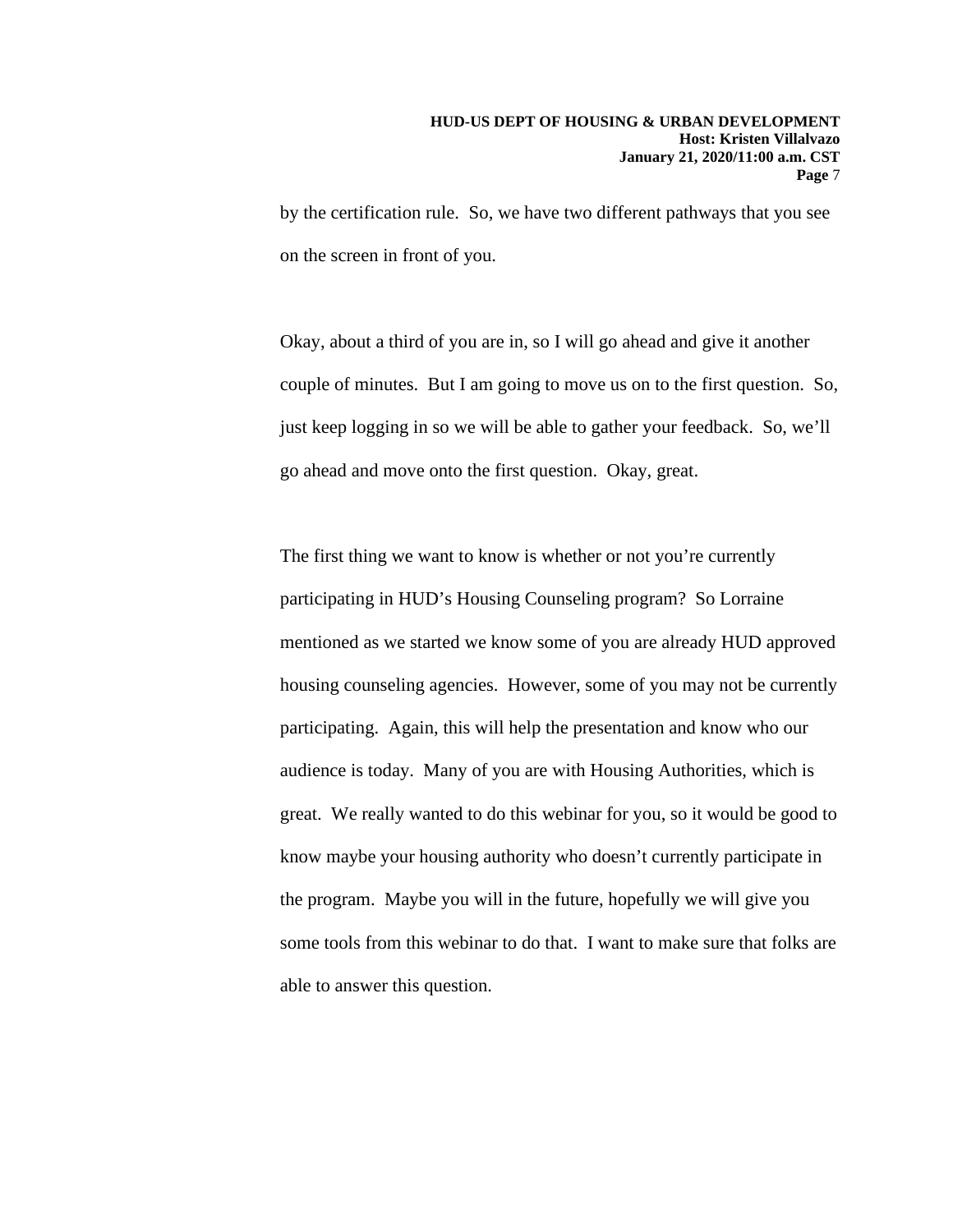So far, there are a lot of you that say yes. There are a few of you that have said no, and a few that are unsure, and it's okay if you are unsure. We are going to talk about participation and what that means in terms of the HUD Housing Counselor program. It may be that you are unsure because you are working for a housing authority and maybe it's a separate office within your organization that you need to talk to first to find out, are we currently participating or not. So please go ahead and provide the feedback.

Great, a couple more responses are coming in. Let me check my number. Okay, while a couple more answers are coming in I can move on to the next question, and this is the final one for this part of Mentimeter.

So, we want to know which program you are primarily representing today. So, the options are you are representing HUD's Housing Counseling program. You might be representing the Family Self-Sufficiency Program, Section 8 Home Ownership, or maybe you're primarily here because you work on other public housing programs. So, we want to know those of you that represent each of these various buckets to kind of, again, help us present the material so that it make sense to everyone.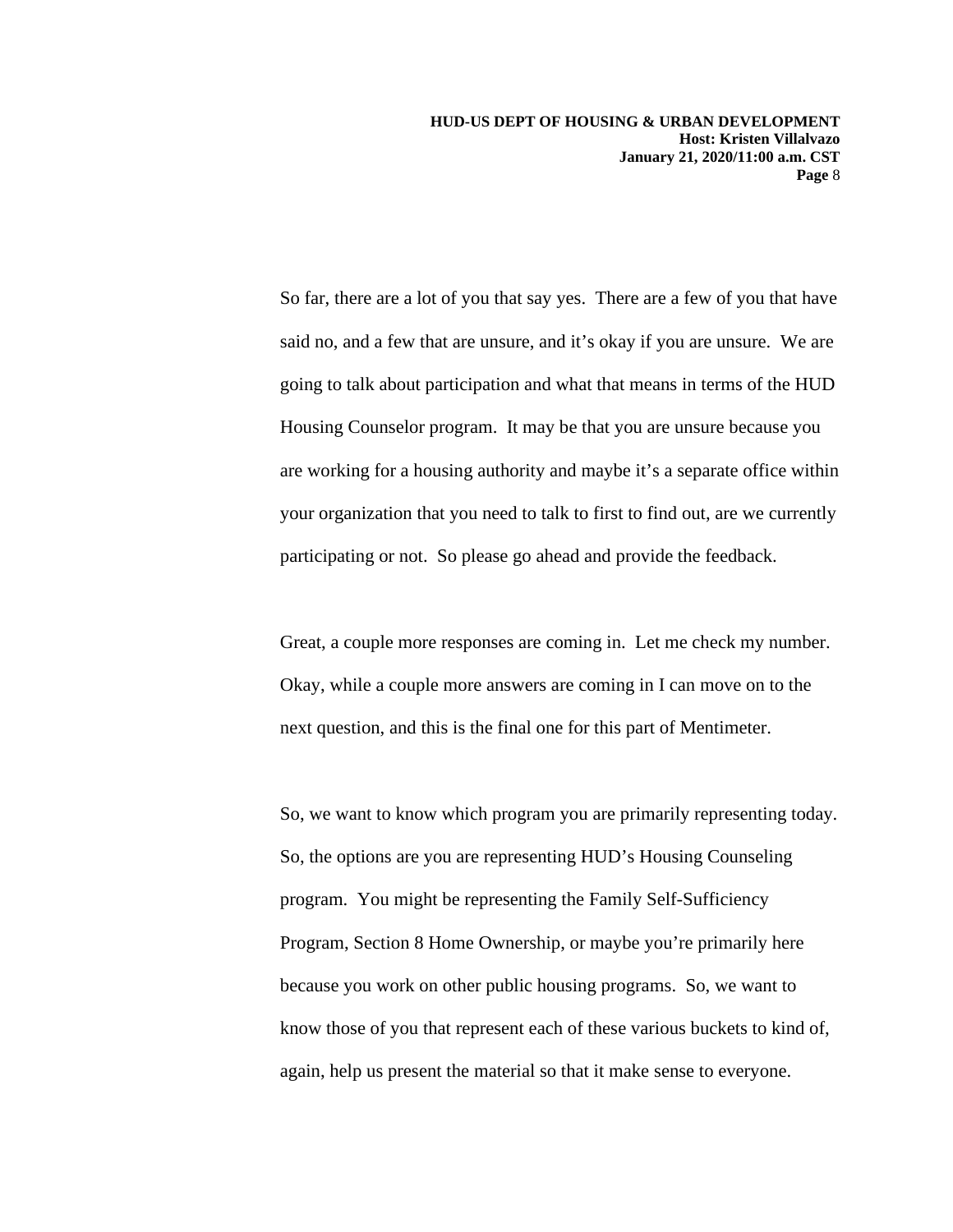So, lots of folks coming in on Family Self-Sufficiency and that's wonderful. Getting a few more on Section 8 homeownership. This is really, just again, to gauge the presentation. So, primarily why are you here and hopefully we have many of you on Section 8 homeownership and Family Self-Sufficiency, as well as other public housing programs to help give you, like we talked about, a road map for the certification rule.

Okay, great. You can still respond. Looks like we have half and half right now it looks like maybe or two-thirds are public housing agency program focused. I'm going back to the PowerPoint, and we are going to go ahead and roll into our agenda.

## Lorraine?

Lorraine Alright, thank you very much everyone for responding and thank you Shawna for leading that. I am really happy to see housing counseling agencies are involved because you can [ph] help us to get the word out to public housing and actually other HUD programs in your community that are going to be impacted by this final rule. There is actually a total of 26 HUD programs that are covered by the final rule.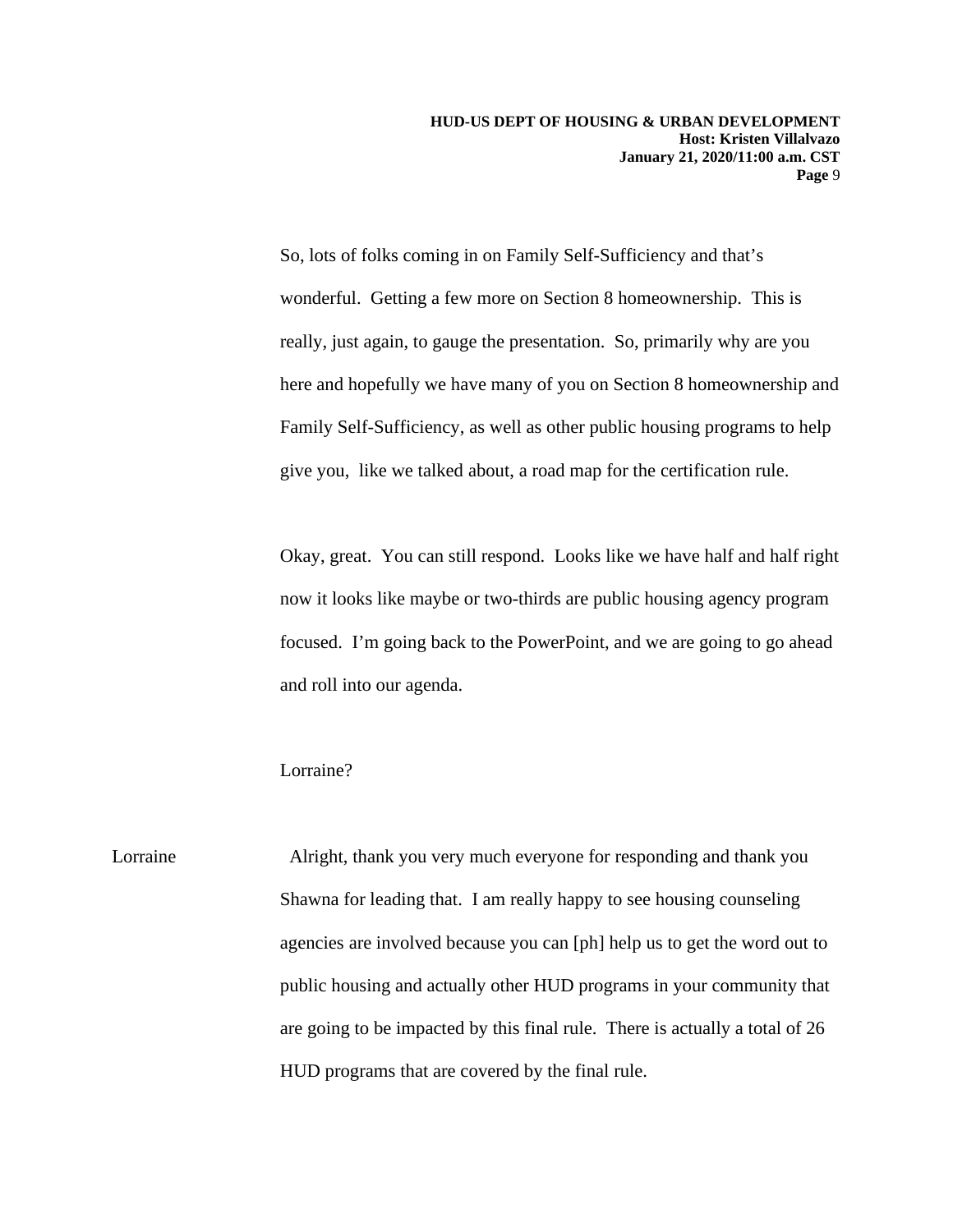So our agenda for today, we are going to give you some background about housing counseling and our office, the kind of clients we serve, what kind of services our agencies offer, and also how we define housing counseling. That's very important in determining if your program is covered by this final rule.

We're going to offer some details specific to public and Indian housing programs; the programs that are mostly covered by this final rule in public housing. Then, we want to give you some options. If you are in fact covered, what are your agencies next steps to comply? Okay? With that, let's talk and give you a little bit of a background about our Housing Counseling Program. Next slide, please. Thank you.

Well, first of all who [audio drops] participates in our program? Well, typically they are public or non-profit 501(c) organizations. Public can be local municipalities, state housing finance agencies, sometimes we have government groups and depending on the state, government actions groups. But, we have about 1,750 agencies and branches all throughout the 50 states and also in the US Virgin Islands and Puerto Rico.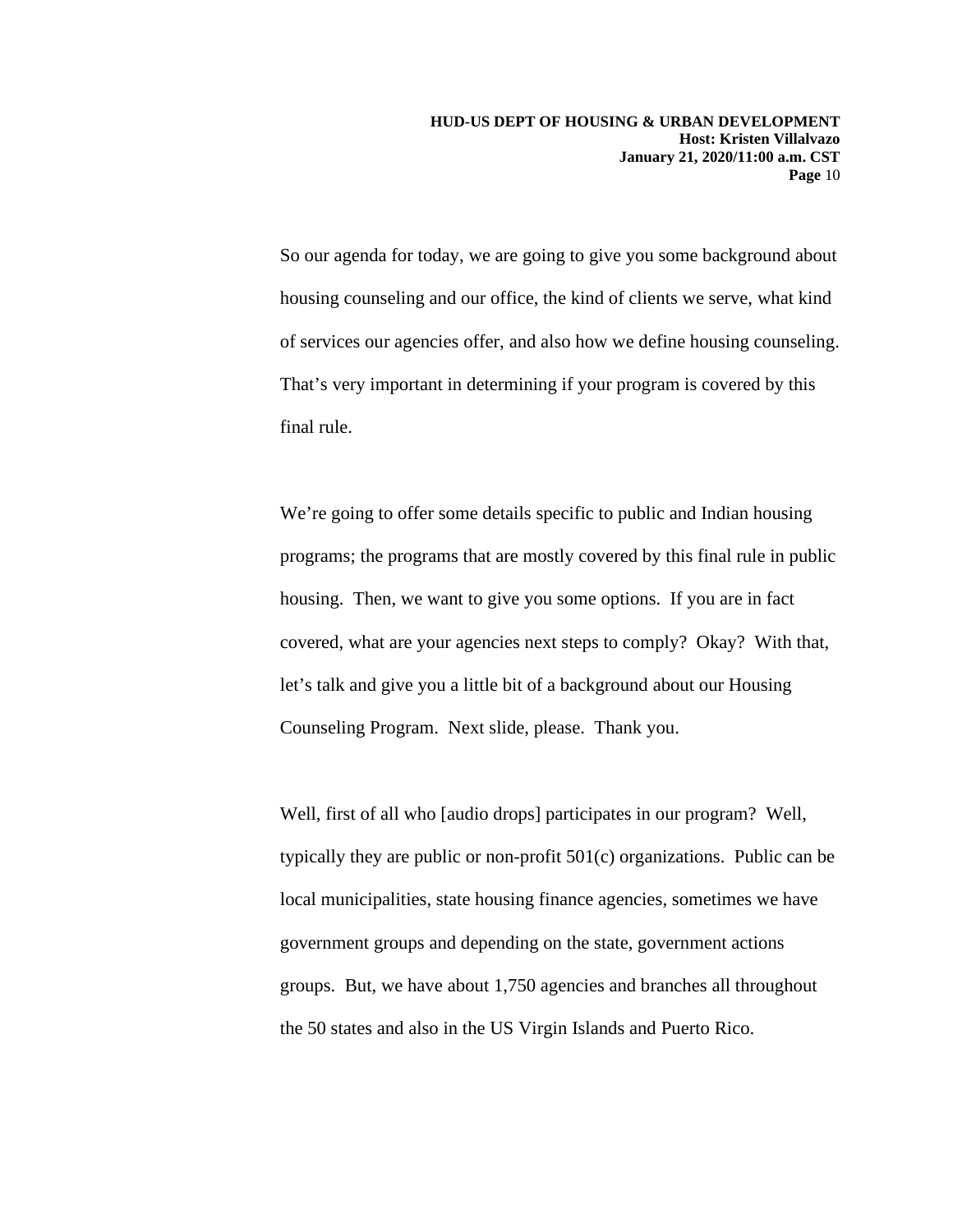Agencies that are participating in our program, they can apply for funding through our notice of funding availability process that we have every year or every other year. But, it's optional, you're not required to. You can participate in our program if you have a small program and you're not looking for the additional responsibilities of managing the grant. You can still participate in our program.

We have different characteristics of agencies. We have network agencies that oversee affiliates and sub-grantees. Some are very large and on a national scale. One example would be NeighborWorks for a national organization with multiple members. We also have state housing finance agencies. We have about 20 states that participate in our program and run networks. Examples could be, we gave an example of MSHDA, which is the Michigan State Housing Development Authority; the Pennsylvania Housing Finance Agency; and also the State Housing Finance Agency in Kentucky. That's a couple of examples.

So, one way to participate in our program is to go ahead and join these networks if they're accepting new members. We also have multi-state organizations and they typically operate in a limited geographic area with the main office and branches. And then our last type is a local housing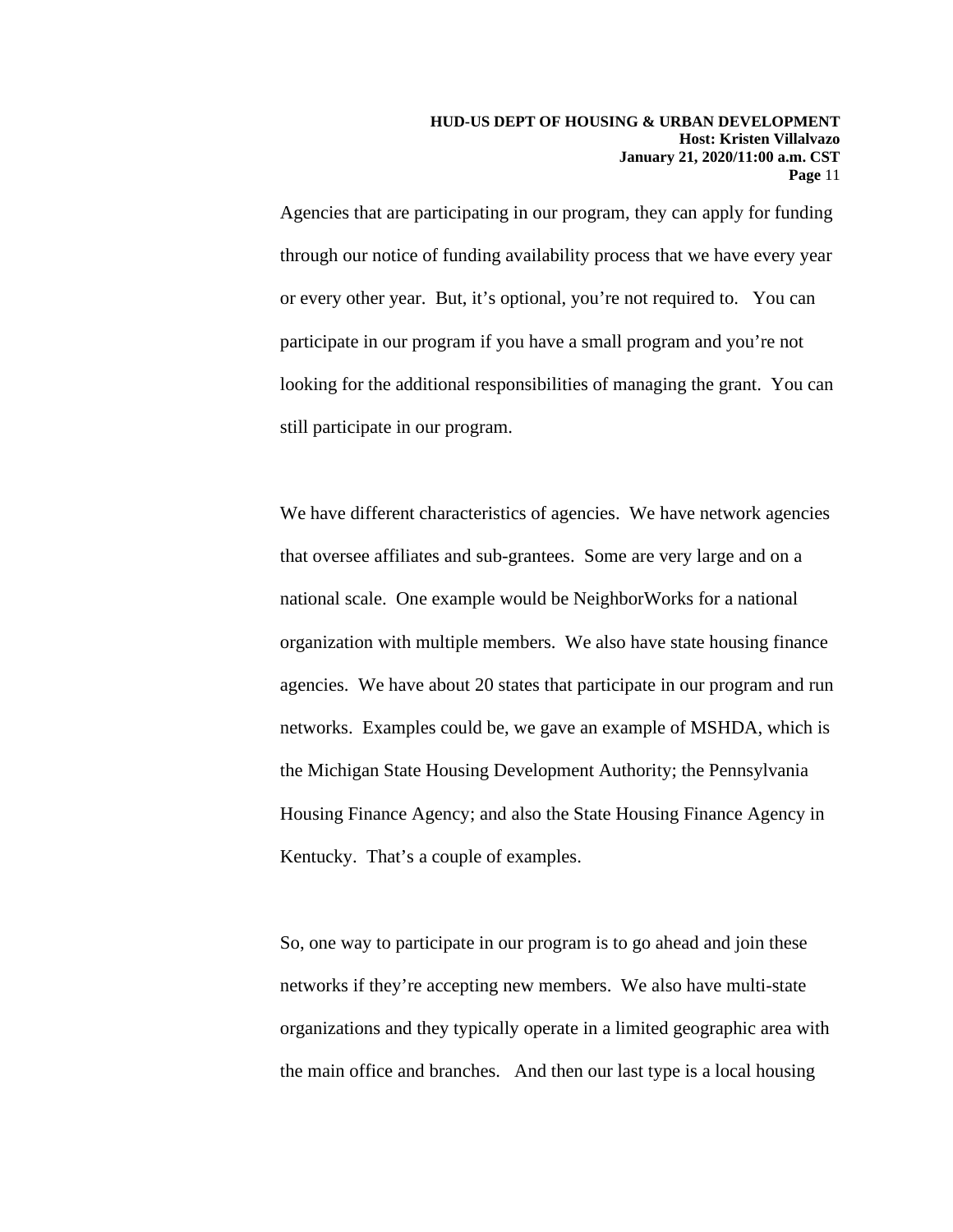counseling agency, and they come to HUD directly for approval. We do have an application process, which we'll talk about a little bit later in today's presentation. They can also apply directly to HUD for funding. So, this just kind of gives you an overview of what our member agencies look like.

Let's go ahead next and talk about, well, what kind of services do they provide? Well, what you see now on the screen is our annual report. This is our fourth quarter. We collect data from our agencies through what we call our Form 9902.

Our participating agencies average about 1 million clients a year. What you have summarized on this chart are the main activities that they provide to clients. Group education is the largest service that's provided. Typical examples of group education include pre-purchase counseling, finance and budget counseling and fair housing, those are some of the larger examples of group education.

Then we also have the housing counseling one-on-one services. We have six categories of one-on-one counseling. They include the homeless,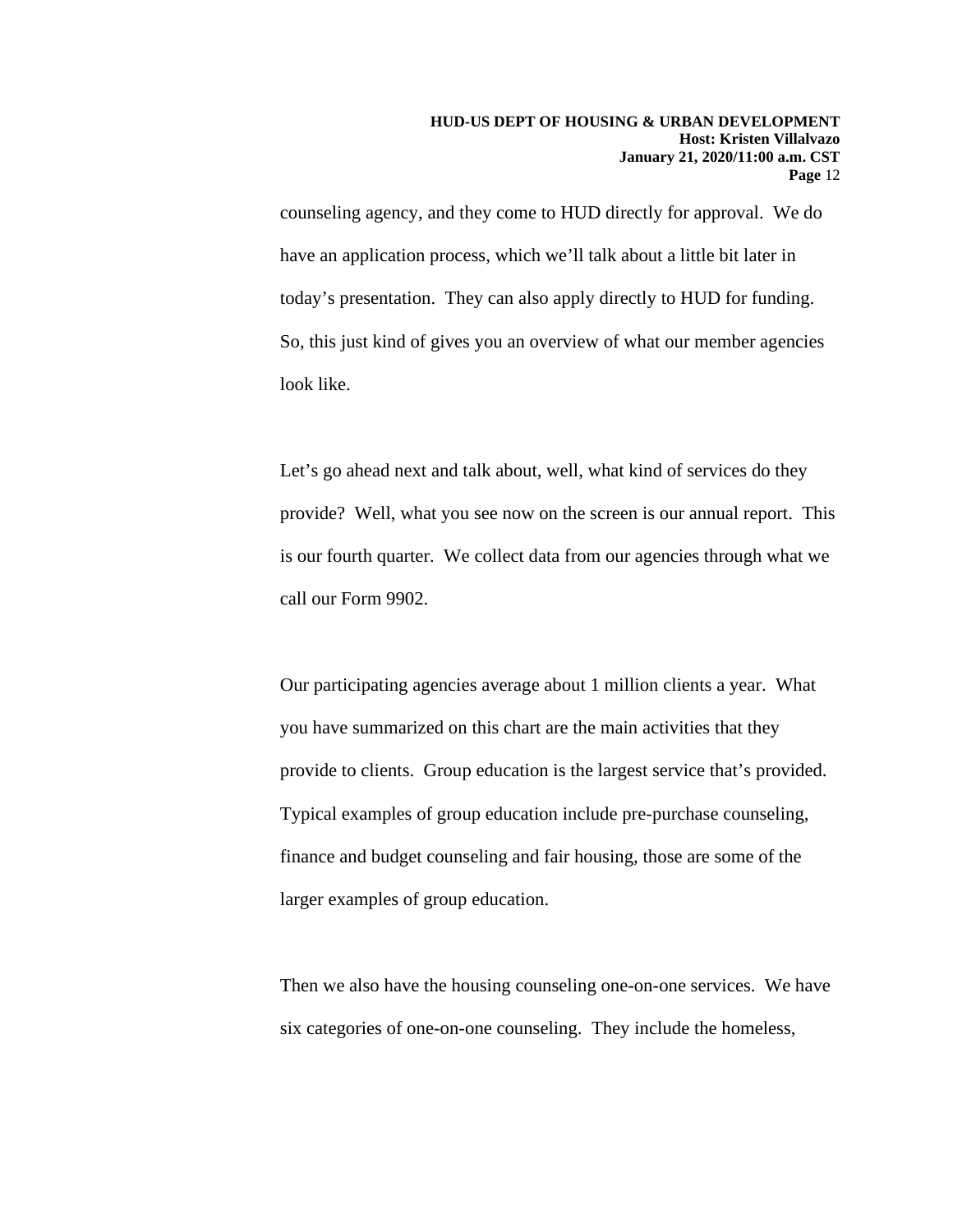rental, the pre-purchase; which as you can is by far the most popular service that is used by our clients at 27%.

We also have post purchase, which is after somebody buys the home if they want some help maybe in doing rehab or should they get a HELOC or things like that. They can come to the counseling agency for assistance on that.

Reverse mortgage, that's a special mortgage category for seniors 62 years and older where they can take out some of the equity in their home either as a lump sum or a monthly payment and they don't have to pay the mortgage back until they permanently leave their home.

 Lastly, mortgage delinquency. It's just recently within the last two years that this was not the number one service requested. So, we're very excited to see that that has declined in what the clients are requesting.

So, anyway, that just kind of gets you an idea and a background of the kind of services that our agencies deliver across the country. Next slide, please.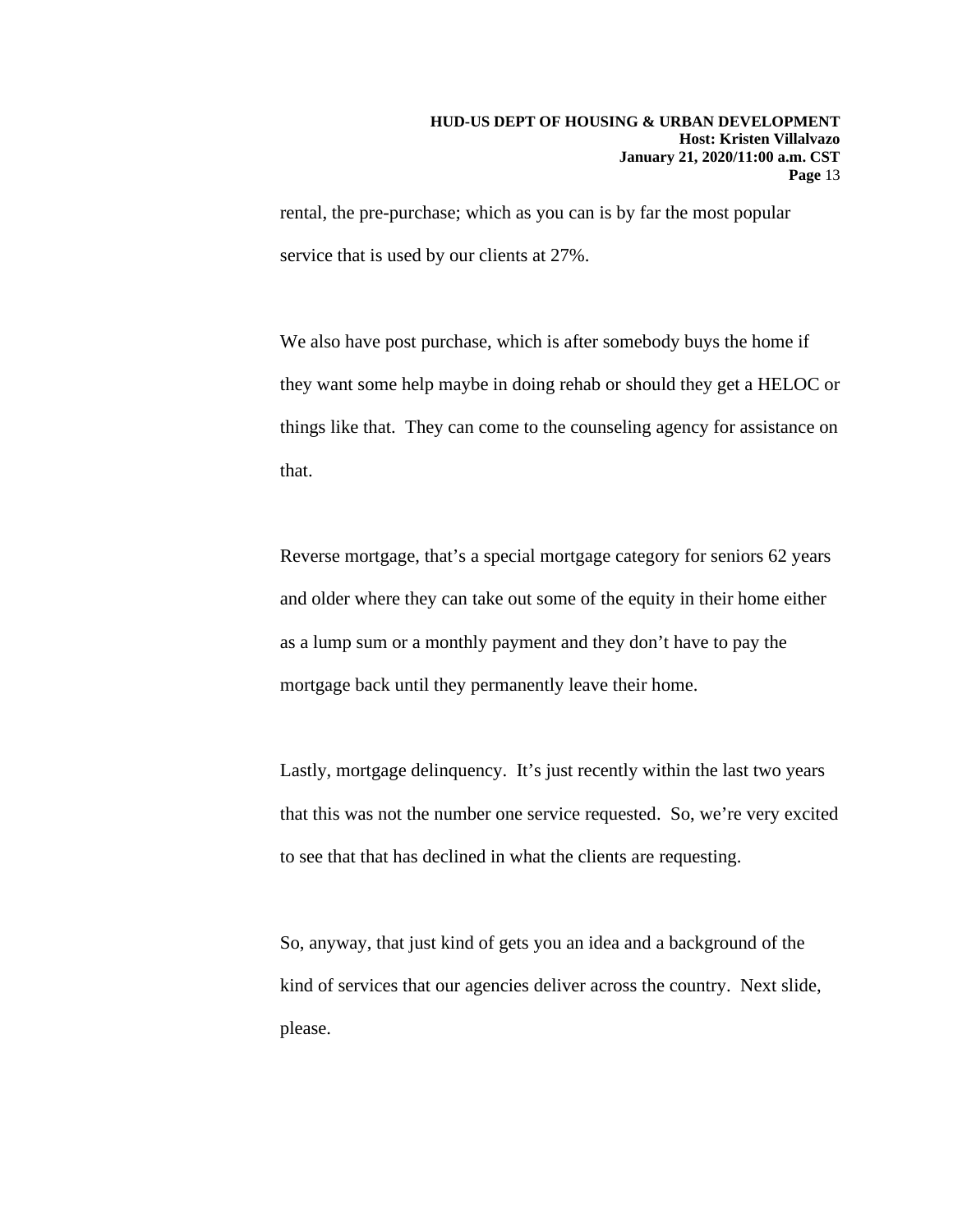Very important in our discussion of the final rule for housing counseling certification is, how exactly do we define housing counseling and are you doing these steps and these actions for the definition of housing counseling? We actually codified the definition in the Code of Federal Regulations 5-100. And in that we define housing counseling as "independent expert advice that is customized to the needs of the consumer to address the consumer's housing barriers and to help achieve their housing goal."

What we mean by independent expert advice is a housing counselor is not to steer clients to specific programs or specific lending products, for example. Housing counselor is to provide all options available to the client and help the client make the decision, but ultimately it's the client that decides what loan they want to get, for example, or what types of assistance like down payment assistance they can apply for.

Housing counseling have to include the following elements: The first one is intake. As I mentioned, we use our 9902 form. We collect demographic data so we can report to Congress what types of clients are utilizing our services. So, intake is a critical part of this process. The other two critical components are going to be creating a client budget and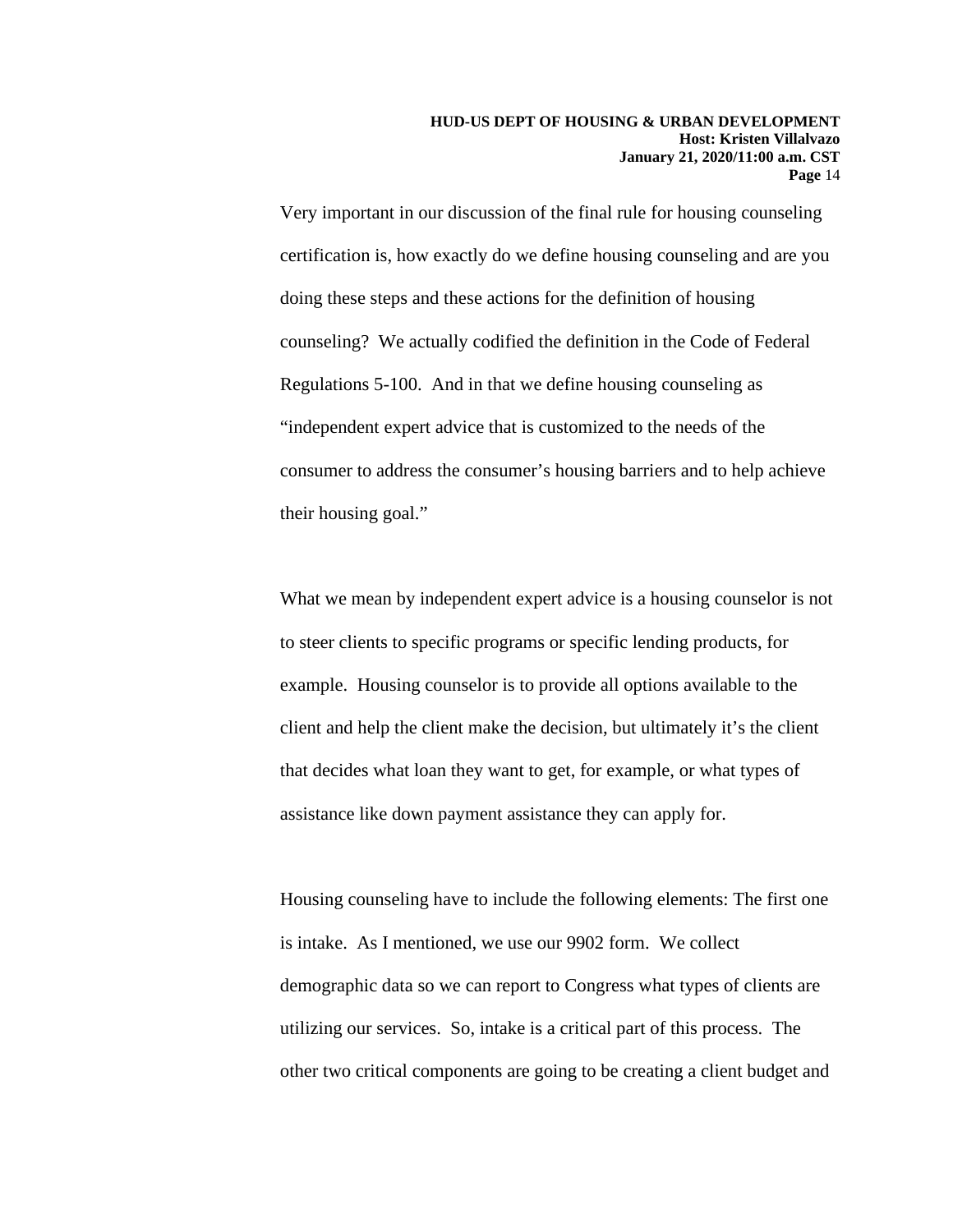conducting a financial and housing affordability analysis. These are critical because for one thing, especially for first time homebuyers, which is a large segment of our population, we want to make sure that they are able to sustain the house and the mortgage that they are going to purchase. So, the housing counselor has a critical role to sit down with the clients and help the clients develop a sustainable budget. One that's going to sustain their housing decisions and where they want to live. And also to help them determine how much, for example, of the mortgage can they realistically afford, or what is a reasonable rent amount. So, these are some critical components.

Also, what goes hand-in-hand with this is a client action plan. The counselor and the client works together to decide what are the next steps for the client to take to meet his or her housing goal. For example, prepurchase might be, well, take an education class. Or there might be issues with the credit report so the client would need to reach out to the credit bureau or save for a down payment for the house. A client action plan can definitely have more than one step for the client. And typically it averages about six months.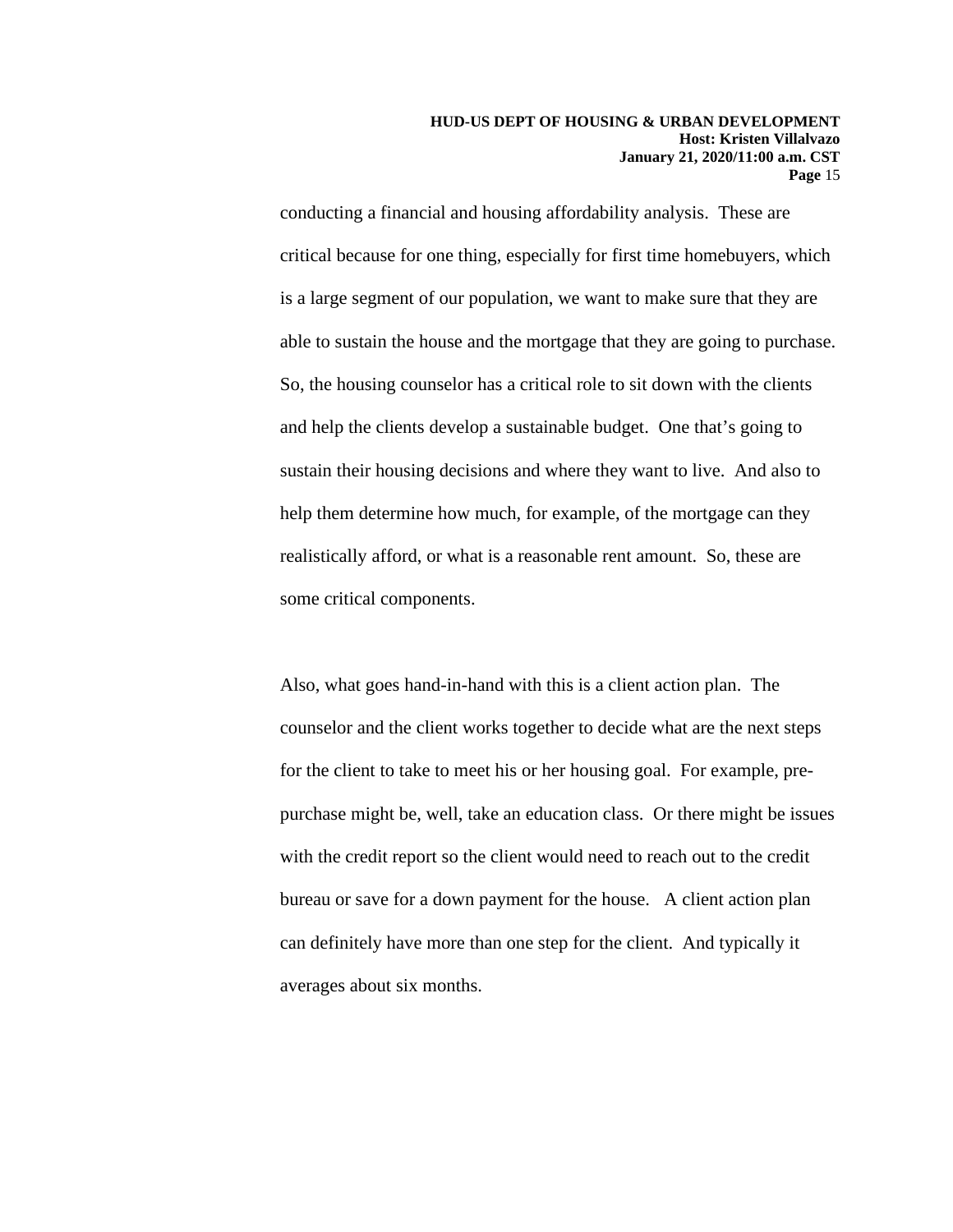The last thing that the counselor would have to do is follow-up with the client: How are you progressing on your action plan? Do we need to revise it or are you ready to purchase?

So, it's really important to collect the outcome data through this followup. So, [audio drops] are the key components of housing counseling. Next slide, please.

One of the things that we have discovered through our various outreach is we do have sometimes a disconnect between what is housing counseling and what is group education. It's really important for everyone when looking to see how they are going to comply and offer housing counseling that you understand that group education is not housing counseling.

Group education is typically a classroom setting or it can be some online courses. Group education doesn't have that one-on-one individual interaction with the client. You're not going to focus on the client's individual financial situation in a group setting. Also, [indiscernible] like eHome America and Framework [ph], they are very popular online education classes. They are not housing counseling.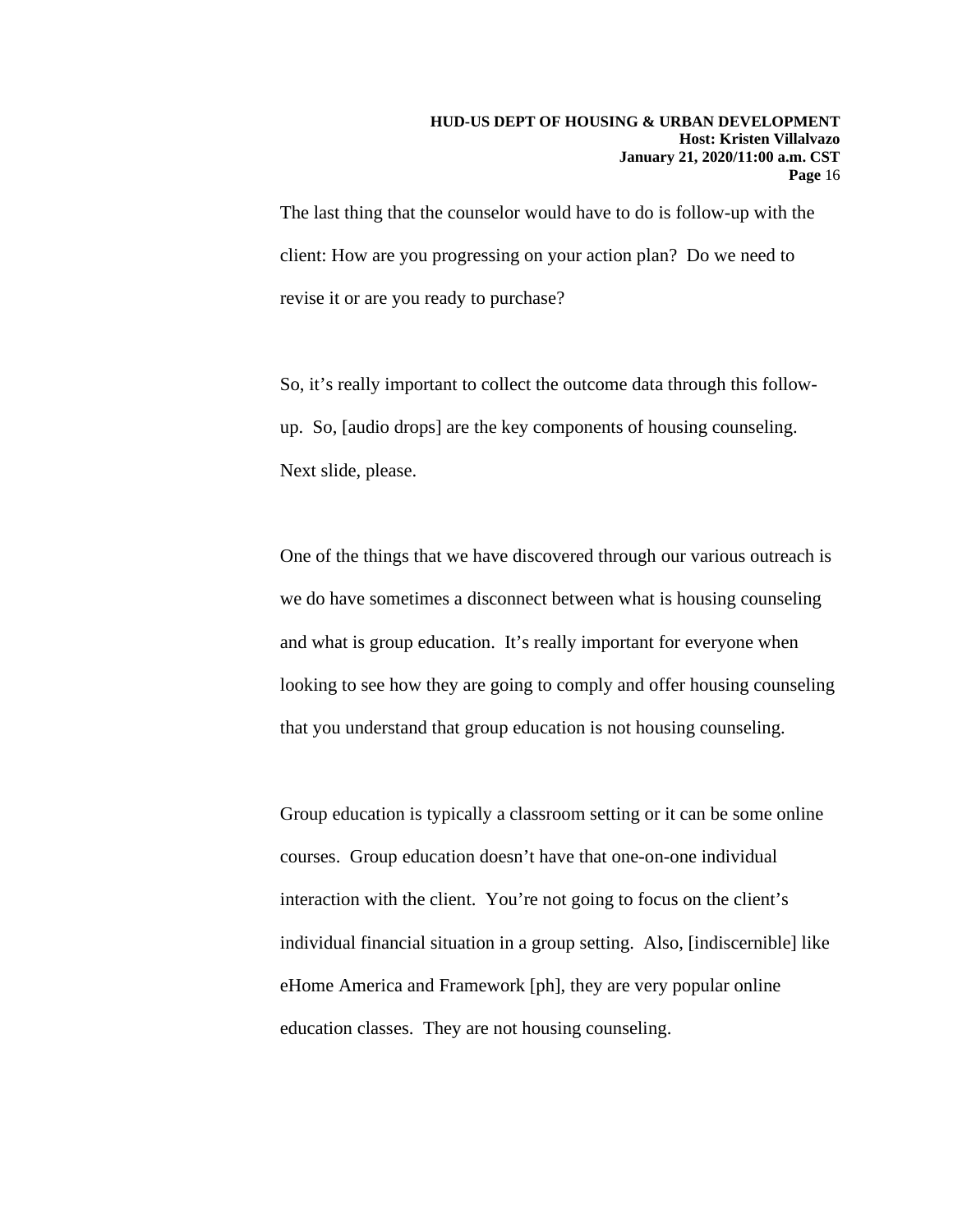So we'd just like to reinforce this point, because through our outreach we have found some participates are confusing the two.

Okay, now it's time for another Mentimeter question. Shawna? Shawna you might be on mute.

Shawna I am on mute. Thank you so much, Lorraine. It was very helpful feedback for you to get us started her about what is housing counseling and what isn't housing counseling. So, I know that was helpful for the housing authorities on the phone. Okay, great.

> So before I turn it over back to Lorraine, have you heard of the certification rule, we thought we go ahead and ask you if you have heard of this certification rule and please answer simply yes, no, or if you're unsure, totally fine to be unsure. That is what the next section will be about. If you need to log in, you might need to go back and log in with the code again, and the code at menti.com is 843500 like you see in the upper right-hand corner.

Okay, we are up to over 200 attendees. We'll just give it a couple more minutes, so please provide a response when you get a second. We are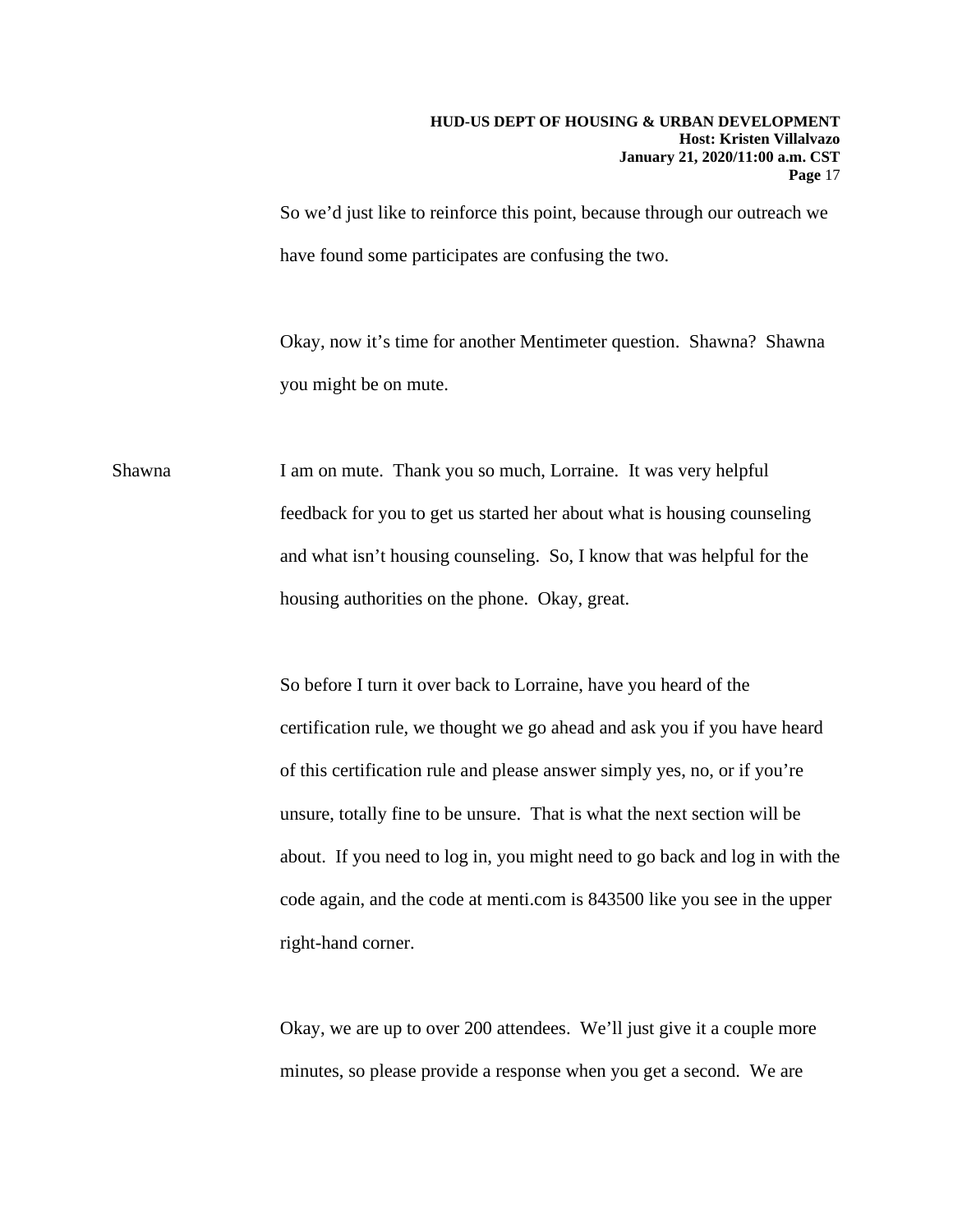getting a few more unsure's, that's very helpful. And a couple more folks saying, no, they haven't heard of the certification rule.

Towards the end of presentation, Robin is going to go over some online resources. The ICF team has spent a lot of time with HUD's office of housing counseling building a lot of resources available to [indiscernible]. So, we will be able to show you a lot of the resources that we have put together that you can add to this presentation that we're going over. Hopefully that's helpful to many of you.

Okay, great. We will have you continue to vote, but it looks like I think half the [ph] audience has heard of the certification rule.

Okay, great. Alright, Lorraine, tell us more about housing counseling.

Lorraine Sounds good. Thanks, Shawna, and thanks, everybody, for responding. Well, most of you have heard about it, but I'd like to spend just a little bit more time going into a little detail about that final rule. Next slide, please.

> Before I do that, I want to talk a little bit about why we feel certification is also beneficial. Yes, it's a regulation, it's in the Code of Federal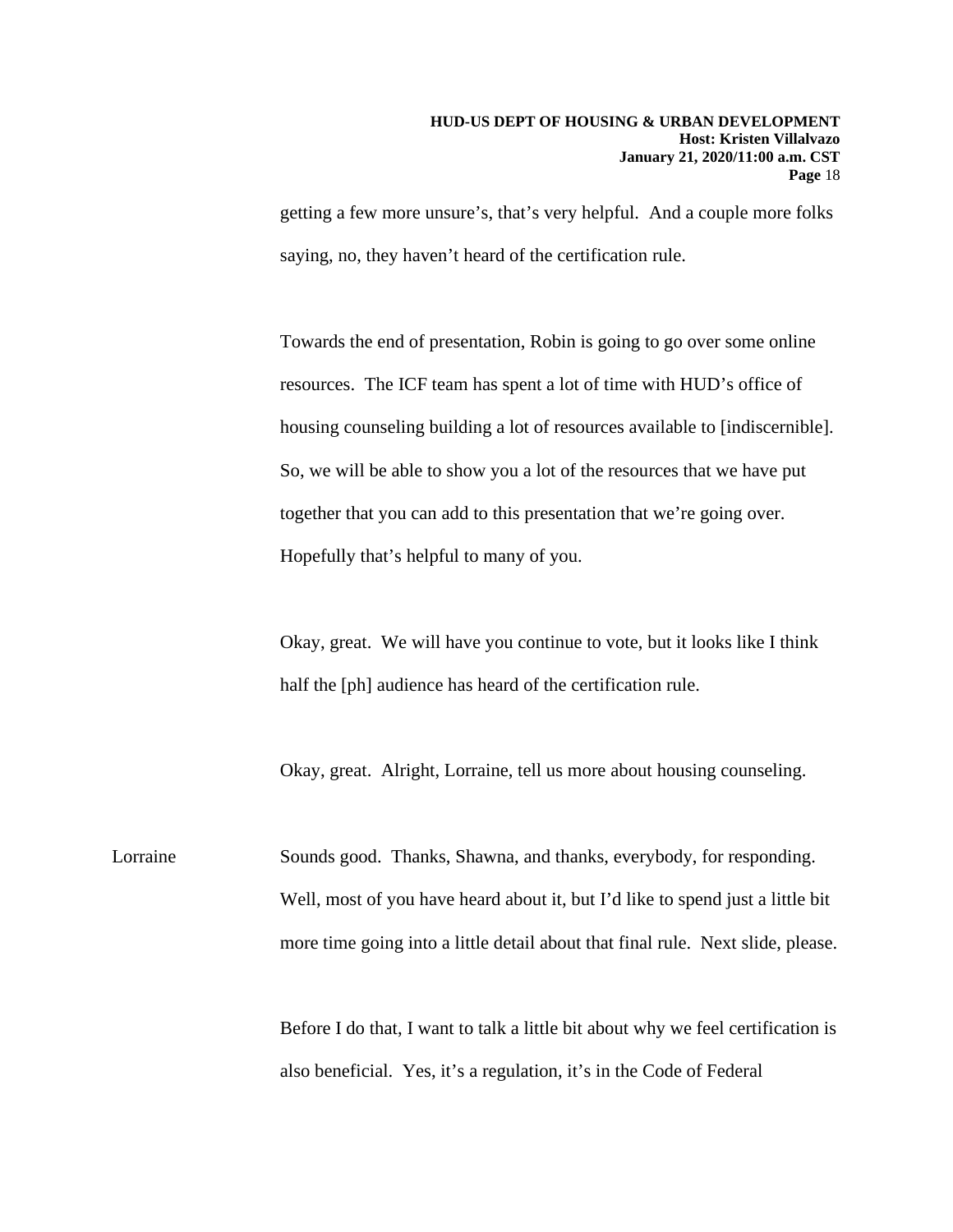Regulation, but there are also some great benefits to having HUD certified housing counselors. That's the designation that we provide to any counselors that HUD directly certified. They're going to be called HUD Certified Housing Counselors. The benefits of that include right smack in the center; we have it's now a professional credential for housing counselors. There are other benefits besides that, and one of them is it's going to help standardize the delivery of housing counseling across all HUD programs.

As I mentioned earlier, there are actually 26 HUD programs that are covered by this final rule. Whether you're in, for example, community planning and development or public and Indian housing, when you see the words "housing counseling," you know that standard definition that I covered previously is going to apply to that service.

It's also going to help consumers because they're going to be working with knowledgeable housing counselors. We also hope it helps to increase the visibility and awareness of housing counseling. We don't want housing counseling to be a best-kept secret. Okay, thank you. Next slide, please.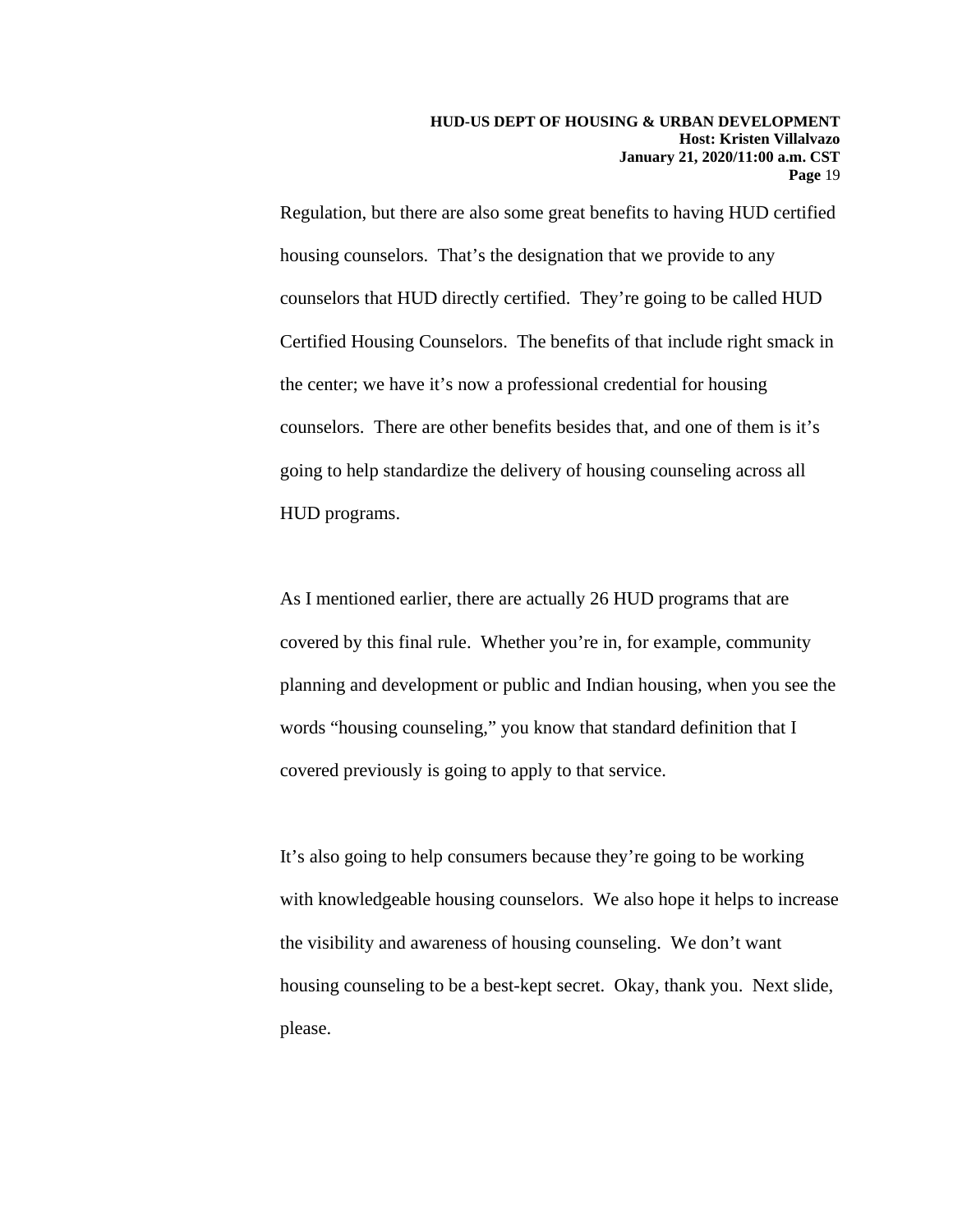Alright, the specific provisions on the certification rule, and in case you are interested in some light reading, it was published on December 14, 2016. Now, it's coming effective—the certification portion of it—August 1, 2020. When we first started our outreach, it was like oh, you still have plenty of time, but that clock is ticking. You don't have plenty of time anymore, so that's why we're really happy you're tuned in today.

The key provisions are that housing counseling—and housing counseling is how we previously defined it—required under or provided in connection with any HUD program [audio drops] provided by organizations and counselors that are approved by the Secretary. In other words, HUD. HUD-approved housing counseling agencies with HUD-certified counselors are the only ones that can provide housing counseling services starting August 1, 2020.

There are two parts to the certification process. First of all, the counselor has to pass a standard written examination, and then secondly, their certification is tied to the HUD-approved agency they work for so that HUD-approved agency has to verify their employment. Once those two factors are met, then the counselor is a HUD-certified housing counseling. The nice thing is they only have to pass the test one time, and as long as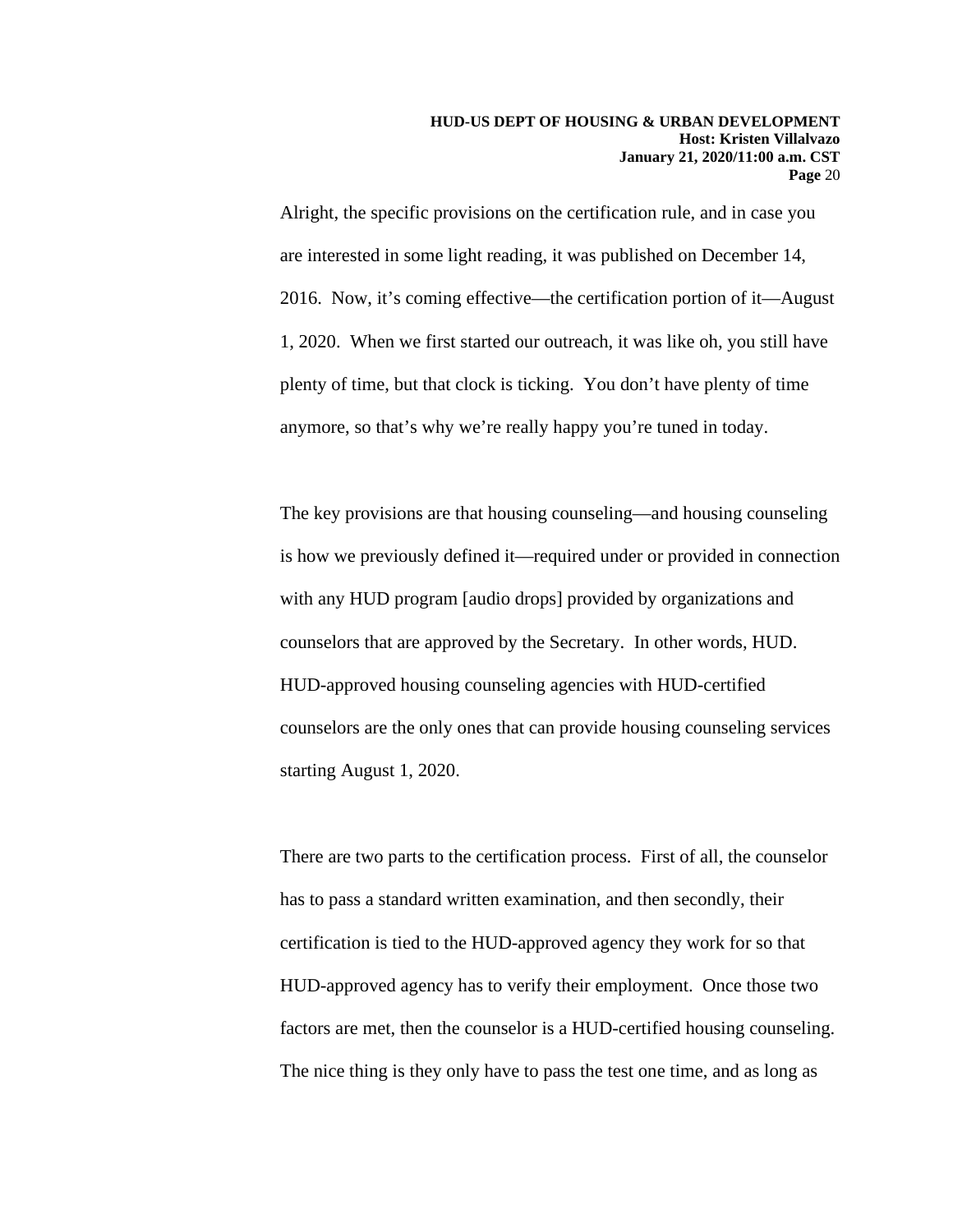they transmit their pass data to HUD, we will retain that information indefinitely. Okay, next slide, please.

Let's talk a little bit about what we mean when we say required under or provided in connection with any program administered by HUD. There are actually four categories. These are where housing counseling is required to participate or receive benefits from a HUD program. An example is the community planning and development home program. That specifically says for a client to receive down payment assistance on their home, they have to have housing counseling.

Another example is housing counseling that is funded under a HUD program. For example, the Family Self-Sufficiency Program can provide funding for housing counseling, so that would be an example. The next one is if housing counseling is required by a grantee or a sub-grantee of a HUD program as a condition of receiving assistance.

Lastly, if the client is just served by a HUD program and referred to housing counseling, that client has to be referred to an agency that is HUD-approved and has certified housing counselors. So you're not directly providing the housing counseling, but you're referring that client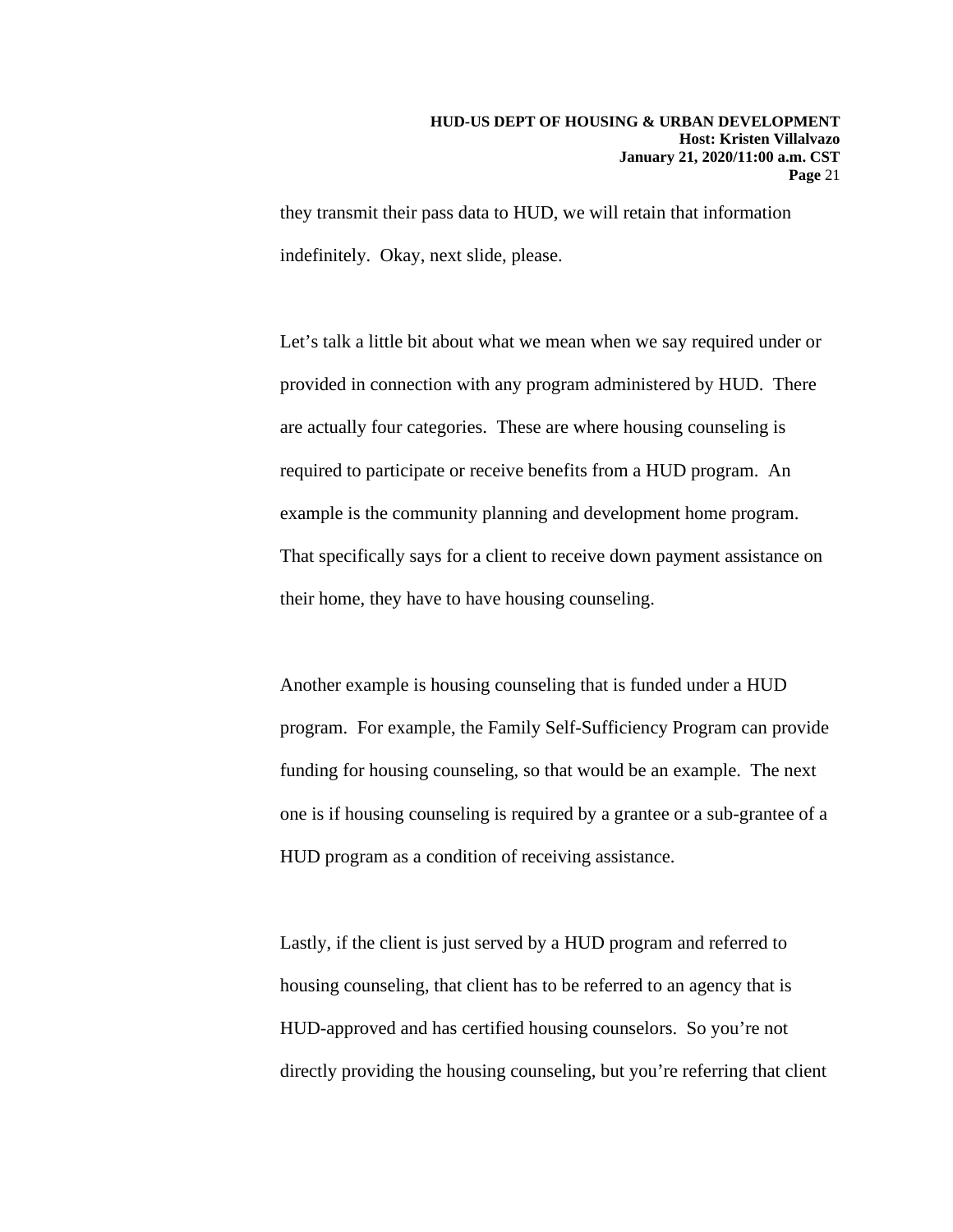out. You still have to make sure they're going to receive the housing counseling from an agency in our program.

Okay, that concludes my portion. I'm going to turn it over to Jessica now, who is going to talk about specifics of public housing programs that are covered by this program. Jessica?

Jessica Thank you, and good afternoon. One of the programs that we just mentioned is the Family Self-Sufficiency Program. In this program, the FSS coordinators are often providing case management, which is not under this rule.

> If the FSS counselor is providing case management, they are not providing housing counseling. However, recently, the FSS NOFA allows housing FSS coordinators to actually provide housing counseling services. If the FSS coordinator is actually providing those counseling services and those services include intake, client budget, financial, and housing affordability analysis, if they're developing an action plan specifically for a client, then they are providing housing counseling, and they do need to be certified.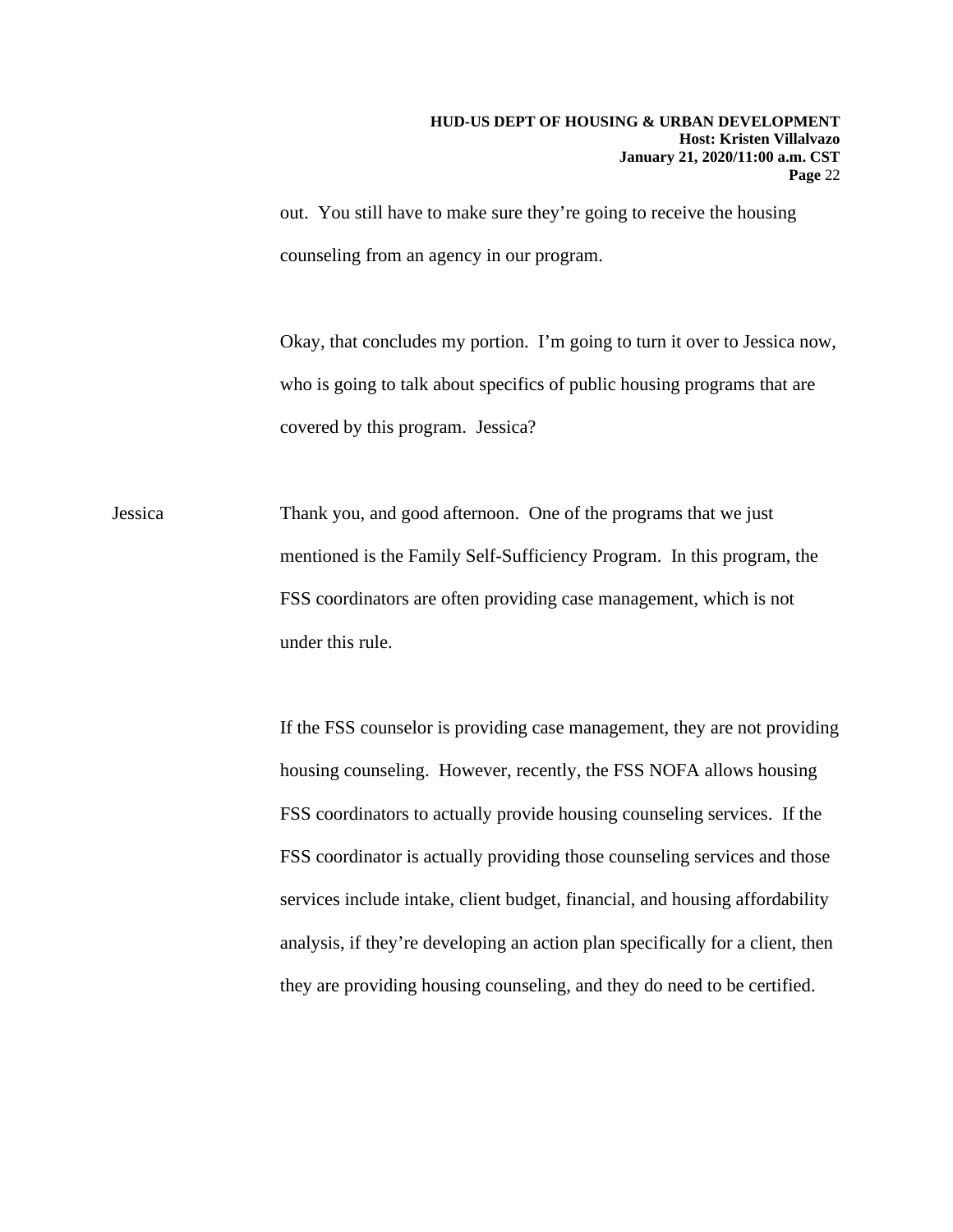We know that home ownership is often a goal of the FSS participant. If the FSS coordinator actually refers the participant to housing counseling, then the agency to which the participant has been referred to, they must be housing counseling certified, but the FSS coordinator does not have to be certified. Again, if the FSS coordinator is referring a participant to housing counseling, the FSS coordinator does not have to be certified, but that referral agency does.

I know that was a little bit disjointed, but I hope that provides an explanation when in the FSS program, the FSS coordinator needs to be certified versus when the referral agency which is providing the housing counseling would be certified. Again, the key date here is that this goes into effect August 1, 2020. By August 1, 2020, either the FSS coordinator who is providing housing counseling, or that agency which is providing housing counseling as a referral from the FSS coordinator, must be certified by HUD.

Aneicy This is Aneicy. I just want to add really quickly the vast majority of FSS programs will be referring to other agencies. The way that this rule will affect you is that you will need to be sure that the agency that you're referring to is HUD certified.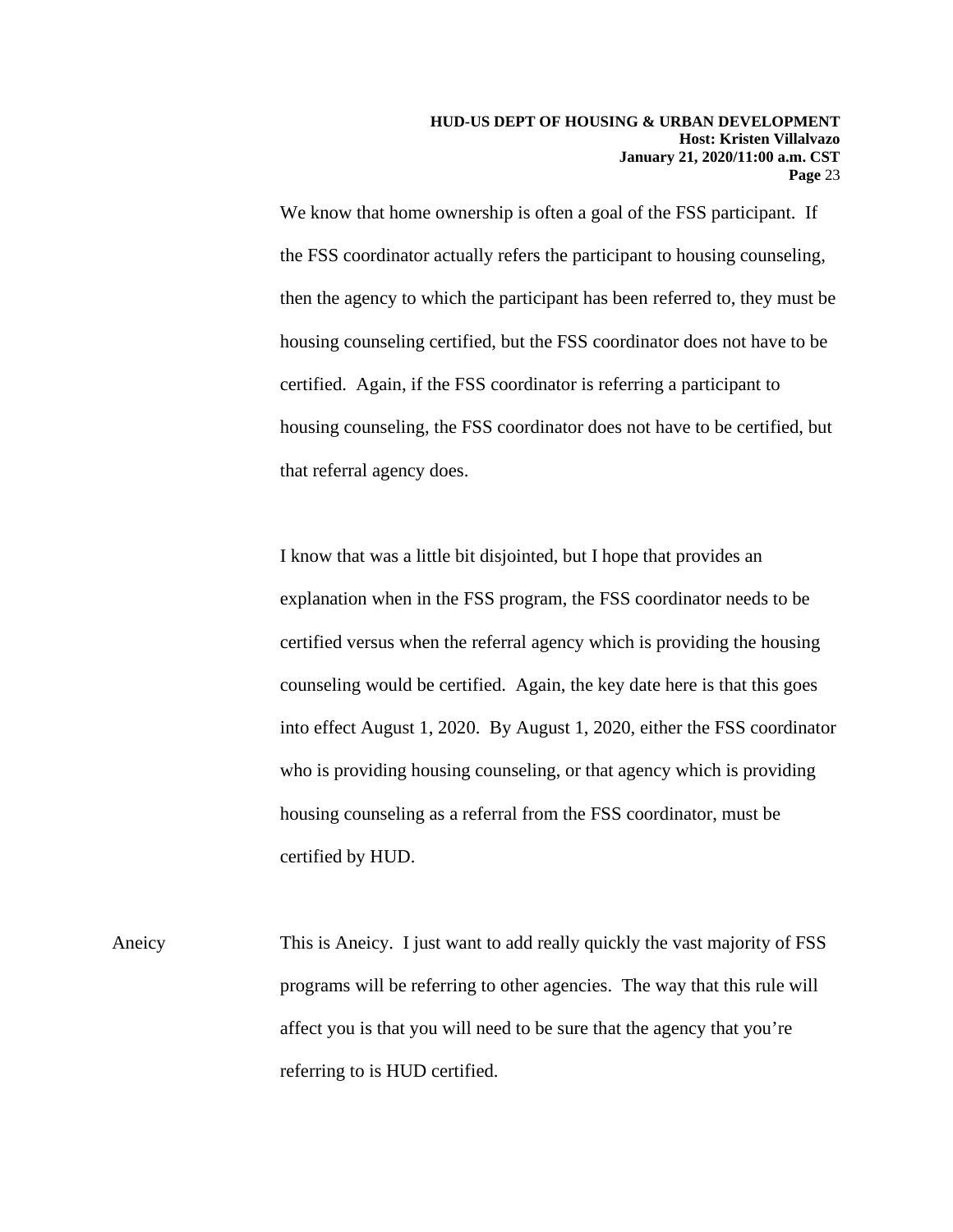There are a few of you out there in FSS programs that still may function under the legacy FSS homeownership program which we haven't funded as FSS homeownership since the second Bush administration. However, there are a few of you out there that are actually providing housing counseling directly to FSS participants and those of you need to be certified and have your agency be certified as well.

Jessica Thank you, Aneicy. I hope that clarifies the different types of FSS programs and the type of counseling services that need to be certified.

> Okay, another program—next slide—that is required to have homeownership counseling is actually the HCD home [audio drops]. It's a requirement of that program that participants receive homeownership counseling. The family has to successfully complete that pre-assistance homeownership counseling in order to be eligible. The PHA [ph] is not required to be the actual housing counselor, but again, if they refer to an agency to assist, then that agency providing the home ownership counseling must be certified by HUD. Again, that effective date is August 1, 2020.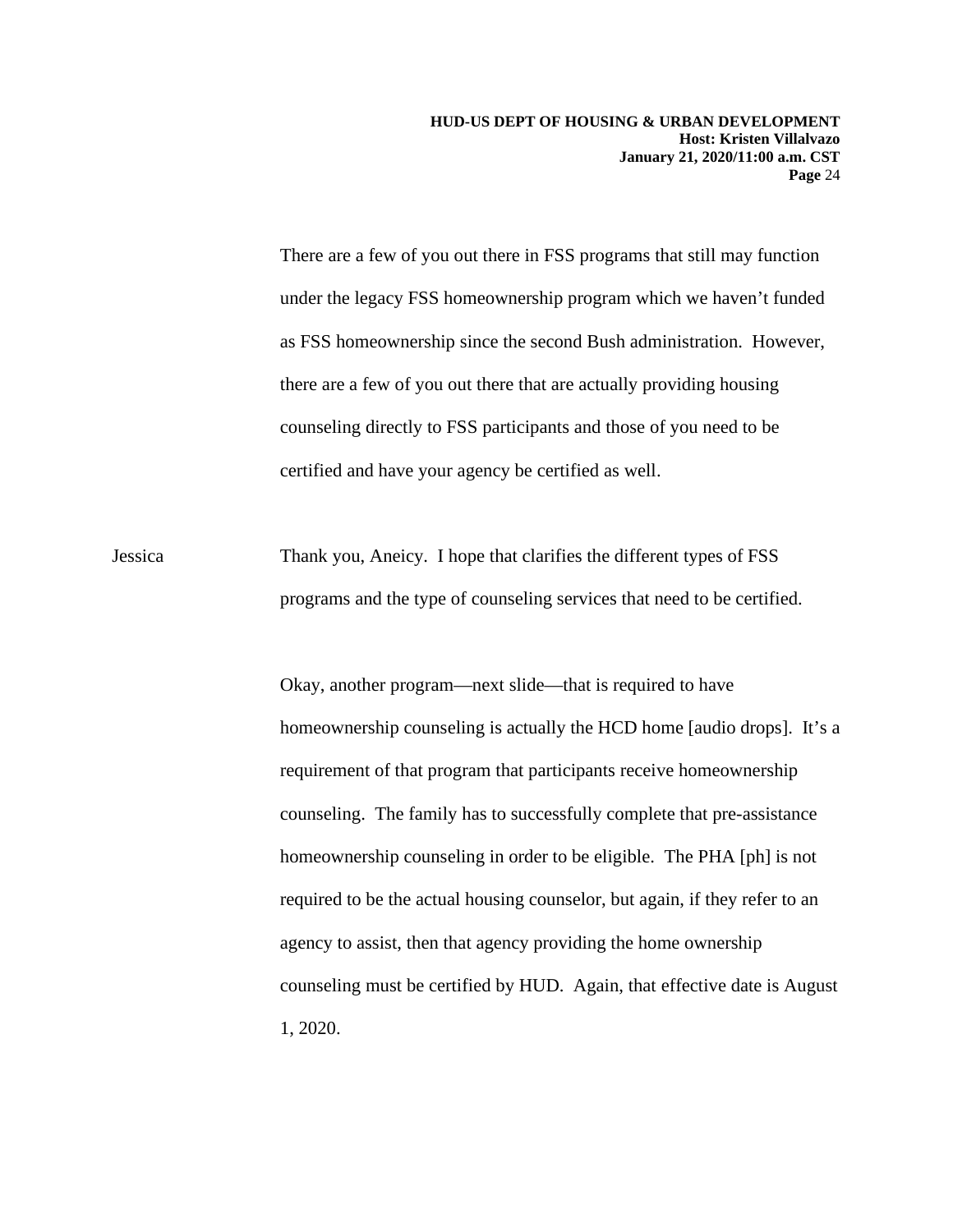Next slide. There are other programs under PIH, under HUD's Public and Indian Housing, that may be impacted by this housing counseling certification rule. There are many different scenarios, so we're going to go very quickly over them, and it depends upon whether or not homeownership counseling is funded as part of these programs, and whether or not they are providing specific homeownership counseling versus the case management-type of services.

Programs that may be impacted include the conversion of distressed public housing to tenant-based assistance. It may also include the demo/dispo of public housing, and again, this all depends on whether under these programs they have provided funding for homeownership, and whether or not that homeownership counseling really falls under the definition that was provided earlier, which is very individualized and not group counseling or group services.

Finally, the ROSS program, Resident Opportunity and Self Sufficiency Program, those may be impacted under this rule.

As Lorraine has mentioned earlier, and I want to reiterate, not all housing services are the same thing as housing counseling. We provided the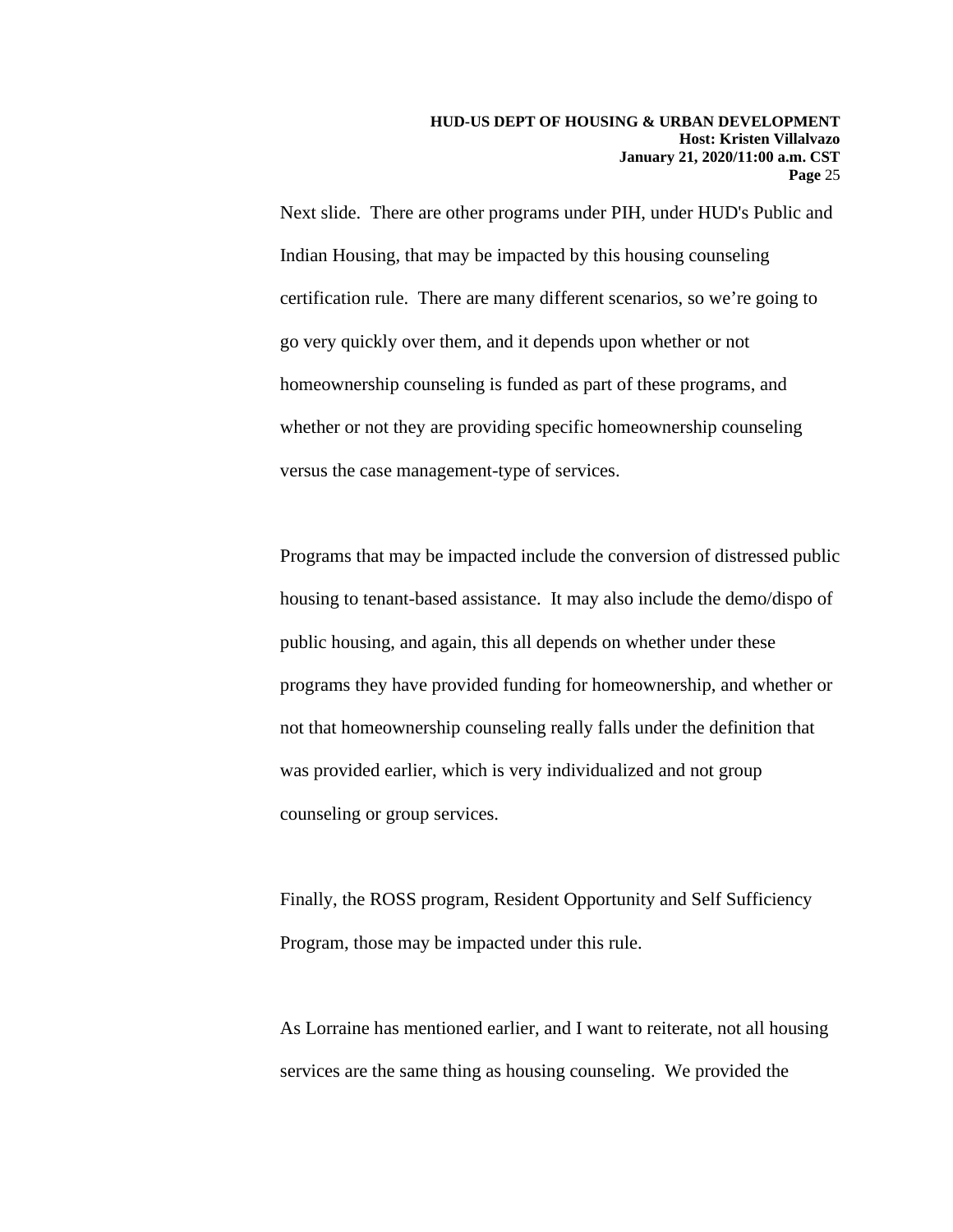definition earlier, and that is that it's very specific and that it talks about such things focusing on obstacles to overcoming a housing goal, repairing credit, rental disputes, etc. However, group counseling and services providing placement and referral services do not fall under this rule. Case management, as part of the larger case management such as counseling, how to be a good renter, things like the moving to opportunity areas program, those are housing services that do not fall under the homeownership certification rule.

Finally, we want to talk briefly about the impact of pass-through organizations and management. This, again, could be something similar to the Family Self-Sufficiency program or the HCD homeownership program where the staff who actually administers the program or manages the program does not fall under this rule because they are not directly providing housing counseling, and so they do not have to become HUD certified. When they refer to an outside organization to specifically provide these individualized services, then that organization must be an approved organization, and the counseling must be done by a HUDcertified counselor.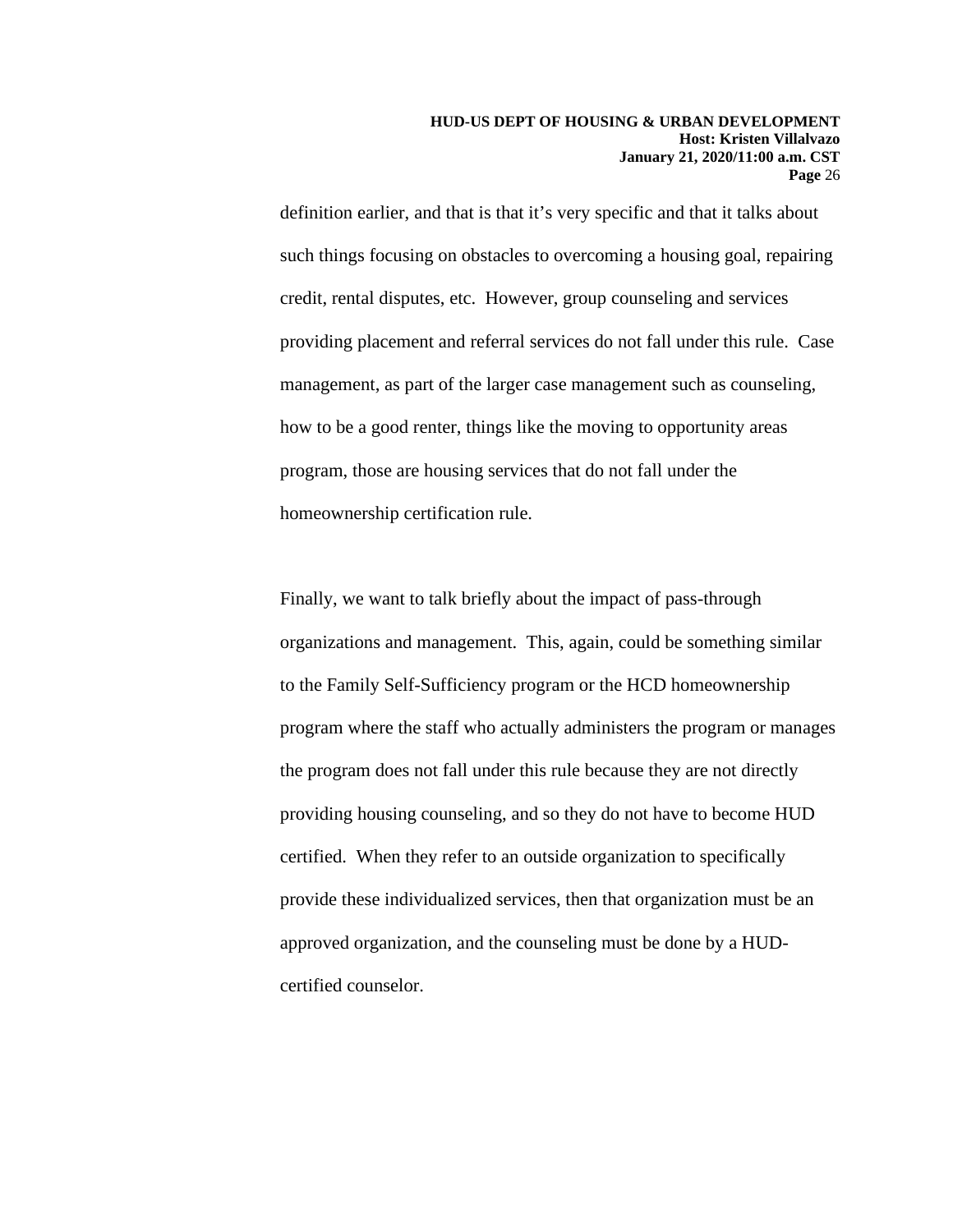The term, HUD-certified counselor should really only be used by an individual or organization that has received the training and has passed the examination, and are approved by HUD.

With that, I'm going to turn it back over to Shawna.

Shawna Okay, great. Thank you so much, Jessica. Hopefully, that contextualizes a lot of you on the line in terms of your public housing program or Section 8 homeownership program, FSS, etc. We'll go ahead and take one quick Mentimeter before I turn it over to Robin.

> What would be helpful as you think about next steps that Robin's going to go over is, we want to know if your public housing program if it triggers the rule, how many housing counseling clients will need to be served? Will you have more than 50 clients that need to be served, 30 to 50, less than 30, or maybe you're simply unsure—which is totally fine—we would just like to be able to get some gauge as to how many clients may be affected because of the certification rule.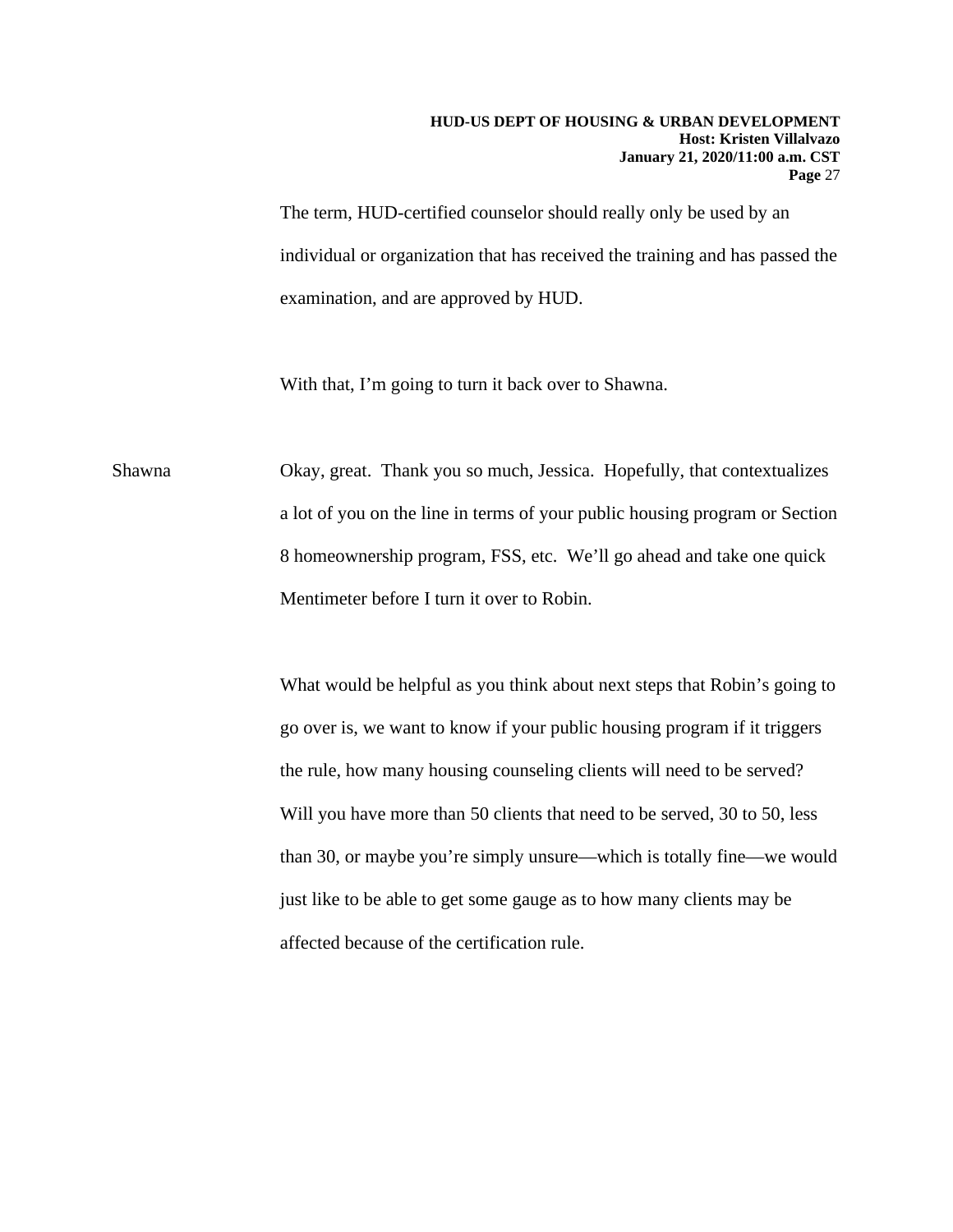About one-third are reporting in, neck-and-neck between 50-plus and unsure; also a deep tie between less than 30 and 30 to 50. Okay, keep the votes coming in.

Those of you that said unsure, it would be very helpful as one of your next steps is to just try to figure out the number of clients that may be impacted by this. Again, that will help you make your choice. Again, there are two paths here if you are affected to participate directly or find a partner agency. I'm going to go ahead and turn it over to Robin, but please continue to vote. We do want to hear from you.

Robin Penick, from HUD's Office of Housing Counseling.

Robin Thanks, Shawna, I appreciate that. I'm going to review some of the options that you may want to consider as a next step in regards to the certification rule. Once you have determined that yes, your program falls under the certification rule requirements, you will need to evaluate your options.

> The options that you will have will be to become a HUD-approved housing counseling agency, and that would mean that you need to make an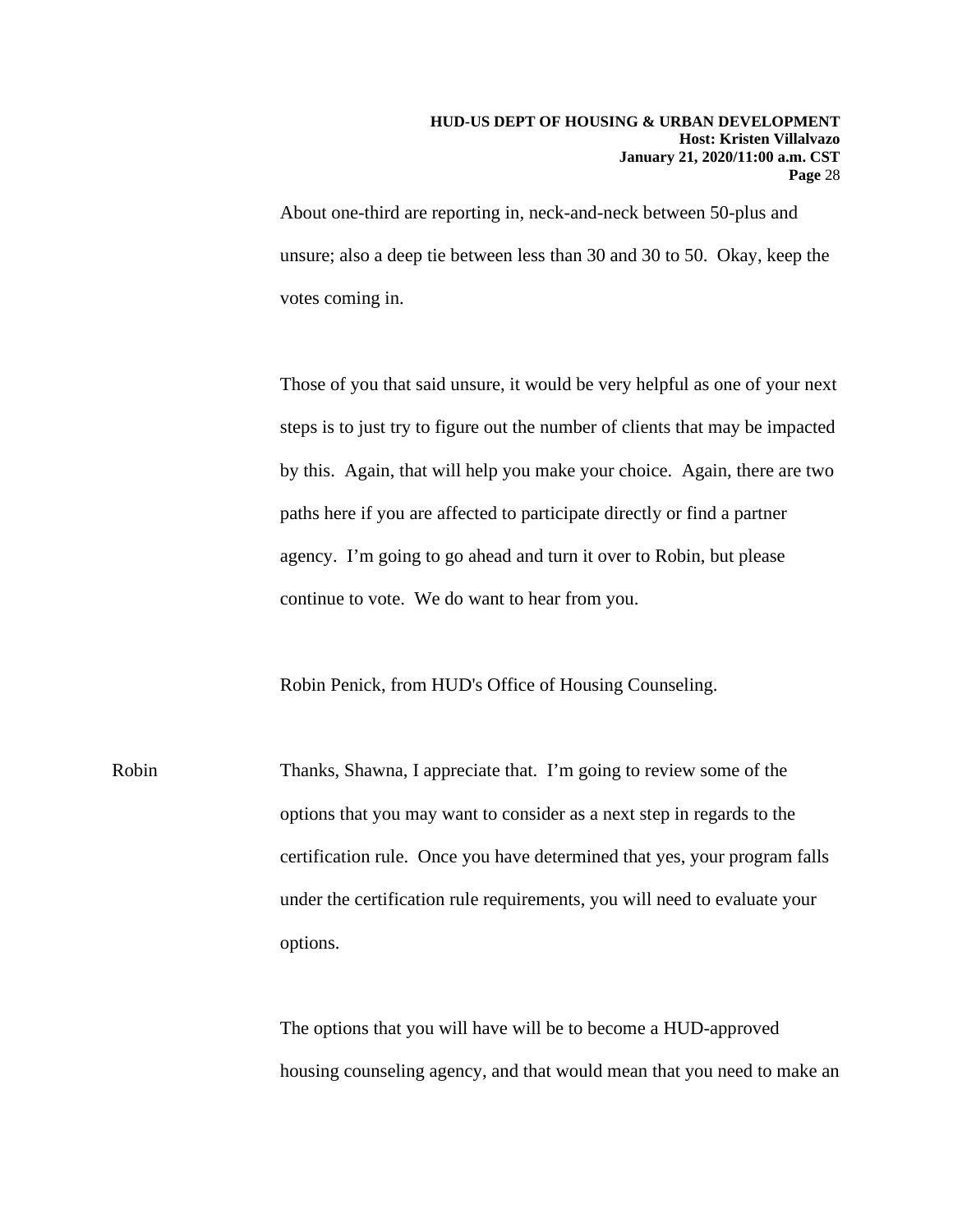application to HUD to become an approved agency. There are options to partner. You could partner as a provider with an intermediary or a national organization, and actually provide the housing counseling services under the partnership of that intermediary that's already approved to provide services for HUD; or, you could partner either by entering into an agreement with an existing approved agency to provide the housing counseling services for your clients. Then, the final option that we have here is that you will need to stop delivering housing counseling if you haven't met the requirements for certification by August 1, 2020.

In regards to the first option that we just talked about, getting HUD approval, we have a great website on the steps needed in order to become a HUD-approved housing counseling agency. This is just a snapshot of our webpage. Getting HUD approval adds a lot of credibility for the organization in regards to the community that you serve. There are various foundations, and lenders, and other financers are familiar with the HUD approval for housing counseling agency, and it certainly adds credibility to your organization and the services that you provide.

We have a number of training partners, such as NeighborWorks, Rural Community Assistance Corporations, UNIDOS, and National Community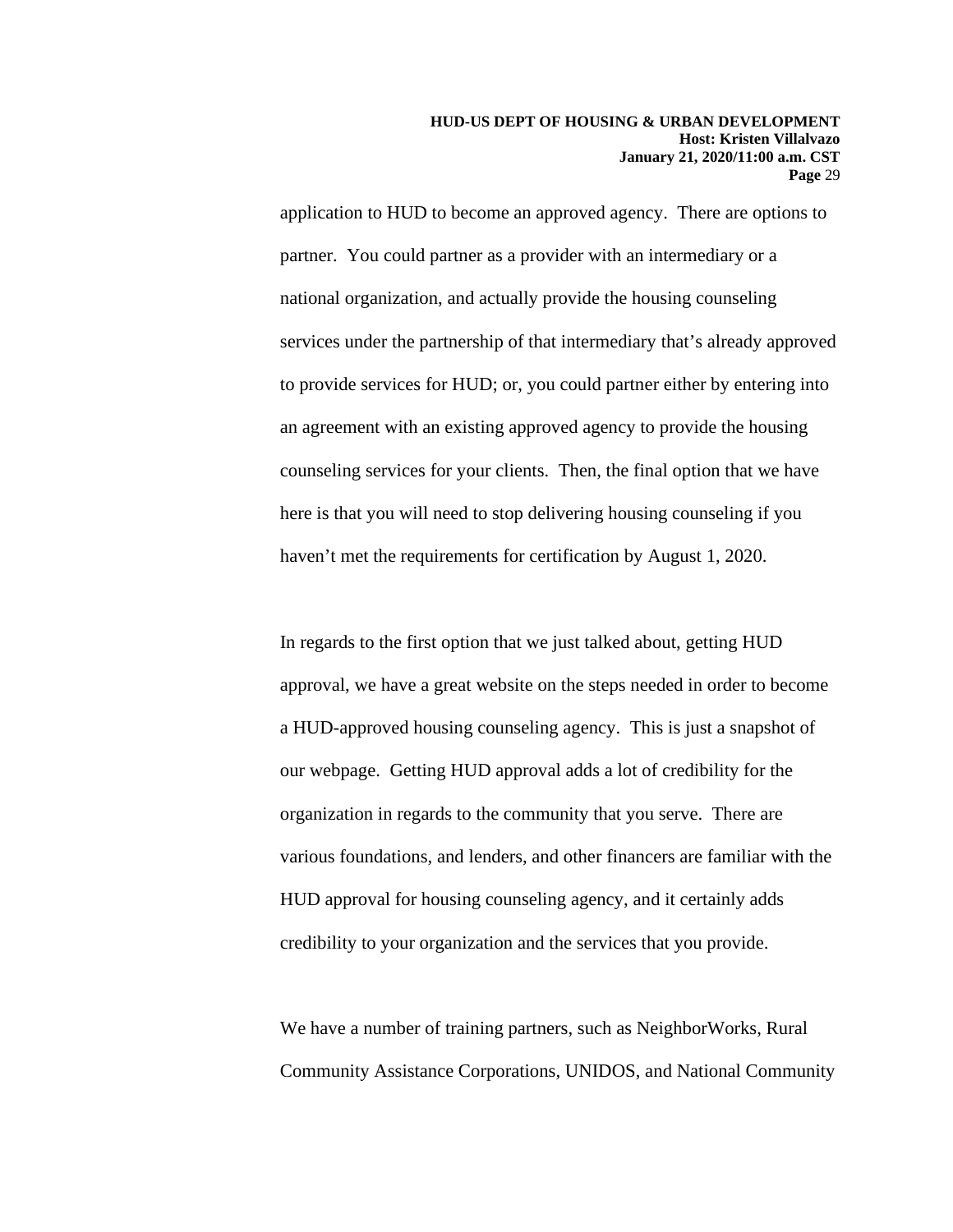Reinvestment Coalition, who offer training and technical assistance for counselors that are in our network of agencies. OHC itself maintains a national network of our participating agencies that are listed on the HUD exchange and on HUD.gov, and certainly allows community partners to find you a lot easier, also. On this page, you'll notice that there's mention of the housing counseling agency eligibility tool, and a link to access that tool. I do want to talk about that a little bit, too.

Anyone that has a HUD exchange account can access the tool. What this tool does is that it's good for an organization to determine if they are ready to apply for HUD. This tool will walk you through the steps or the individual criteria that HUD has set for agencies to participate in our program. It's a comprehensive teaching tool with links to resources and provides a series of yes and no questions that agencies can respond to. At the end of the tool, you will get a recommendation that either yes, you are ready to apply; or no, that there are certain criteria that your agency doesn't meet and that you'll need to do some additional work on that.

If, once you get to this step where it says yes, you are ready to apply, at that point, you will want to request an appointment with an application advisor. The application advisor request can be made to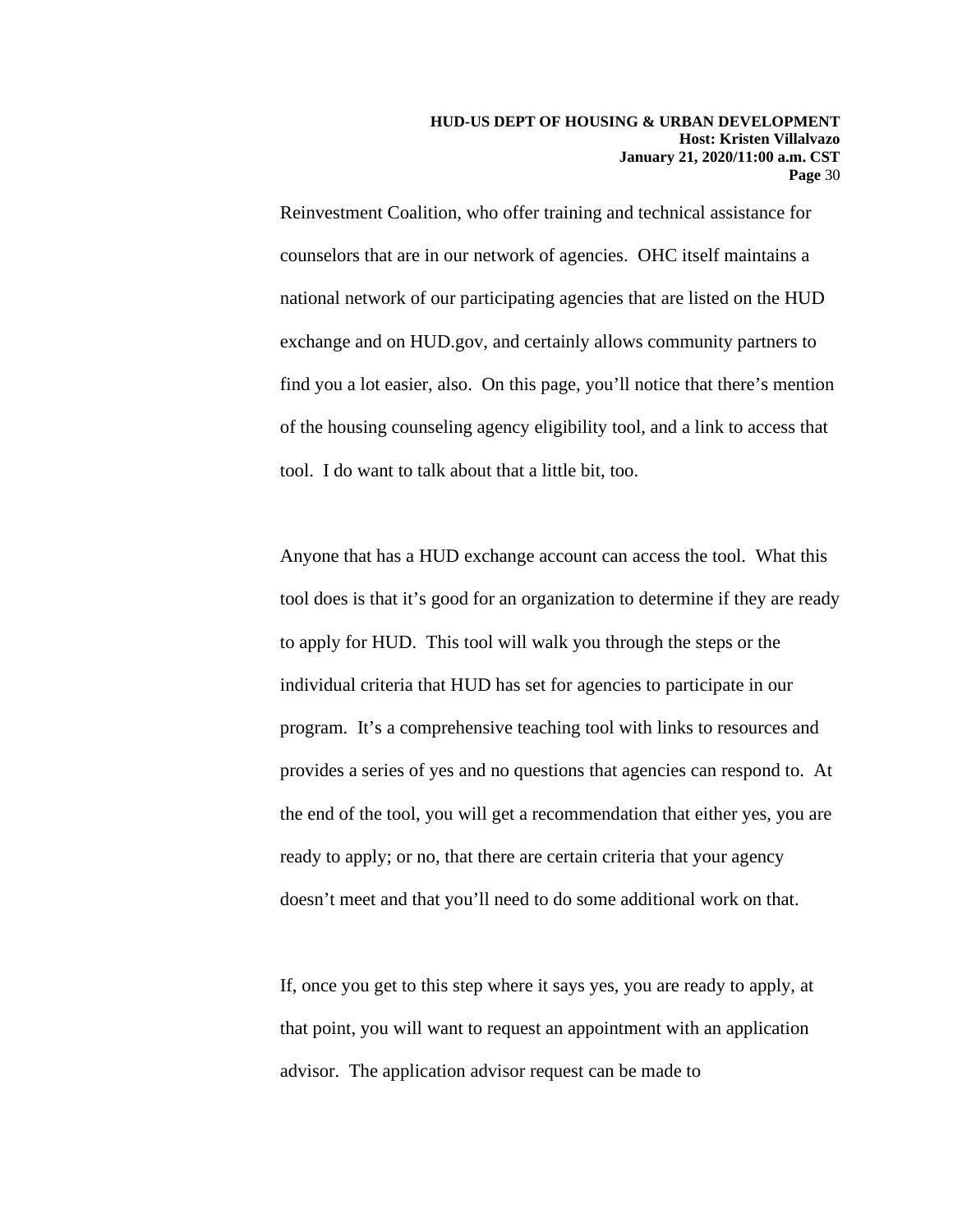housing.counseling@hud.gov. That information is explained on our website as well.

Here's a slide. This is an example of one of the criteria listed in the tool. It's a simple yes or no answer. You would either select the green circle with a checkmark or X. You also can see on this page the Learn More area of this criteria and it provides you detailed references on how to find out what the criteria is really about and how to find an answer to it.

This is a sample timeline for counselors—not for agencies, but for counselors—to become certified. This charts out about a five-month time frame. This chart does not include the time it takes for agencies to become approved as well, so in addition to this five months for certification, you're going to need to add more time if you need to have your agency approved as well. We just think this is real important to provide so that you, as a manager of an agency, knows what type of time limits that exist in order to be compliant with the rule.

This is a shot of our website where you can search for HUD-approved housing counseling agencies. It's helpful as a resource tool for referrals. If you want to refer clients to agencies that participate in our program, this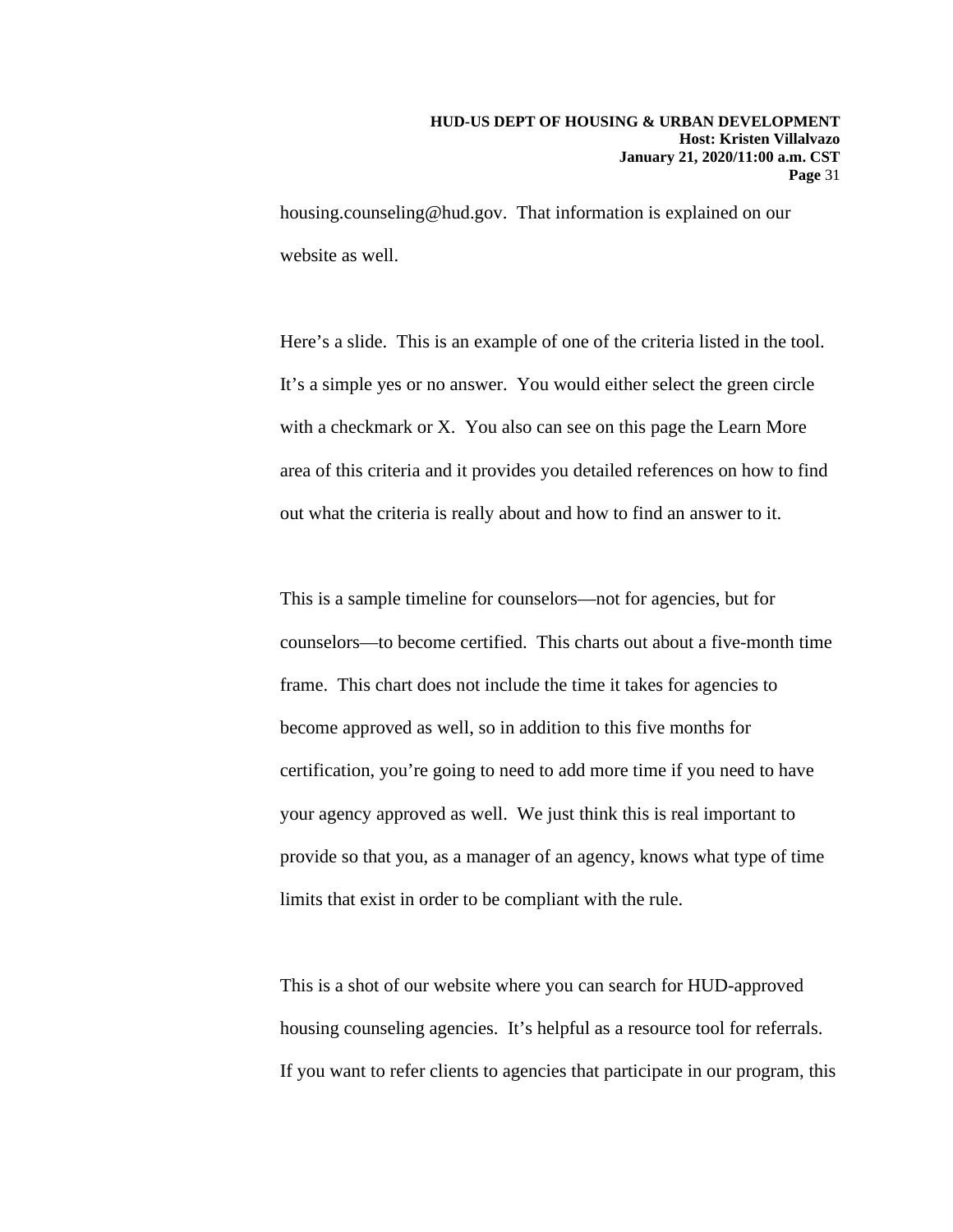is a good resource to find out who those agencies are. If you're interested in becoming an approved agency, this is a good tool to look at existing resources that exist in your community, how many other certified housing counseling agencies are there within your community. And, just to check out the services that exist in your locality, this is also a good tool.

This is another avenue to search for counseling agencies. This allows you to search for counseling agencies with certified housing counselors. You can enter your state or a city, and select certified, and hit the send button. It will bring you a list, return you a list of agencies that have certified housing counselors for that state or locale that you're looking for. That can be real helpful to you if you're going to be referring clients or customers.

In regards to becoming a HUD-approved housing counseling agency, we do have a webinar upcoming on March 3rd that will review the criteria and the process of becoming a HUD-approved housing counseling agency. Please take time to mark your calendars or go ahead and get registered for that webinar if you're interested.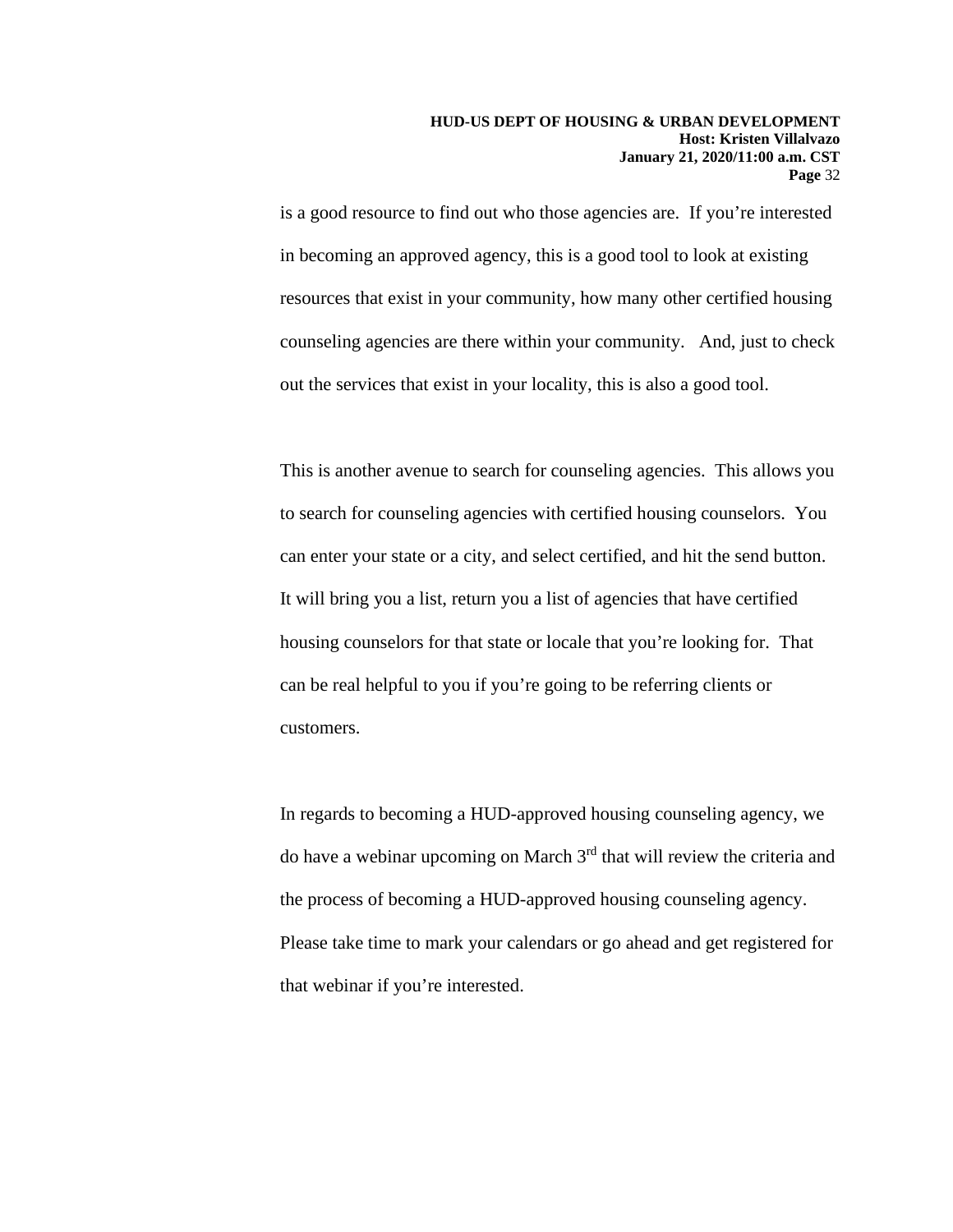Shawna Okay. Thanks so much, Robin. That was really helpful to describe some of the next steps. I think we'd like to go ahead and switch back to Mentimeter. We would like to know from you now you're planning to comply. Again, this assumes that your public housing program is affected by the certification rule, and you need to figure out what your options are—again, either partner or participate directly. Please provide some feedback.

> We're going to open it up for questions here shortly, so I guess I'd like the operator, Tiffany, to give us instructions as to how people can queue up.

Moderator Thank you. [Operator instructions]. One moment for our first question.

Tammy Before we have our first question, we've received a really important question through the website, and I wanted to put it out there for the presenters to answer because I think this may affect a majority of people here.

Shawna Sure.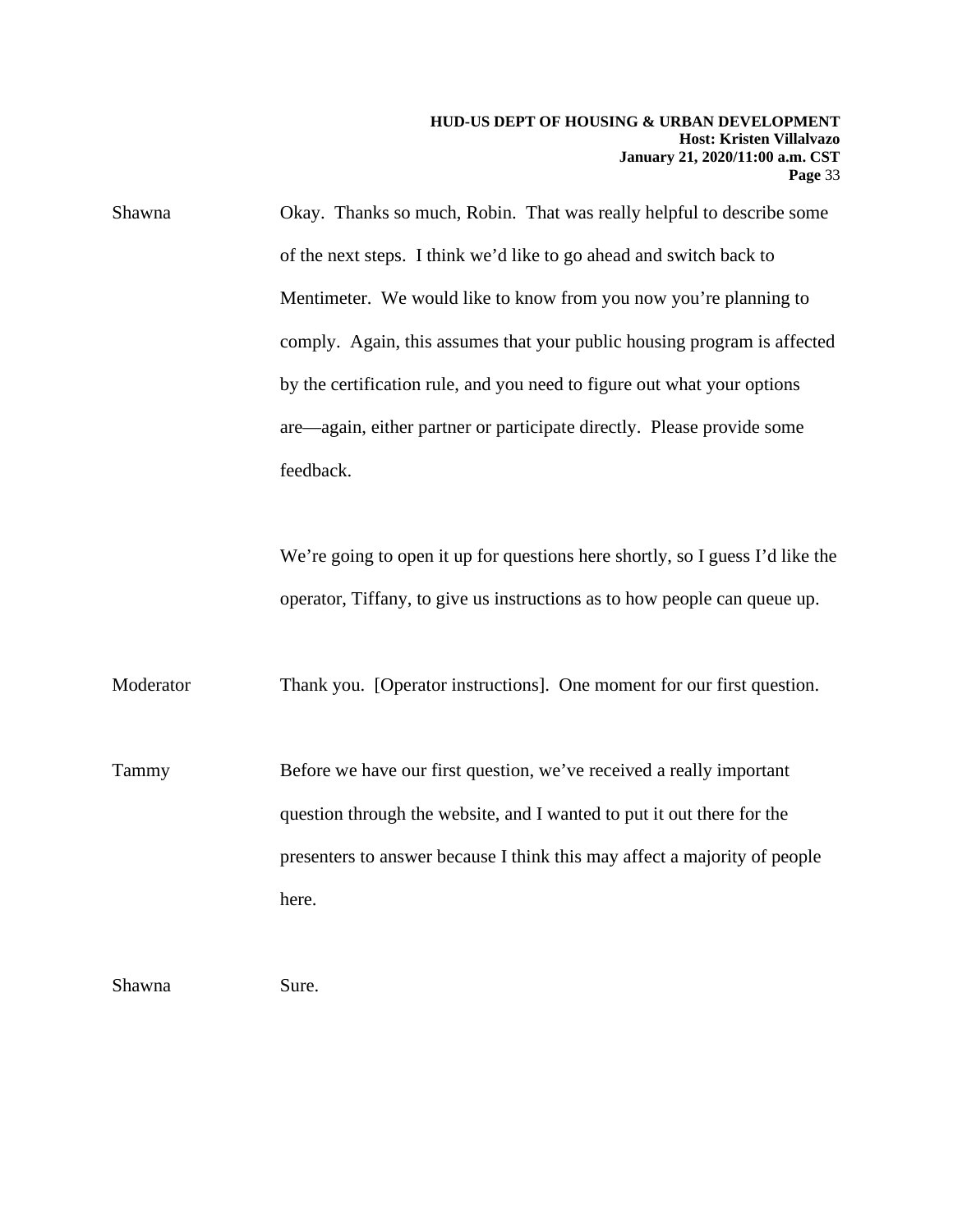| Tammy    | The question was from Debbie Carter, and it says, "We have one                         |
|----------|----------------------------------------------------------------------------------------|
|          | employee that has already obtained HUD certification for housing                       |
|          | counseling. When there is a change in staff or if additional employees                 |
|          | wish to obtain certification, would the deadline still be August 1 <sup>st</sup> if we |
|          | already have someone on-site to perform the counseling?"                               |
|          |                                                                                        |
| W        | Lorraine or Robin?                                                                     |
|          |                                                                                        |
| Lorraine | This is Lorraine. Yes, or, Robin. Yes, Robin, do you want to?                          |
|          |                                                                                        |
| Robin    | No, go ahead, Lorraine.                                                                |
|          |                                                                                        |
| Lorraine | Oh, okay. Thank you. Because there's actually more than one question                   |
|          | here, the first question has to do with counselor certification, and it being          |
|          | tied to an agency.                                                                     |
|          |                                                                                        |
|          | Let's say an employee that is currently certified with ABC Agency, that                |
|          | employee decides to leave the agency and go somewhere else. As soon as                 |
|          | that counselor no longer works for the agency, the agency has to go into               |

FHA Connection, the application coordinator, and remove that employee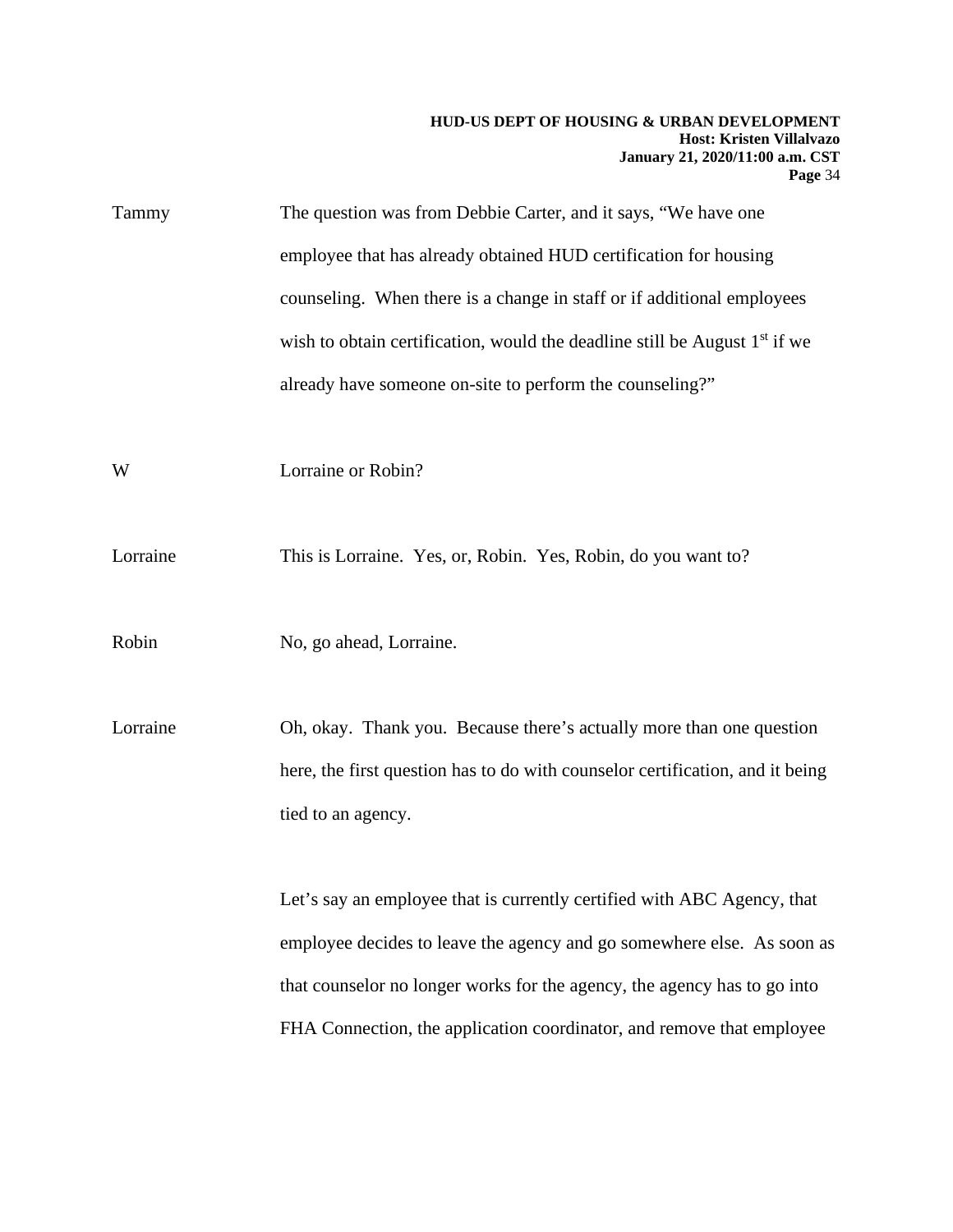from the list of counselors. When that happens, that counselor is no longer certified because the certification is tied to the agency as well.

But, that counselor has already passed the test, and when that counselor becomes employed by a new agency, the new agency will go back into FHA Connection, confirm the counselor's employment with their agency, and the counselor becomes certified again. That is one question dealing with what happens when an employee leaves or an employee joins an agency. This is true now, and after August 1, 2020, same process in place.

After August 1, 2020, there's no time limit for a counselor to become certified, but the agency itself must have at least one or more housing counselors, as many counselors certified as they need to be able to fully implement their approved work plan. If that agency has zero counselors come August 1, 2020, the agency will be placed in temporary inactive status until the agency has at least one counselor. Again, they have to have a sufficient number of certified counselors to go ahead and be able to carry out their work plan.

I hope that answered both of her questions. Before we take another one, there was a comment that came into the chat box that I wanted to also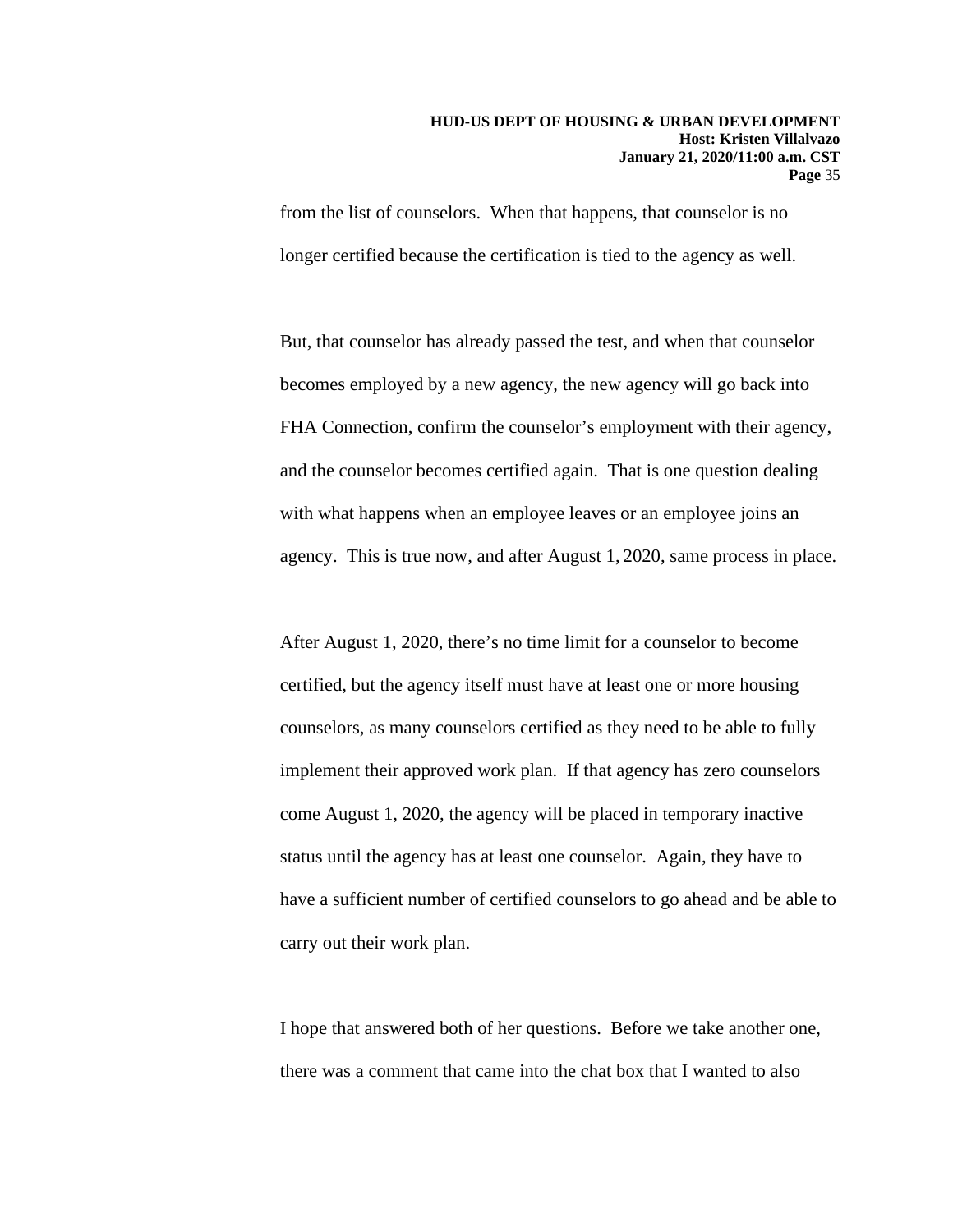address. The certification requirement applies to all types of housing counseling, not just pre-purchase. When I showed that chart, that pie chart with all the different services, homeless counseling, rental counseling, HECM counseling, pre-purchase, mortgage default, post purchase, all counseling, one-on-one counseling, sitting down with the client, one-onone counseling must be accomplished with a HUD-certified housing counselor effective August 1, 2020.

Okay, thank you. I'm done.

W Thanks, Lorraine.

W Do we have any phone calls in queue?

Moderator Yes. Our first question comes from Gary Allen Glass [ph]. Please go ahead.

Gary Hi, thank you. Actually, I didn't hear part of the answer to that question, but I—just a little background—I was hired in October at a certified agency with one counselor that is already certified. Just to be clear, after the deadline August  $1<sup>st</sup>$ , the exam will still be available. Let's say I have a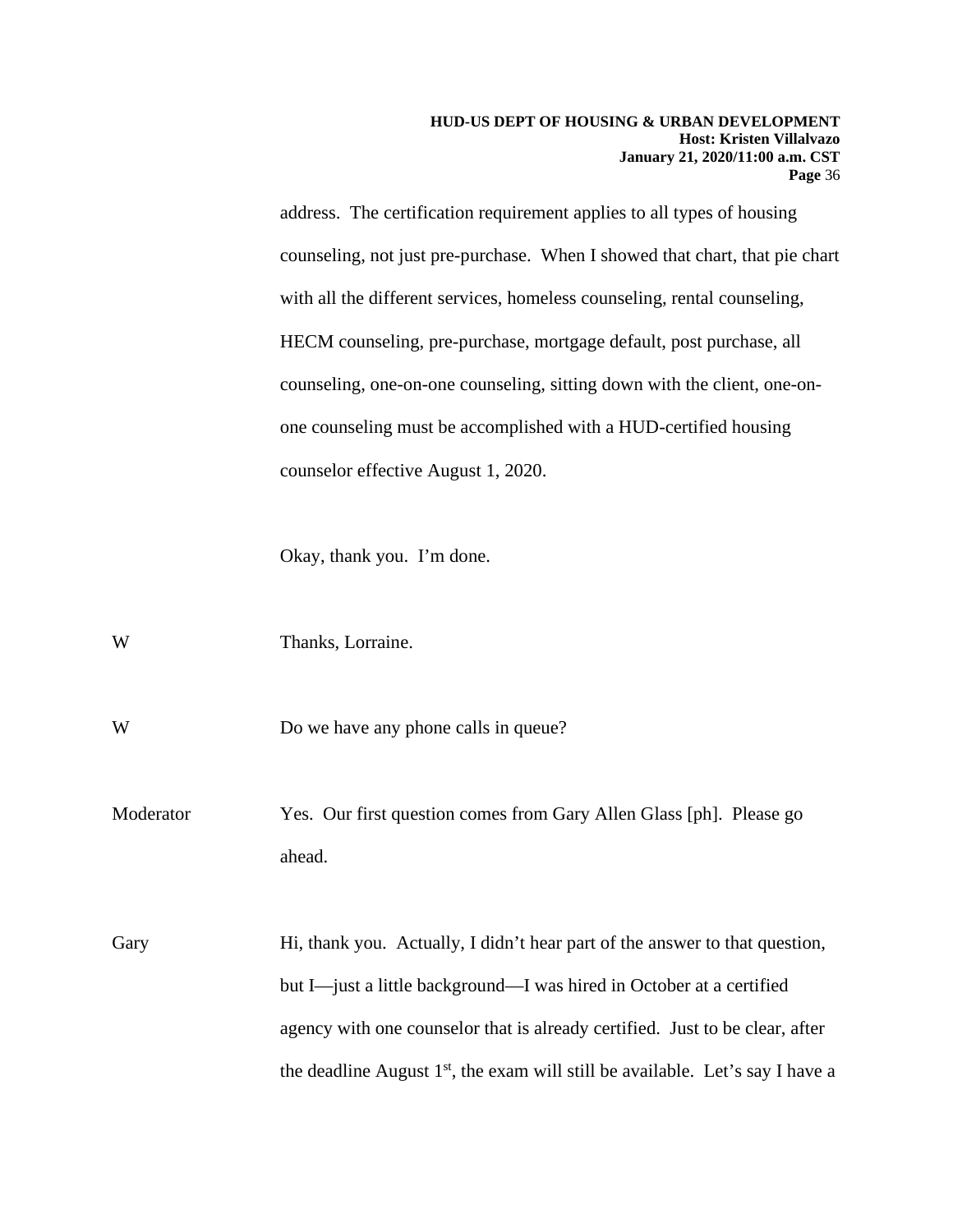goal to take it in March or April and don't pass, to retake the exam after August  $1<sup>st</sup>$ , it still will be given in the same format, and I still have the option, the eligibility to pass on the exam after August  $1<sup>st</sup>$ ?

Shawna Robin, would you like to answer that question?

Robin Sure. Yes, the exam will still be available after August  $1<sup>st</sup>$ . The only other thing I would say in regards to that is that after August  $1<sup>st</sup>$ , the counseling that you're providing would not be able to—does not meet the HUDcertified housing counseling service requirement. After August 1, 2020, if you're counseling clients that need to be counseled by a HUD-certified housing counselor, you would not be able to counsel those folks.

Gary Okay, and I wouldn't be able to until I passed the certification. Those customers or clients would have to be counseled by the one person who is already certified, correct?

Robin Correct.

Gary Okay, that's all I need to know.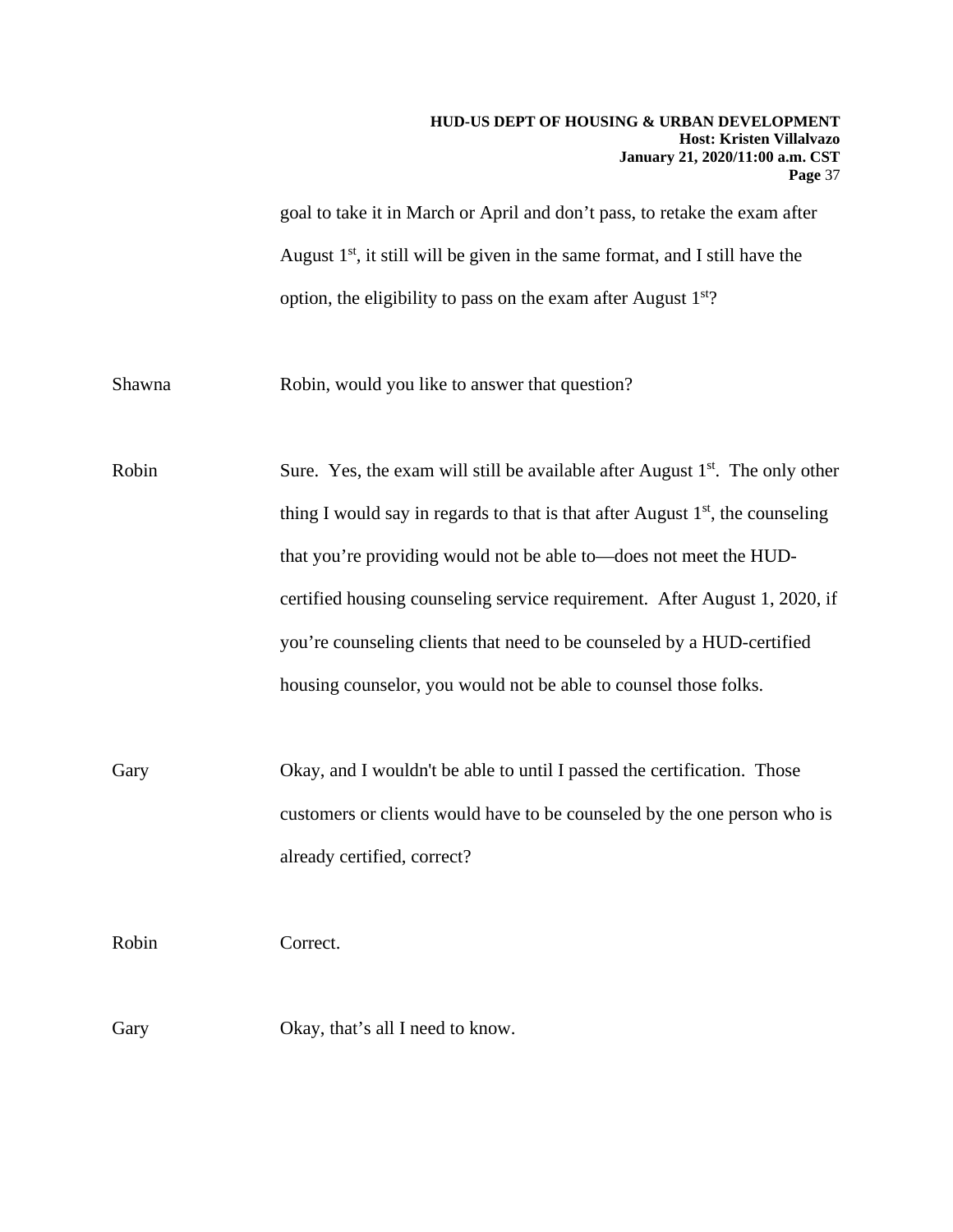| Robin     | That exam will be available from now until the end of time, basically.                                                                                                                                                                                                                                                                                                                                                                                     |
|-----------|------------------------------------------------------------------------------------------------------------------------------------------------------------------------------------------------------------------------------------------------------------------------------------------------------------------------------------------------------------------------------------------------------------------------------------------------------------|
| Gary      | Okay, very good. Thank you very much.                                                                                                                                                                                                                                                                                                                                                                                                                      |
| Robin     | You're welcome.                                                                                                                                                                                                                                                                                                                                                                                                                                            |
| Moderator | Our next question comes from Alicia Lake [ph]. Please go ahead.                                                                                                                                                                                                                                                                                                                                                                                            |
| Alicia    | Hi [indiscernible] this is like ourselves. We have an FSS program and we<br>do homeownership. Are you required to get the HUD counseling<br>certification to do the homeownership, or can I continue without the<br>certification to do homeownership? Secondly, we have PHFA,<br>Pennsylvania Housing Finance Agencies counseling certification, does<br>that correlate anything with the HUD counseling certification; any<br>connection with those two? |
| W         | Those are some really good questions. I want to go back and reiterate that<br>it sounds like you're already in the program, so are you getting funding for<br>housing counseling from Pennsylvania Housing Finance Agency?                                                                                                                                                                                                                                 |
| Alicia    | Yes. We get counseling from PHFA, yes.                                                                                                                                                                                                                                                                                                                                                                                                                     |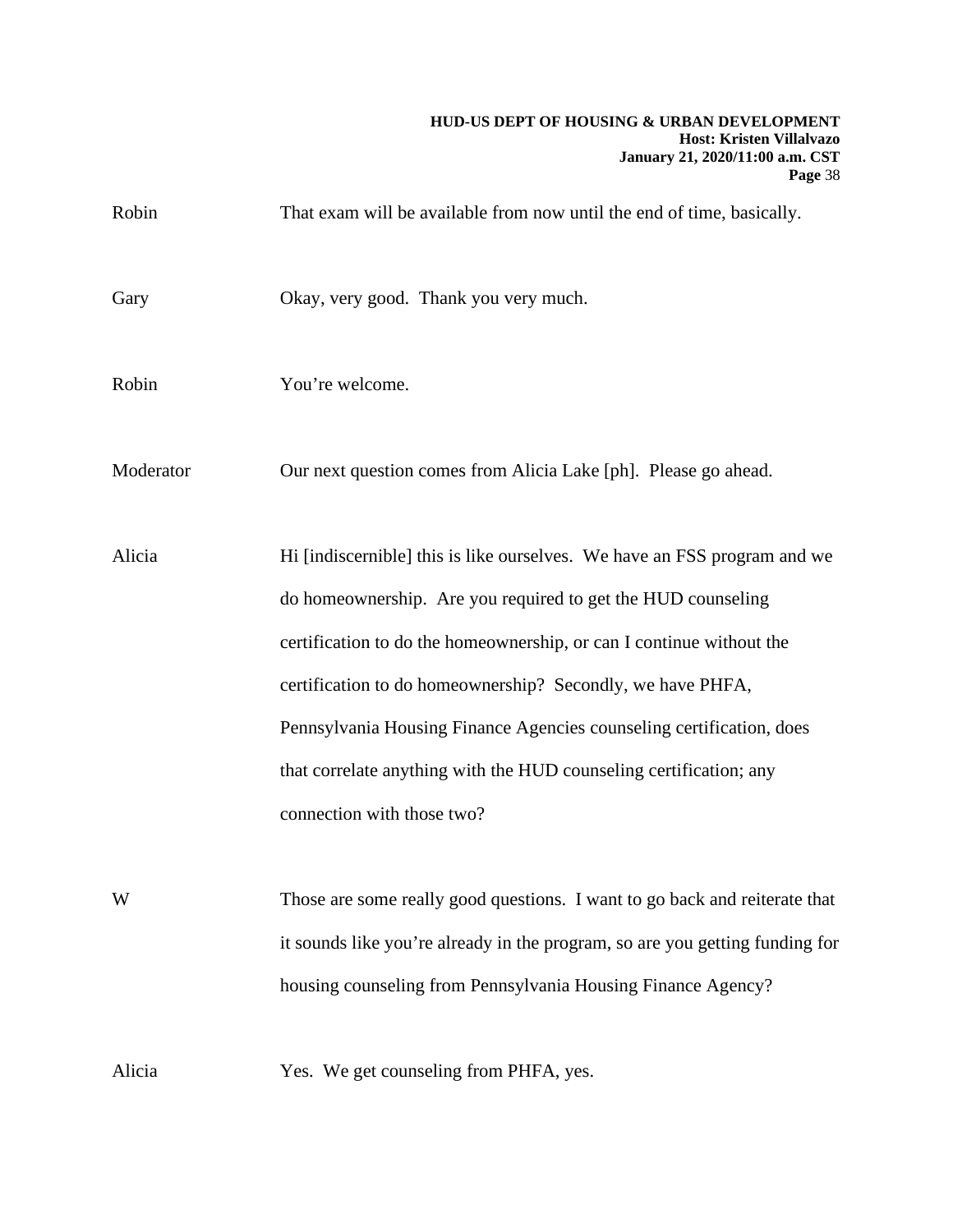| W      | Okay. You're already what we consider a HUD-approved or a HUD-             |
|--------|----------------------------------------------------------------------------|
|        | participating agency. The key is you have to have one or more certified    |
|        | housing counselors come August 1, 2020. Are any of your counselors         |
|        | certified yet?                                                             |
|        |                                                                            |
| Alicia | We have one that is certified. She strictly does the mortgages that are in |
|        | foreclosure or past due.                                                   |
|        |                                                                            |
| W      | Okay.                                                                      |
|        |                                                                            |
| Alicia | I do the current mortgages, but I am not certified.                        |
|        |                                                                            |
| W      | Okay, so-                                                                  |
|        |                                                                            |
| Alicia | Does that mean I will need to be certified?                                |
|        |                                                                            |
| W      | Yes.                                                                       |
|        |                                                                            |
| Alicia | Okay.                                                                      |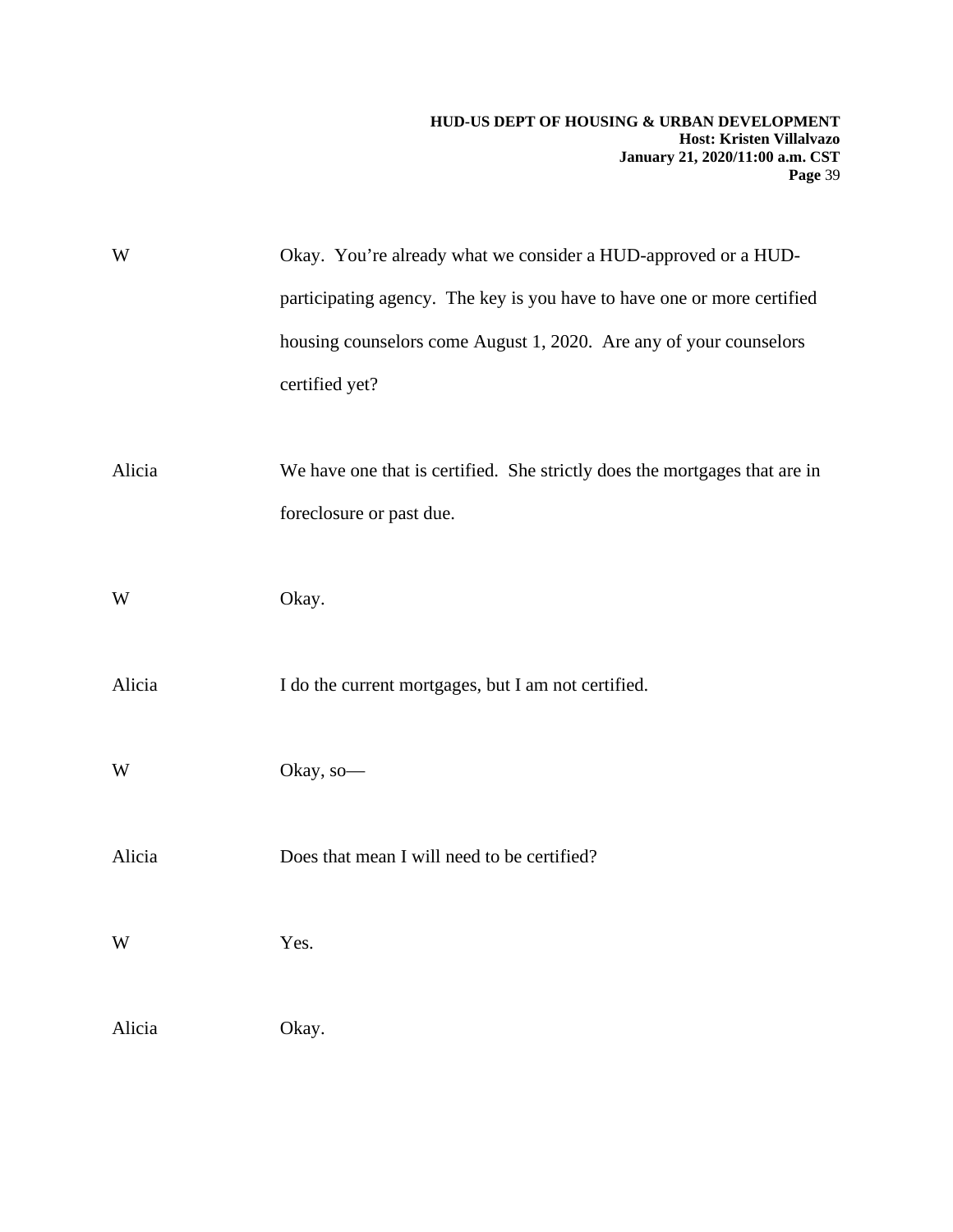| W      | It builds on what Robin just said. You can't provide housing counseling |
|--------|-------------------------------------------------------------------------|
|        | in conjunction with the HUD housing counseling program unless you are   |
|        | certified starting August 1 <sup>st</sup> .                             |
|        |                                                                         |
| Alicia | Okay.                                                                   |
|        |                                                                         |
| W      | That also means, for example, any grant funding your agency would get   |
|        | from the Pennsylvania Housing Finance Agency couldn't be used for       |
|        | counseling if you're not certified.                                     |
|        |                                                                         |
| Alicia | Okay.                                                                   |
|        |                                                                         |
| W      | [Overlapping voices] the Pennsylvania runs like a-                      |
|        |                                                                         |
| W      | [Overlapping voices].                                                   |
|        |                                                                         |
| W      | Oh, sorry. Pennsylvania runs a robust network. They can provide you     |
|        | with a lot of support. I'm sorry.                                       |
|        |                                                                         |
| Alicia | Okay.                                                                   |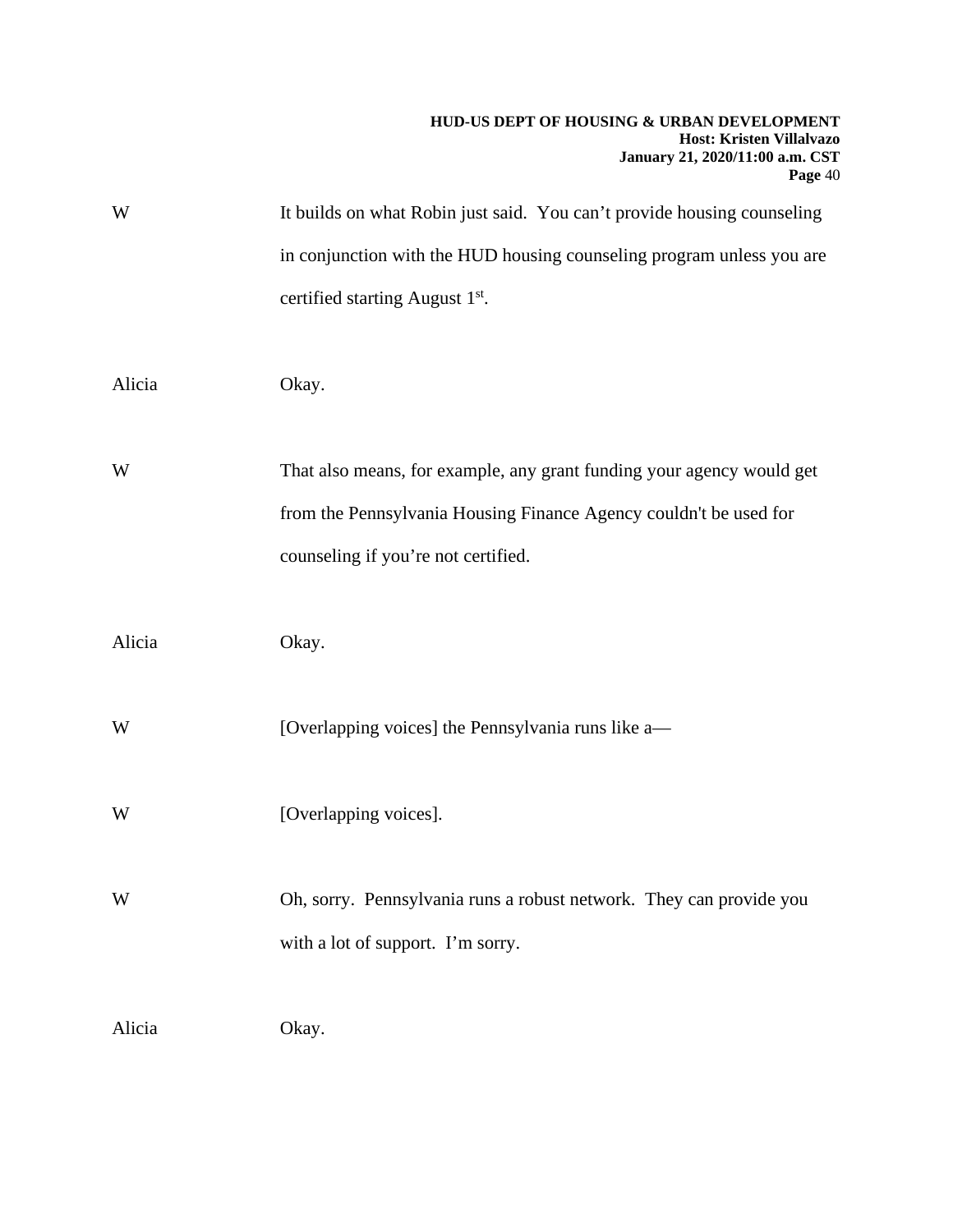| W         | Those requirements are requirements of the housing counseling or          |
|-----------|---------------------------------------------------------------------------|
|           | homeownership counseling side of things that would be requirements        |
|           | whether or not you had an FSS program.                                    |
|           |                                                                           |
| Alicia    | Okay.                                                                     |
|           |                                                                           |
| W         | The fact that you also have an FSS program, the FSS coordinators who are  |
|           | just doing standard FSS and are referring over to the side of your house  |
|           | that does the homeownership stuff, those folks don't need to be certified |
|           | for the housing counseling.                                               |
|           |                                                                           |
| Alicia    | If I'm doing both—which I am, along with HCV—I need to be certified?      |
|           |                                                                           |
| W         | Yes. If you're doing both then you would need to be certified, yes.       |
|           |                                                                           |
| Alicia    | Okay. Okay, no problem. Alright, thank you.                               |
|           |                                                                           |
| Moderator | [Operator instructions].                                                  |
|           |                                                                           |
| W         | Okay, it sounds like we don't have any more in the queue. Are there any   |
|           | written questions in that we should discuss as a group?                   |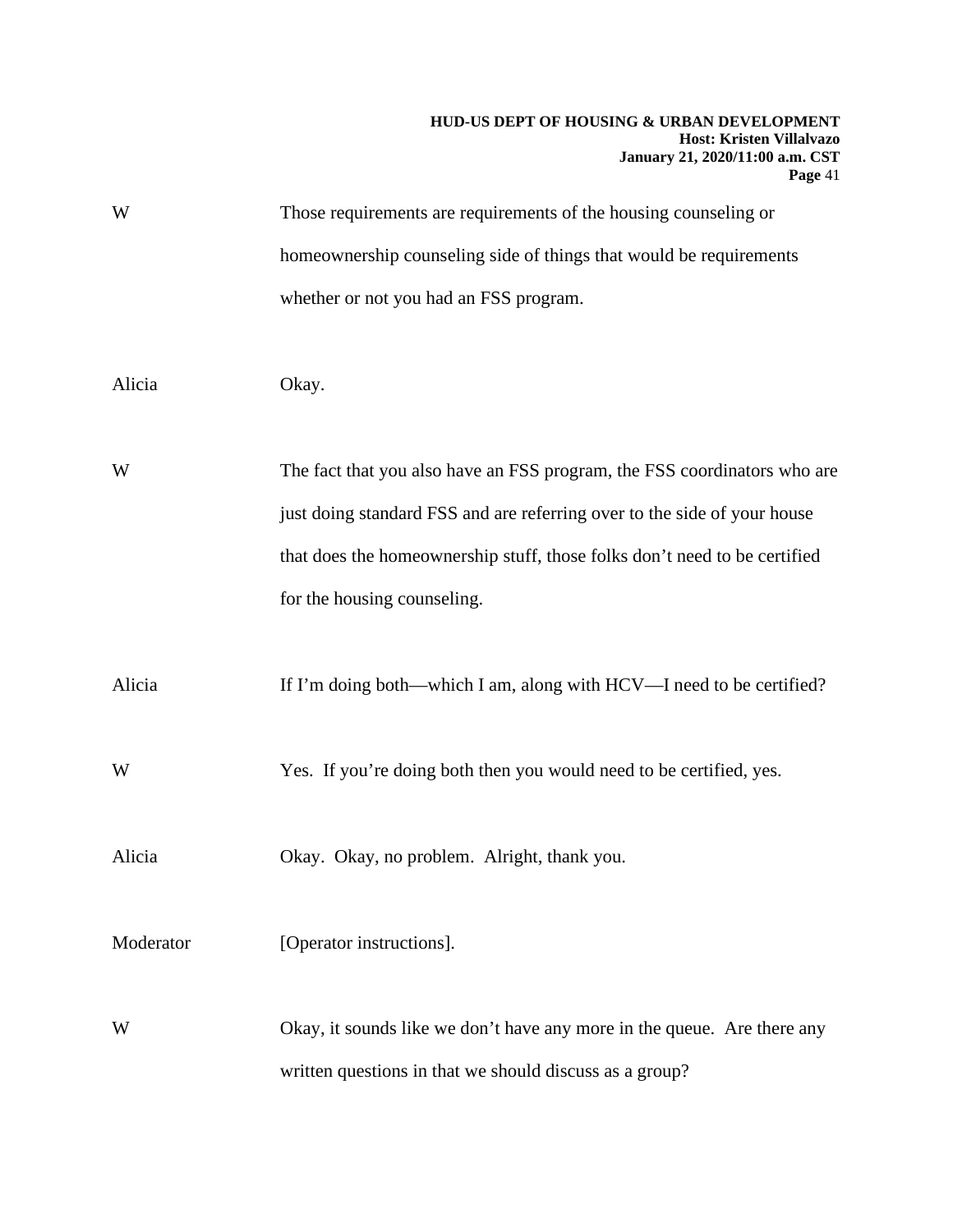Robin I have one. There's a question that was asked, "Can counselors who are not certified continue to teach pre- and post-purchase classes?" Lorraine, would you like to answer that?

Lorraine Yes, that's a really good question. Thank you, Robin. One of the things, and we really didn't go into a lot of detail about group education in this presentation, but part of the final rule says that group education must be overseen by a HUD-certified housing counselor. The question becomes, what does overseen mean? Overseen means that a HUD-certified housing counselor has to approve the curriculum for the group education.

> If the housing counselor is going to be teaching at the class and a HUDcertified counselor has approved the curriculum, then that would be acceptable.

Robin Thank you, Lorraine.

Lorraine Good question.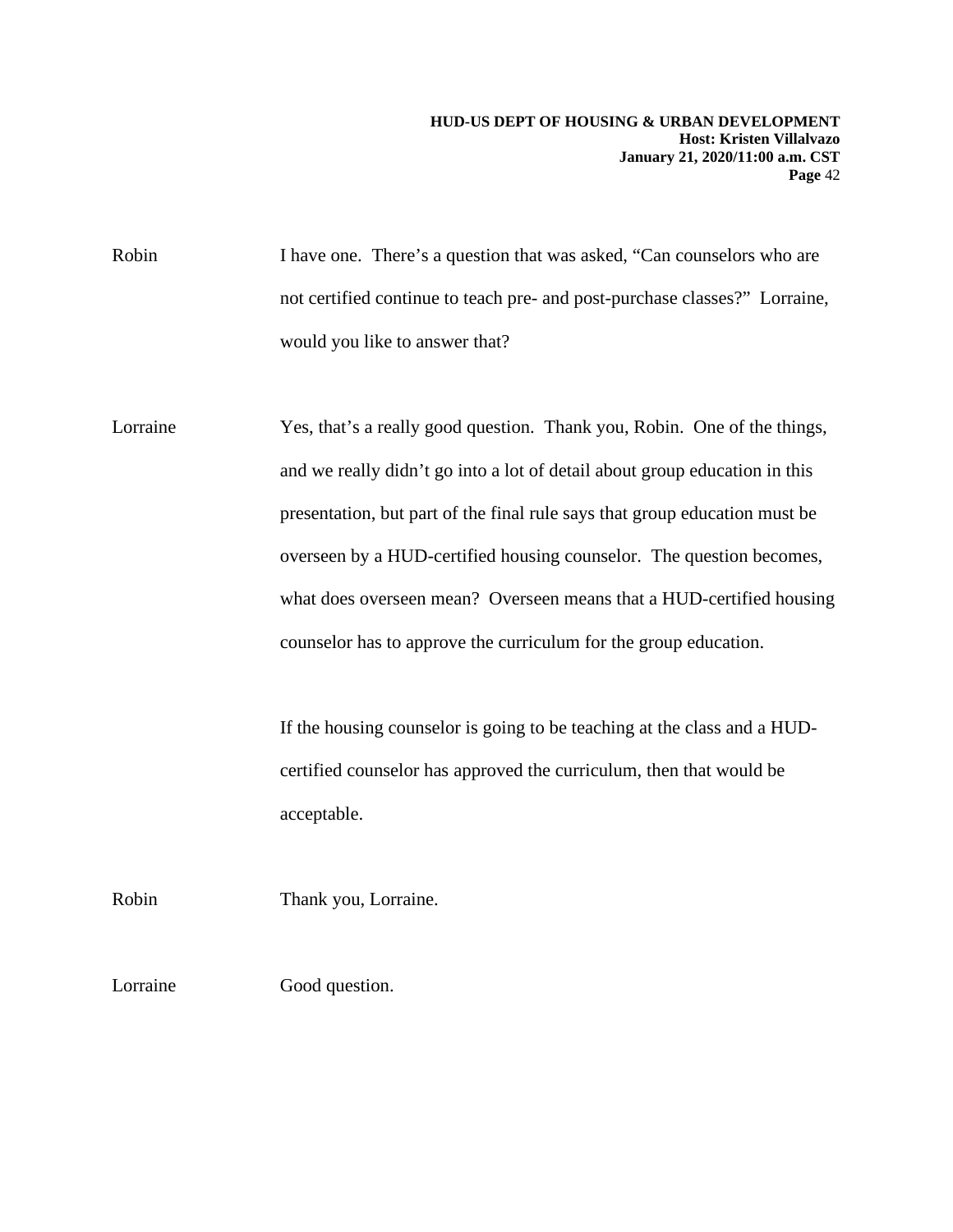Robin I have another question in the chat box. It is regarding homeownership voucher program, where they work with five to six families per year, and they complete housing counseling via this state housing group training prior to applying within two years. Does that count as housing counseling under the certification rule?

Jessica Robin, this is Section 8 to homeownership, and they work with five or six families, and they require that those families go through a state housing finance agency umbrella course, like some type of group education. The question is whether or not all of that is going to have this certification rule affect them, correct?

Robin Or, does that satisfy the housing counseling requirement, or housing counselor certification rule?

> I was going to talk about the slide that we had in the presentation, where we showed that group education does not equal housing counseling.

Jessica Yes, and I can go back to that.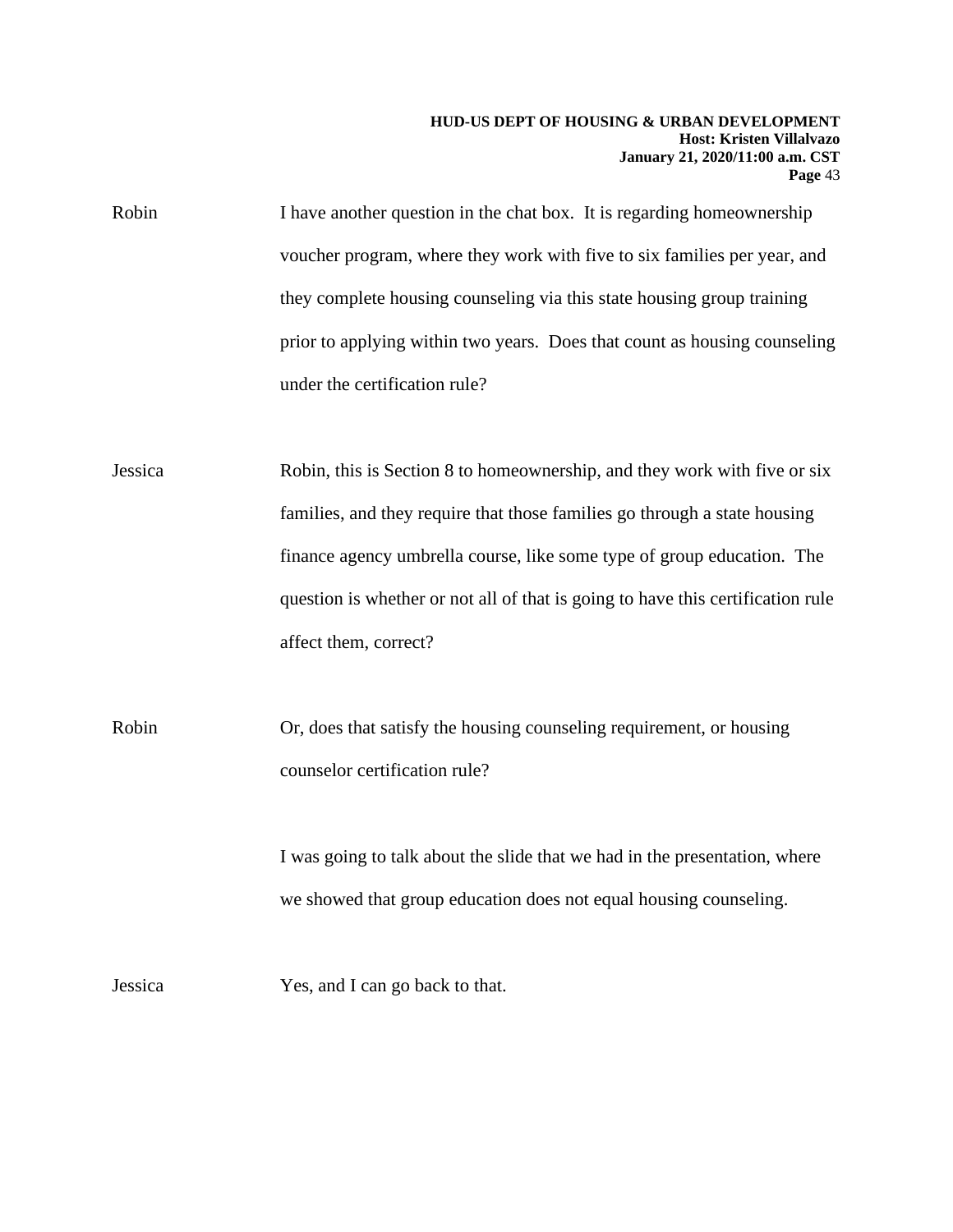Robin If you're sending your participants to a state agency that may or may not be a HUD-participating agency—so that's one item you would need to check is to see if, in fact, your state agency that you're referring to is a HUD-participating agency. You are also referring for group education as opposed to housing counseling, so if you are requiring housing counseling, if your program requires housing counseling, then the group education would not meet the certification requirements.

Jessica I just wanted to add onto that that the Section 8 housing choice voucher program under regulation, and it's under Section 982.630, says specifically that the family has to satisfactorily complete the pre-assistance homeownership counseling. I would suggest that this must go through the definition of homeownership counseling that requires the HUD-certified counselor.

Shawna Thanks, Jessica. I also just showed on this slide the elements that have to be included. As folks said on this presentation, housing counseling is individualized, and so you may have some group education that's provided, but it has to be provided in conjunction with the individualized housing counseling. Hopefully, that's a little clearer. Thanks, Robin.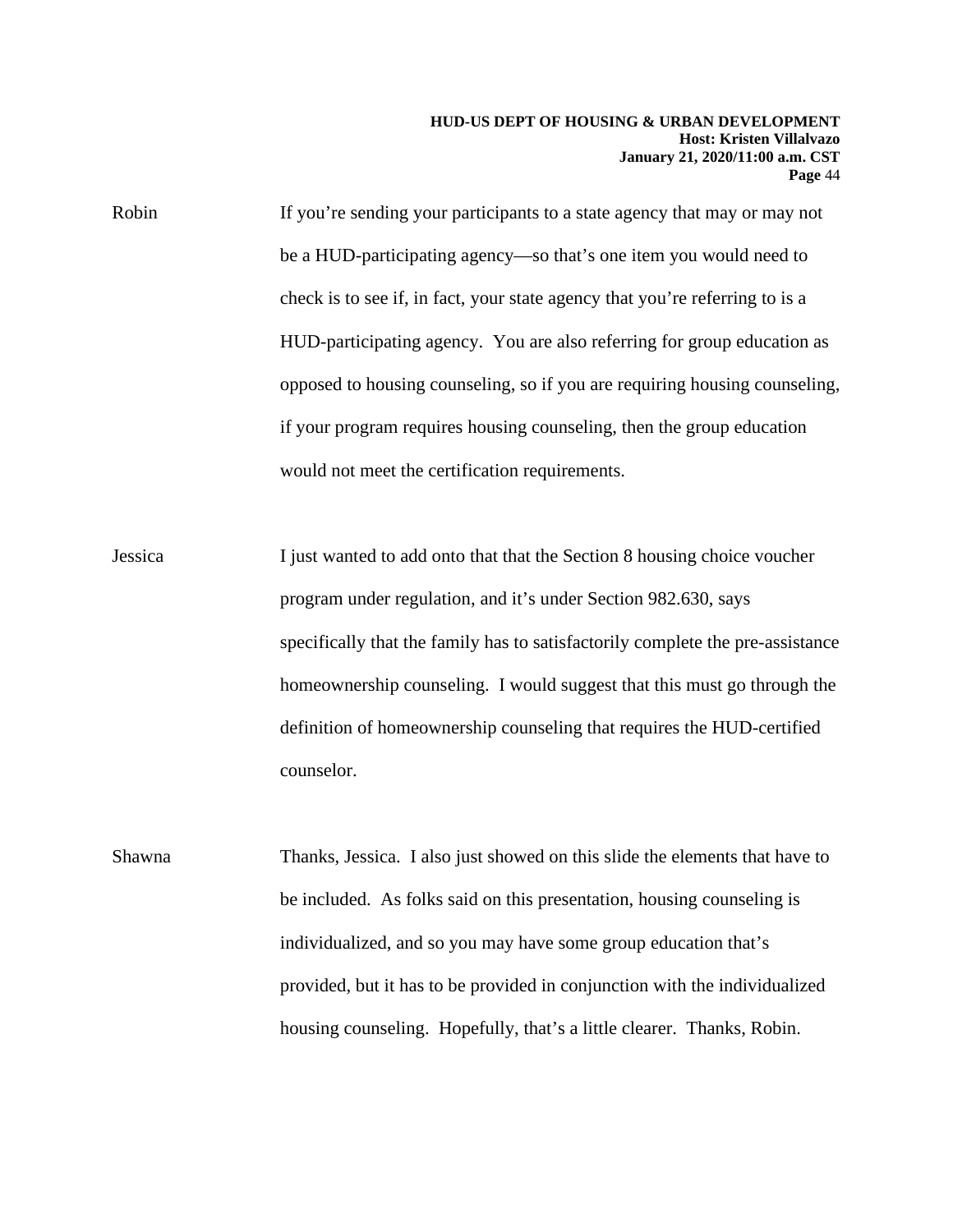Any other questions in the queue? I can also do another Mentimeter question. I want to make sure we're good with folks' time. What would you like to do?

Robin I have another question to ask unless there's a phone call that someone is waiting to—

Shawna Okay.

Moderator No questions on the line waiting.

Shawna Go ahead.

Robin One of the questions was, "How long does it take to get the HUD housing counselor certificate if it was passed in mid-December?" I can answer that one in that once you pass the housing counseling exam, you have to apply for certification. The application process, then after you apply, your agency has to verify within the system that you work for the agency. That, at the most should take about a week, so you should already have your certificate if you passed the exam December 15<sup>th</sup>, and your agency has approved your employment.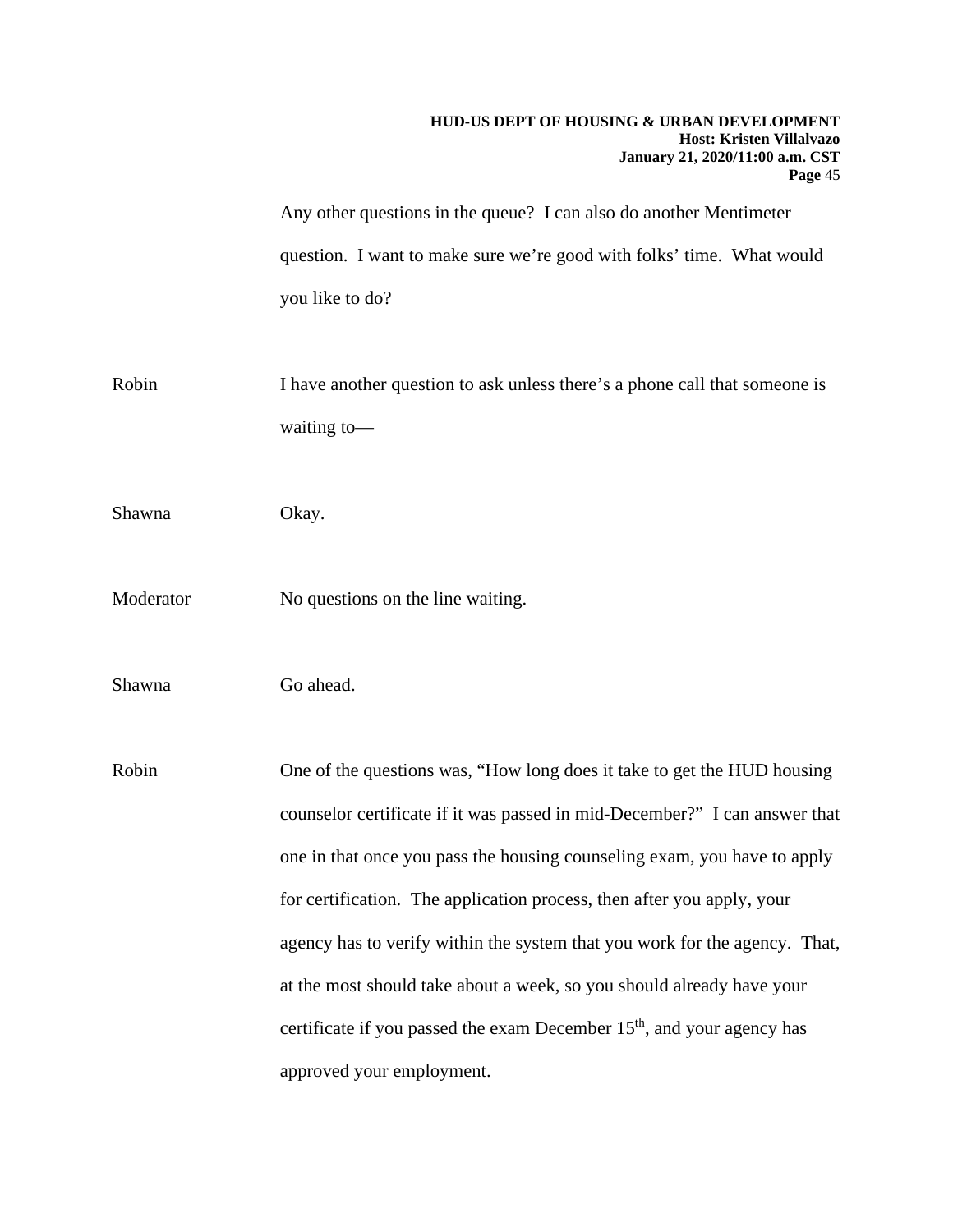Tammy This is Tammy, we have a couple of questions that are dealing with the same thing, is "If the intake coordinator needs to be certified?" I can answer that one. The intake coordinator, if they're not providing counseling, does not have to be certified.

Shawna Thanks.

Robin Lorraine, if an agency is considering applying for participation in our program, do you have a standard amount of time that that application process takes?

Lorraine Yes, that's a really good question, Robin. We have a process set up so that folks speak to an application advisor first to determine they will be eligible for the program. This typically happens after you go through the eligibility tool that Robin talked about. Then, when you do submit your formal application, it usually takes between 60 and 90 days to process that application.

Robin Thanks, Lorraine.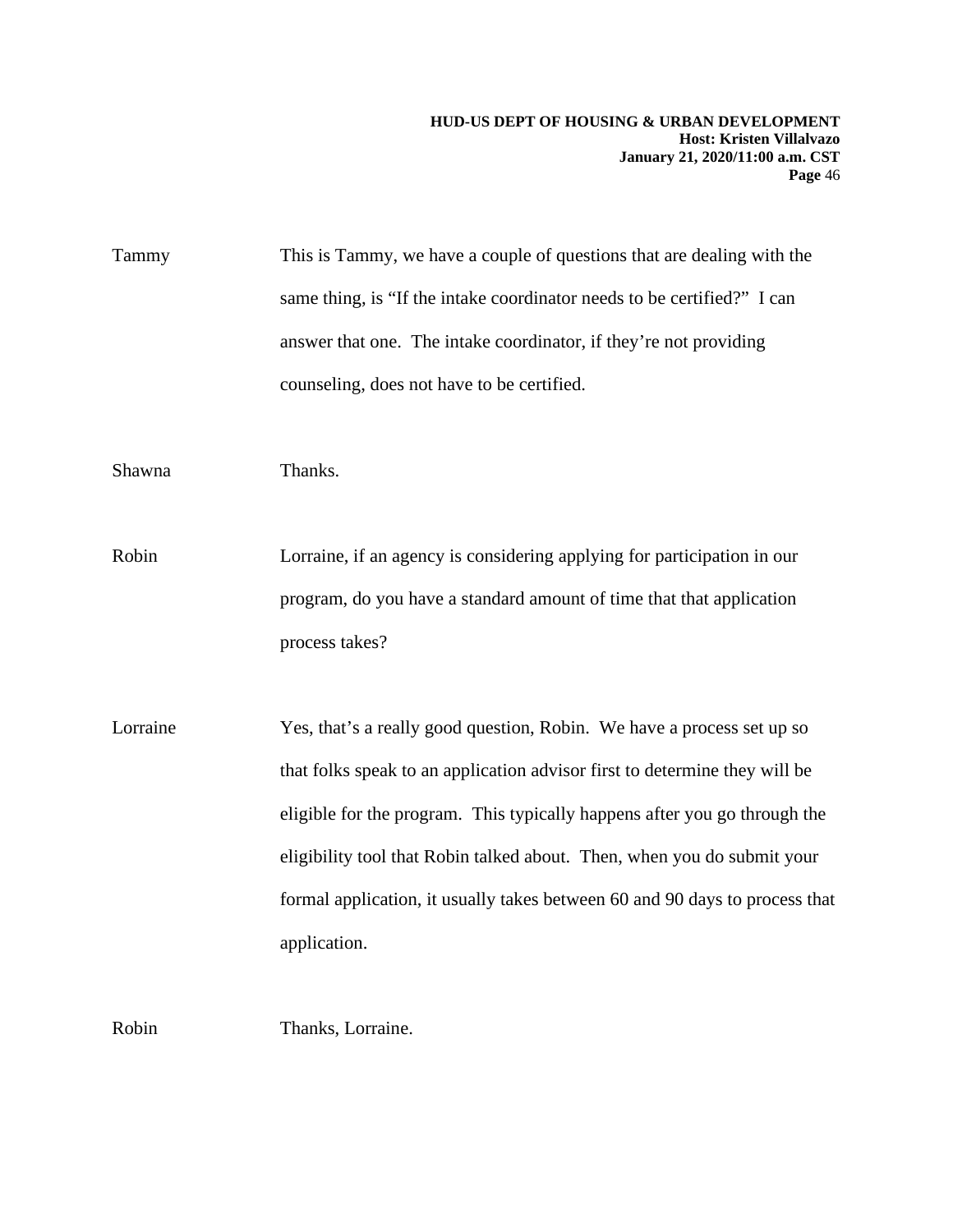Shawna Okay, great. I know there are a couple of people that I know have dropped off, so I want to be careful with everyone's time. We did [audio drops] to this question. Some of you answered unsure, and we would like you to be able to provide us with a couple of quick phrases, or maybe it's a specific thing that you need, or resource that HUD across these offices are participating could help you with.

> If you're unsure in terms of the last question, which is planning to comply with HUD certification rule, you had a few people that said unsure. Just anybody, what would help you decide how to participate? What do you need? What would be helpful? If you could just provide that, and then we can take a look at those while we're checking to see if anyone has written in some questions.

> Okay, great. Alright, well, keep the answers coming in. We would like to know what would help you make a decision. Any other questions in the queue that folks want to cover?

Moderator There are no questions on the phone.

Shawna Okay, great.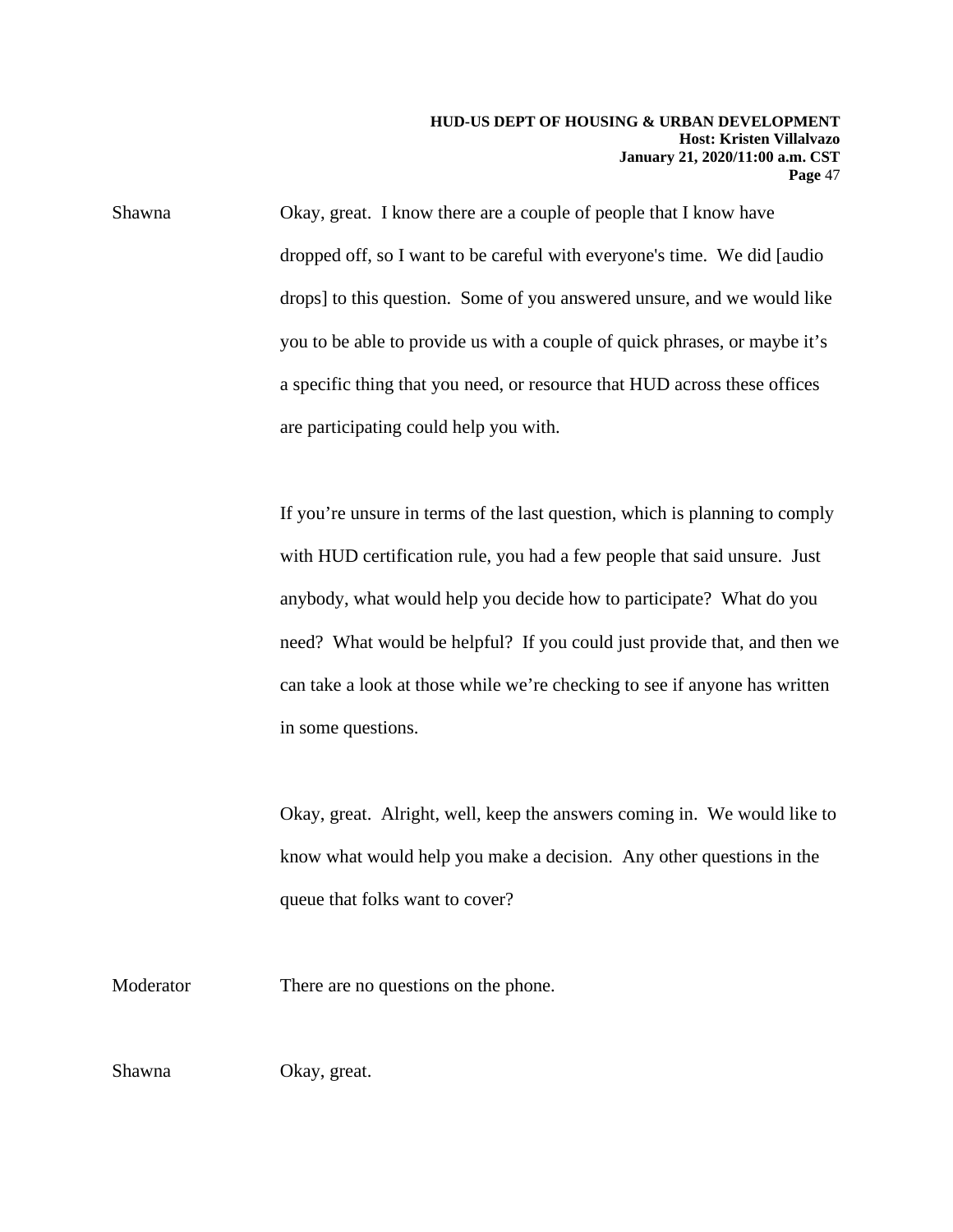Tammy There's one that I may want somebody to cover this. It says, "How does a new non-profit obtain a housing counseling certificate to assist families and individuals who are in need of education and support?"

Lorraine I think they're referring to what we were talking about, the application process. You can either apply directly to HUD to participate in the housing counseling program or join through an intermediary or state housing finance network if they are accepting new members and you do meet the eligibility requirements.

Robin, anything to add to that?

Robin I have nothing to add.

While we are waiting, Aneicy or Chad, do you have anything you'd like to add?

Aneicy No. I think this covers it all. Just the same thing that I said before; for the vast majority of FSS programs, I think this will not be a requirement because you don't actually provide the services yourself, or it won't be a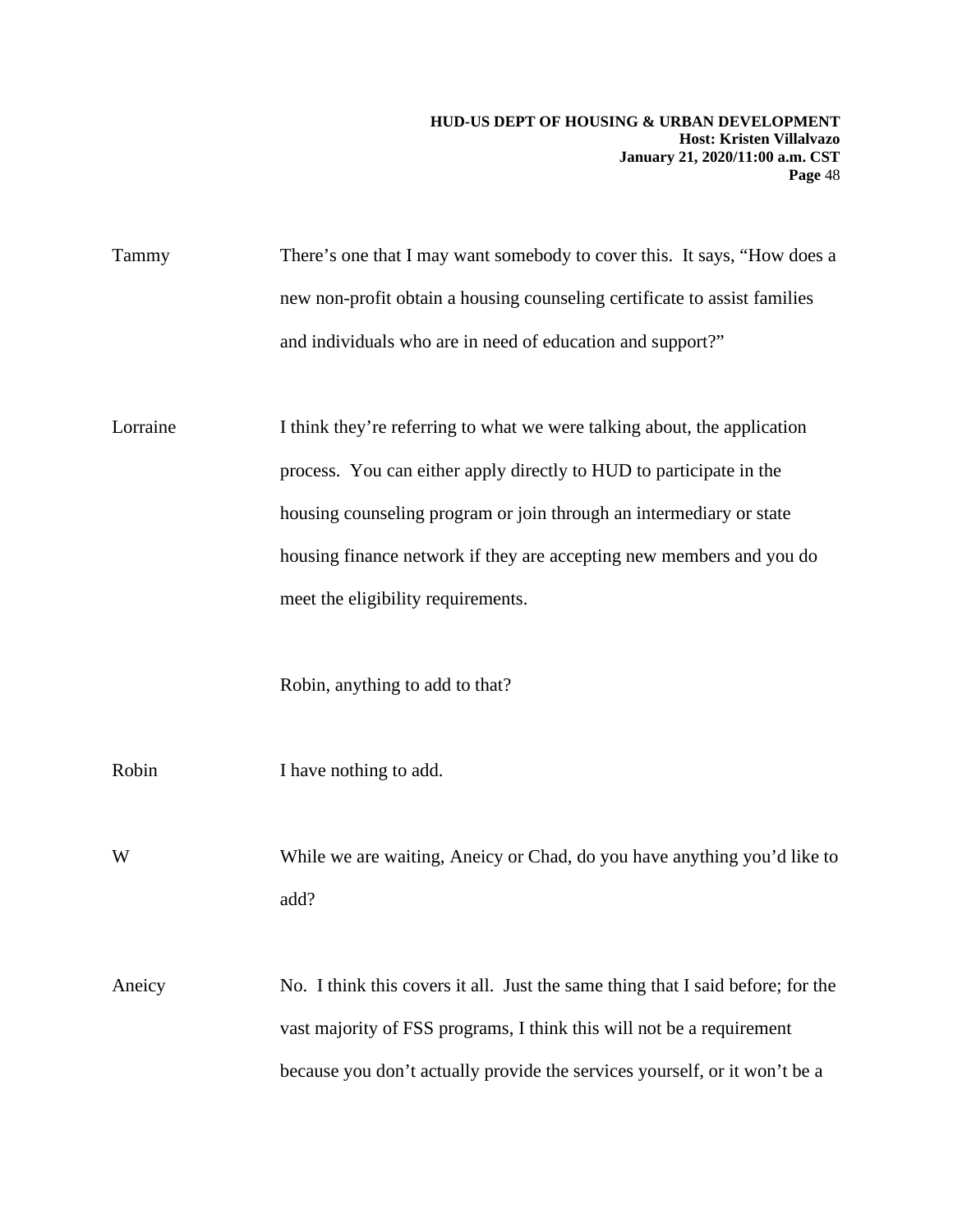requirement to get certified yourself. Do make sure that as you're doing referrals, whatever agency partner you have in place, I would reach out to them and just make sure that they are aware of this requirement and moving towards it if they're not already certified so that you can continue to refer to them after August  $1<sup>st</sup>$ , because that will be required. It's really just setting a standard of service so that we make sure that all of our residents are getting the best quality information that they possibly can.

I wanted to mention just through the foreclosure crisis that we went through, what we did find is that although families all over the country were suffering foreclosures, at least anecdotally, those who had gone to organizations that participated in the HUD housing counseling program had a far, far, far, significantly smaller percentage of moving into foreclosure. The programs that are certified by HUD were able to steer residents—not just public housing residents, but all of our communities away from those predatory lenders and bad lending practices into something that was going to be actually sustainable.

That's just one little piece of why this is so important; that we're really making sure that folks who we are helping to move into homeownership are getting there in a way that they can continue to be successful at that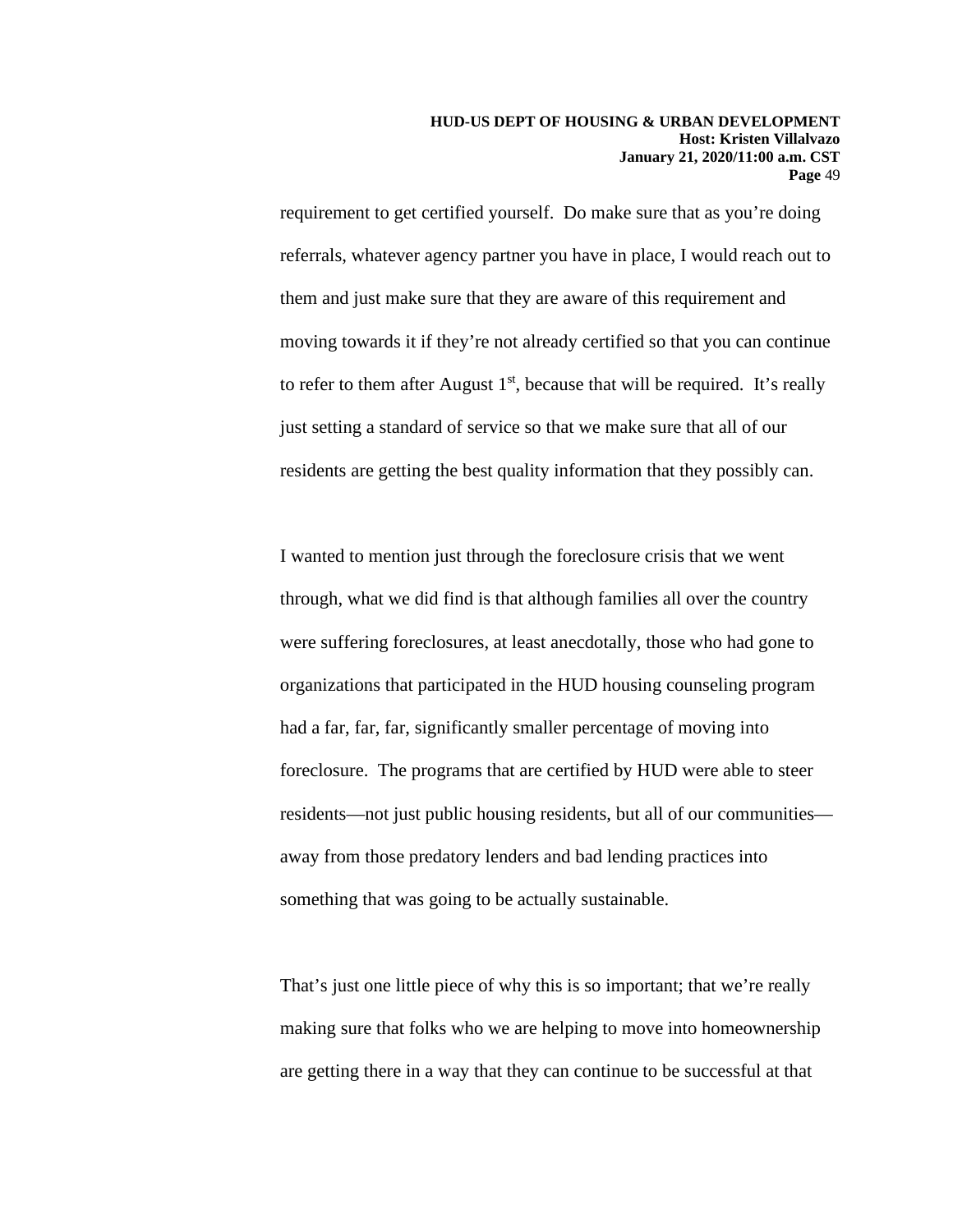because the last thing that we would want is someone to move into homeownership and then not be able to stay, and end up in a worse place. I know this may feel like a lot, this certification, but I think ultimately it's going to be a really good thing for the people that we serve.

Lorraine Thank you very much.

Shawna Great. I'll just show a couple of the slides here that we have prepared where you can find all things certification. Here's our landing page with a lot of links to the final rule; how to apply all the certification. This goes through what Robin covered related to if somebody loses a counselor, and how do they make sure that they are connected through FHA connection to the next counselor that gets certified. I'm going to show you this HUDcovered programs in a second. We have lots of great information here, and also some frequently asked questions, where each of the public housing programs goes into what is required.

> Here is the other HUD-covered program page. We do have scenarios for each of the public housing programs here. We'll be adding to those as well, so you can check back.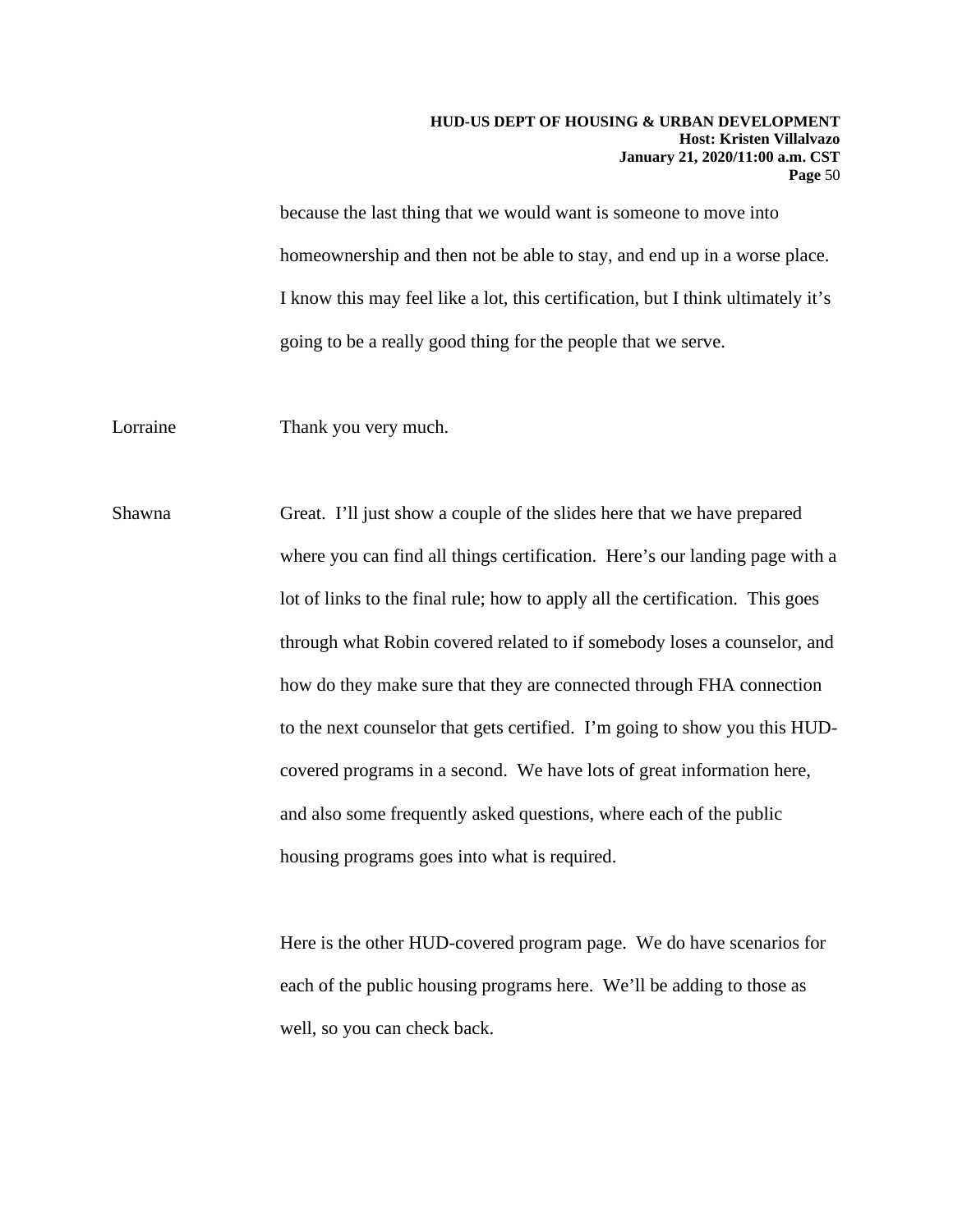There's also some great links here to that housing counseling agency eligibility tool, as well as intro to housing counseling. There are a lot of resources. If this is your first exposure to housing counseling, there are a lot of resources and training, and things that you can do as part of your next steps.

I'm just going to make sure that we have this open in terms of the webinar meeting, the expectations. I'm not planning to show that myself. I just want to make sure we didn't have any more questions in the queue, or anything else we wanted to discuss today.

Moderator [Operator instructions].

Shawna Okay, great.

Moderator There are no questions at this time.

Shawna Okay, great. Are there any more questions in the queue that we should cover as a group?

Moderator There are a few coming in right now.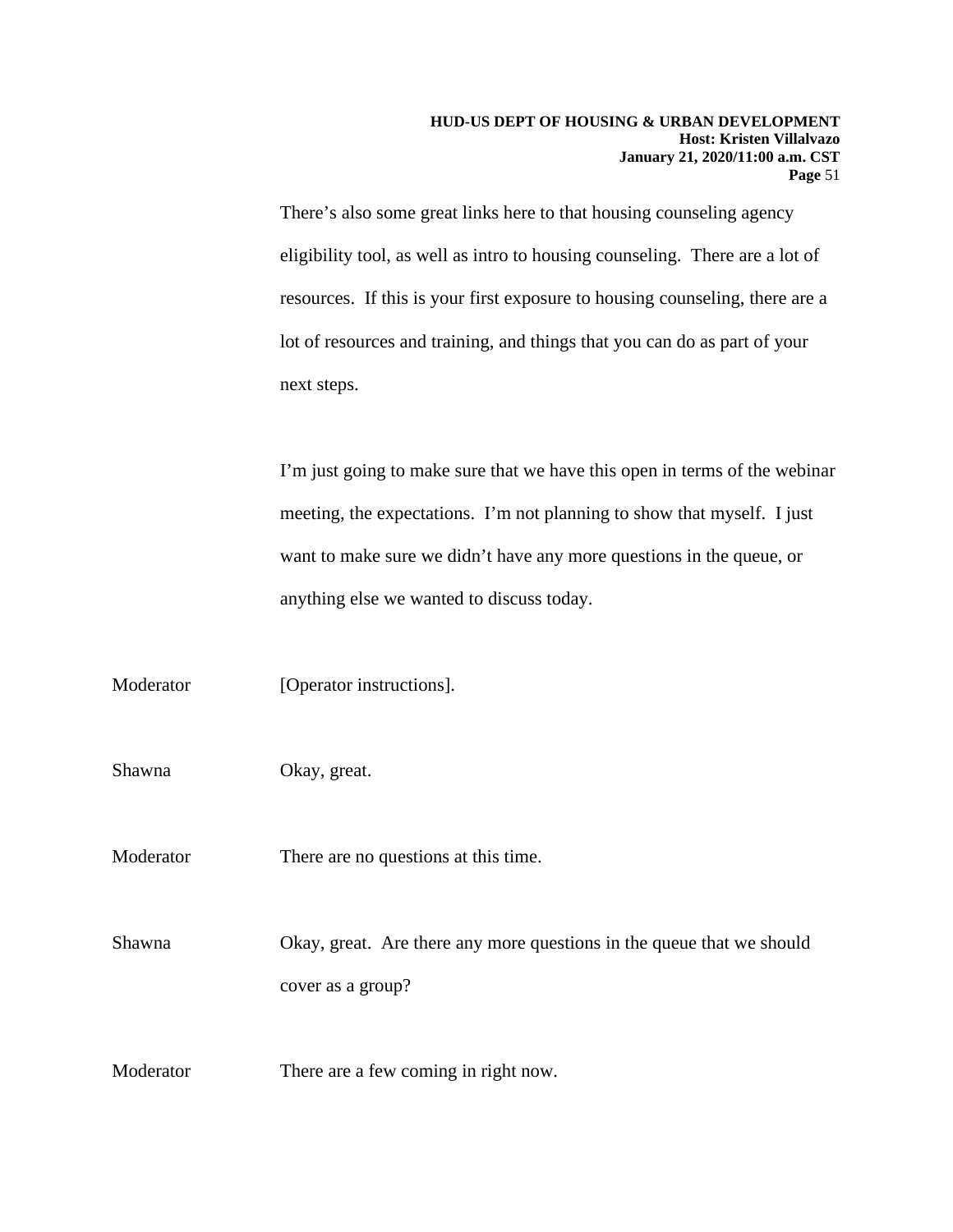| Shawna    | Oh, okay. We'll just hold for a second. Alright, and before folks jump        |
|-----------|-------------------------------------------------------------------------------|
|           | off, just please make sure you give us feedback on the webinar, the           |
|           | GoToWebinar link that's still open. Are they still coming in?                 |
|           |                                                                               |
| Moderator | Yes.                                                                          |
|           |                                                                               |
| Shawna    | Okay.                                                                         |
|           |                                                                               |
| Moderator | We have Avis Collins [ph]. Please go ahead. Avis, your line is open.          |
|           |                                                                               |
| Avis      | Question. Earlier, you mentioned that an agency would be placed in            |
|           |                                                                               |
|           | inactive status if they have no certified counselor effective 8-1-2020. If    |
|           | there's no one—which there should be—but if there's no one certified by       |
|           | that time, how will the agency be affected by the funding?                    |
|           |                                                                               |
| Lorraine  | That's a really good question. If you don't have any certified counselors     |
|           | August 1, 2020, you will not be able to charge the HUD grant for housing      |
|           | counseling because in order for it to be an eligible grant activity it has to |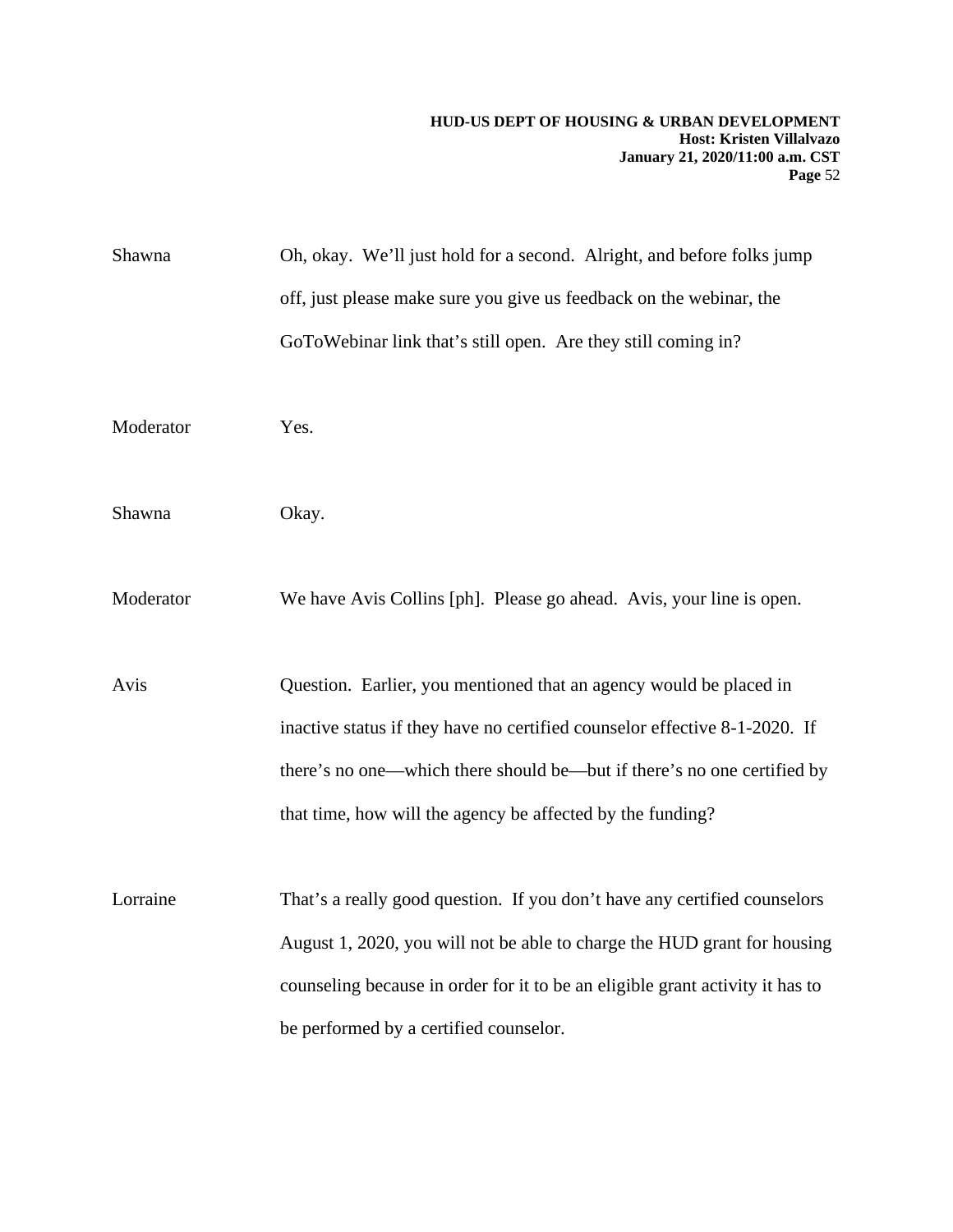| Avis      | Okay.                                                                                                                                                     |
|-----------|-----------------------------------------------------------------------------------------------------------------------------------------------------------|
| Shawna    | Lorraine, she was—Avis just provide the answer if you're already<br>currently participating, so I don't know if you're currently participating or<br>not. |
| Avis      | Yes. We're currently participating.                                                                                                                       |
| Shawna    | Okay, great.                                                                                                                                              |
| Avis      | Honestly, I'm not sure if the counselor is certified, so that's why I was<br>asking that question.                                                        |
| Shawna    | Okay, great. Perfect. Thank you.                                                                                                                          |
| Moderator | There are no further questions at this time.                                                                                                              |
| Shawna    | Okay, great. Any other questions?                                                                                                                         |
| Lorraine  | I think we can conclude the webinar now, then. Thank you very much,<br>everyone, for taking time out and joining us. We hope we've provided               |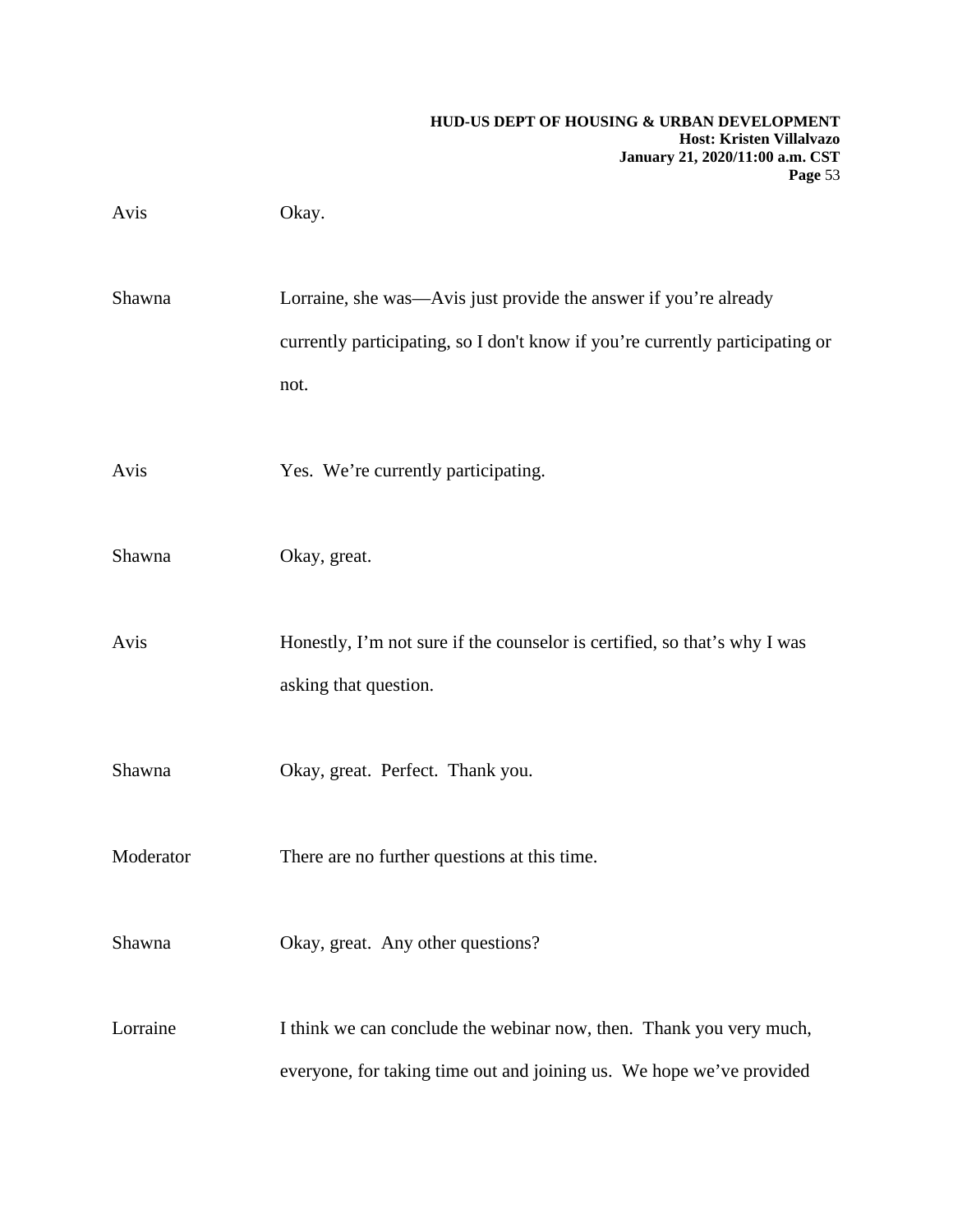you with valuable information. Those of you that are already in our program, make sure your counselors get certified before August 1, 2020. Thank you.

Shawna Thanks, Lorraine. Just a reminder, you will get a certificate because you logged into this webinar that's not printed out separately. Please print and save this for your records.

> Those of you that currently participate in HUD housing counseling program, I know you are used to this, but you can get credit for this training after everything is posted to the webinar archives, so take a look at that in the future.

> Then, thanks, everyone, for participating, and I'll still leave the Mentimeter open so that you can provide your feedback. If anyone still has questions, you can always email HUD's housing counseling program at housing.counseling@hud.gov.

Thanks, everyone.